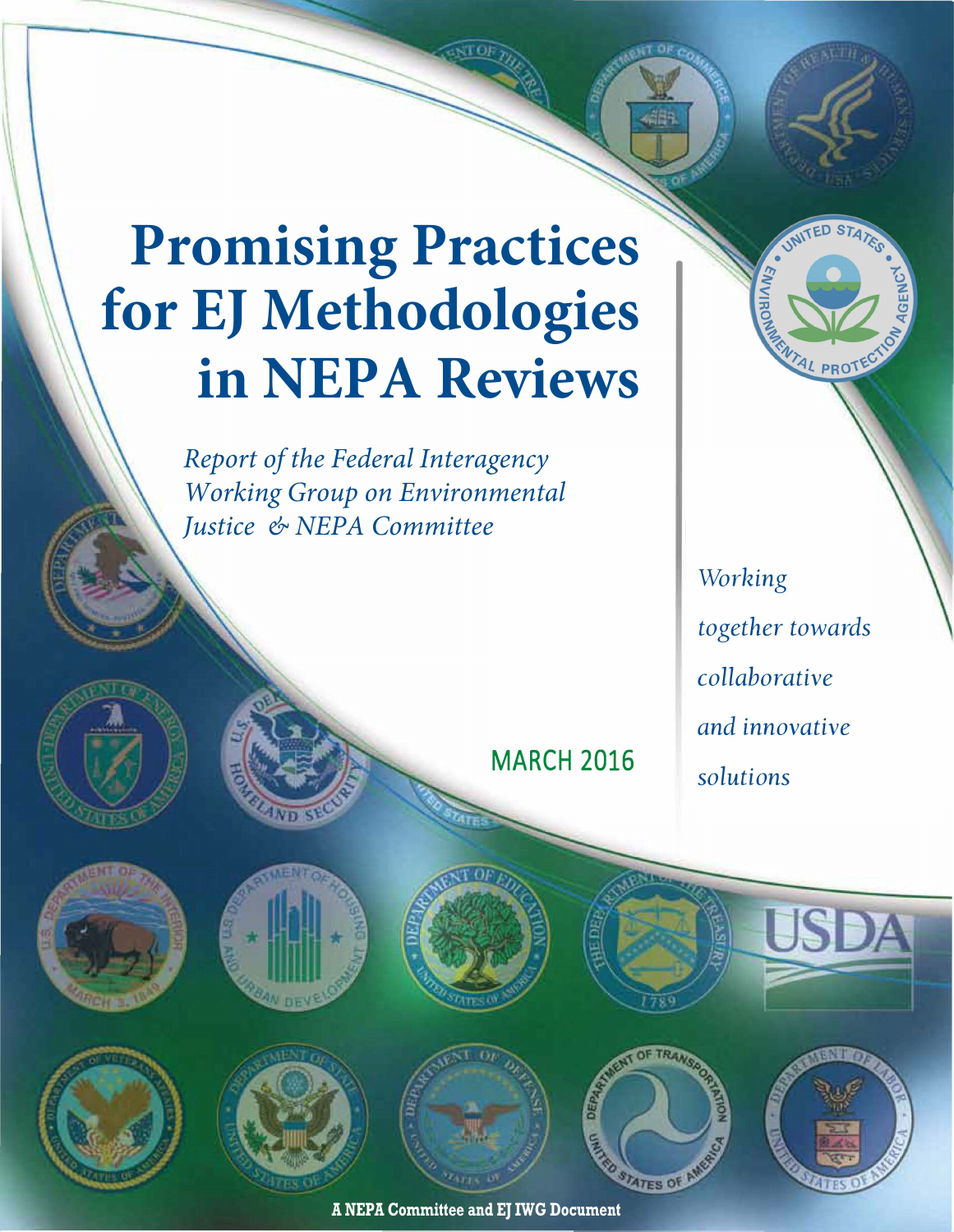This material is not intended or offered as legal advice. It is nonbinding, informal, and summary in nature, and the information contained herein does not constitute rules or regulations. As such, it is not intended to, does not, and may not be relied upon to create any rights, substantive or procedural, that are enforceable at law by any party, in any criminal, civil, or administrative matter.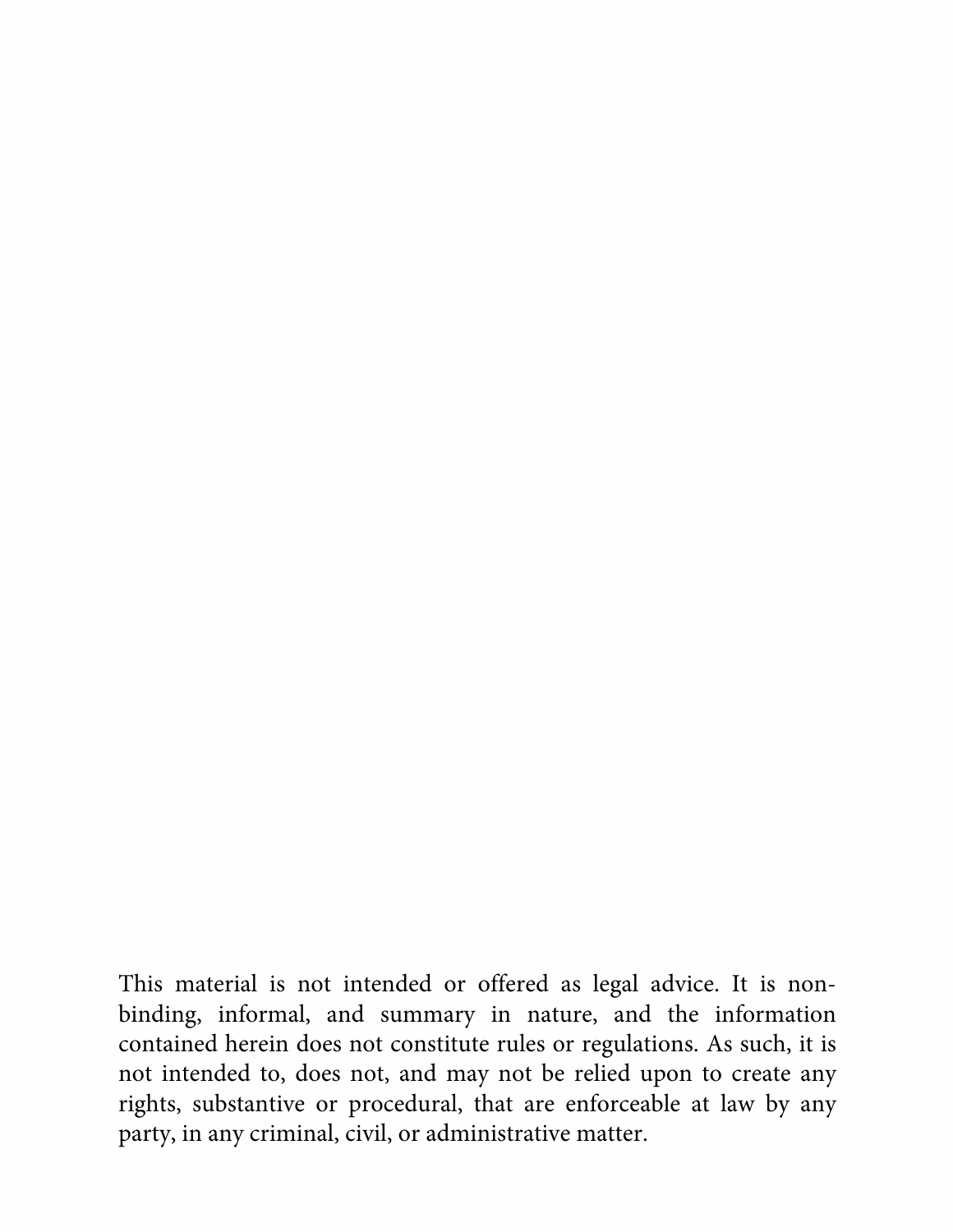### **NEPA COMMITTEE PARTICIPANTS**

Committee Co-Chairs

- Suzi Ruhl, US EPA
- Helen Serassio, US DOT

### *Education Subcommittee Co-Chairs*

- Arthur Totten, US EPA
- Brian Collins, US DOJ

### **U.S. Department of Agriculture**

*Animal Plant Health Inspection Service:*

- Wendy Hall, [wendy.f.hall@aphis.usda.gov](mailto:wendy.f.hall@aphis.usda.gov)
- Eileen Sutker, [eileen.sutker@aphis.usda.gov](mailto:eileen.sutker@aphis.usda.gov)
- $\bullet$  Michelle Gray, [michelle.l.gray@aphis.usda.gov](mailto:michelle.l.gray@aphis.usda.gov)
- Fan Wang-Cahill, fan.wang-cahill@aphis.usda.gov
- Phillip Washington, phillip.washington@aphis.usda.gov
- David Bergsten david.a.bergsten@aphis.usda.gov

### **U.S. Department of Energy**

- Denise Freeman denise.freeman@hq.doe.gov
- $\bullet$  Eric Cohen\*, eric.cohen@hq.doe.gov
- $\bullet$  Steven Miller[, steven.miller@hq.doe.gov](mailto:steven.miller@hq.doe.gov)
- Brian Costner, brian.costner@hq.doe.gov

### **U.S. Department of Health and Human Services**

- Andrew Zacher, andrew.zacher@hhs.gov
- Capt. Edward Pfister\*, edward.pfister@hhs.gov
- $\bullet$  Laura Annetta\*, [laura.anetta@hhs.gov](mailto:laura.anetta@hhs.gov)
- Everett Bole, [Everett.bole@foh.hhs.gov](mailto:Everett.bole@foh.hhs.gov)

### **U.S. Department of Homeland Security**

- Lisa Quiveors, lisa.quiveors@hq.dhs.gov
- Jennifer Hass, [jennifer.hass@cbp.dhs.gov](mailto:jennifer.hass@cbp.dhs.gov)
- David Reese\*, [david.reese@hq.dhs.gov](mailto:david.reese@hq.dhs.gov)

### **U.S. Department of Housing and Urban Development**

● James Potter, [james.m.potter@hud.gov](mailto:james.m.potter@hud.gov)

**\*** Individuals no longer participating on the EJ IWG or NEPA Committee due to retirement or change in duties.

### *Community of Practice Subcommittee Co-Chairs*

- Stanley Buzzelle, US EPA
- Andrew Zacker, US HHS

#### *Forest Service:*

- $\bullet$  James Smalls, jsmalls@fs.fed.us
- $\bullet$  Tasha LoPorto, tloporto@fs.fed.us

**1**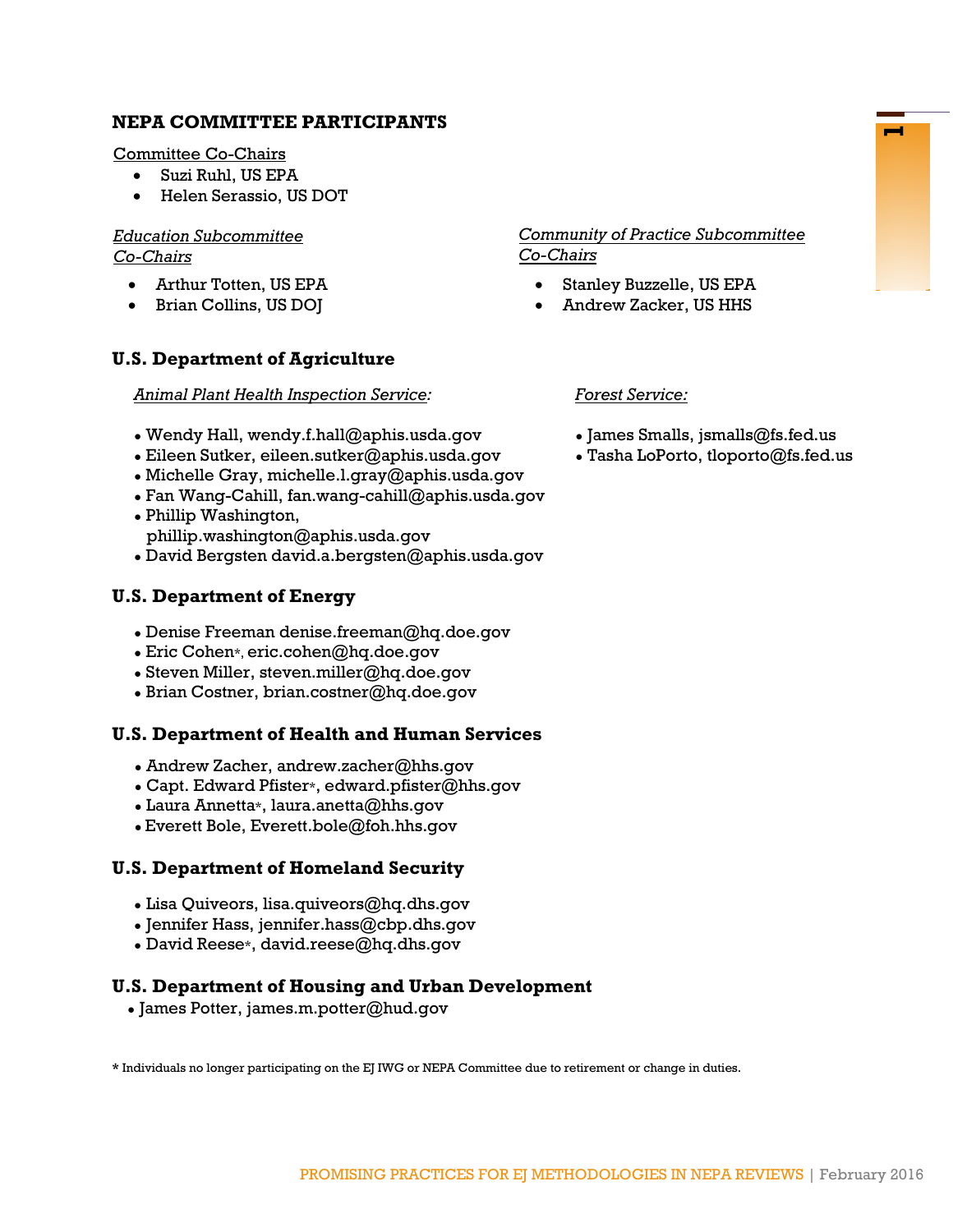### **U.S. Department of the Interior**

#### *Bureau of Land Management*

- Robert Winthrop, rwinthro@blm.gov
- Thomas Bartholomew\*, tbarthol@blm.gov
- Hilary Zarin, hzarin@blm.gov

#### *Bureau of Reclamation*

• Cathy Cunningham, ccunningham $@$ usbr.gov

### **U.S. Department of Justice**

- Cynthia S. Huber, cynthia.huber@usdoj.gov
- Brian Collins, brian.m.collins@usadoj.gov
- Barbara Marvin, barbara.marvin@usdoj.gov
- Ayako Sato\*, ayako.sato@usdoj.gov

### **U.S. Department of State**

- $\bullet$  Mary Hassell, hassellMD@state.gov
- Genevieve Walker\*, [walkerg@state.gov](mailto:walkerg@state.gov)
- Jill Reilly, reilly  $E@$  state.gov

### **U.S. Department of Transportation**

- Helen Serassio, helen.serassio@dot.gov
- Katie Grasty\*, katie.grasty@dot.gov

#### *Federal Transit Administration*

- Maya Sarna, maya.sarna@dot.gov
- Faith Hall, [faith.hall@dot.gov](mailto:faith.hall@dot.gov)

### **Department of Veteran Affairs**

• Catherine Johnson, catherine.johnson $7@$ va.gov

### **U.S. Environmental Protection Agency**

#### *Office of Environmental Justice*

- Suzi Ruhl, ruhl.suzi@epa.gov
- Stan Buzzelle, [buzzelle.stanley@epa.gov](mailto:buzzelle.stanley@epa.gov)

#### *Office of Federal Activities*

- Arthur Totten, [totten.arthur@epa.gov](mailto:totten.arthur@epa.gov)
- $\bullet$  Ellen Athas, [athas.ellen@epa.gov](mailto:athas.ellen@epa.gov)
- Julie Roemele, [roemele.julie@epa.gov](mailto:roemele.julie@epa.gov)
- Cliff Rader\* , [rader.cliff@epa.gov](mailto:rader.cliff@epa.gov)

### *Fish and Wildlife Service*

 $\bullet$  Iris Ponsano, iris ponsano@fws.gov

### *National Park Service*

• Doug Wetmore, doug\_wetmore@nps.gov

#### *Federal Highway Administration*

- $\bullet$  Harold Peaks, harold.peaks@dot.gov
- Carolyn Nelson, [carolyn.nelson@dot.gov](mailto:carolyn.nelson@dot.gov)
- $\bullet$  Sharlene Reed\*, sharlene.reed@dot.gov

### *Regional Offices*

- Grace Musumeci, [musumeci.grace@epa.gov](mailto:musumeci.grace@epa.gov)
- Nikolaus Wirth, wirth.nikolaus@epa.gov
- $\bullet$  Reggie Harris, [harris.reggie@epa.gov](mailto:harris.reggie@epa.gov)
- $\bullet$  Ntale Kajumba, kajumba.ntale@epa.gov
- Alan Walts, walts.alan@epa.gov
- Elizabeth Poole, [poole.elizabeth@epa.gov](mailto:poole.elizabeth@epa.gov)
- Dana Allen, allen.dana@epa.gov
- Thomas Kelly, [kelly.thomasp@epa.gov](mailto:kelly.thomasp@epa.gov)

**\*** Individuals no longer participating on the EJ IWG or NEPA Committee due to retirement or change in duties.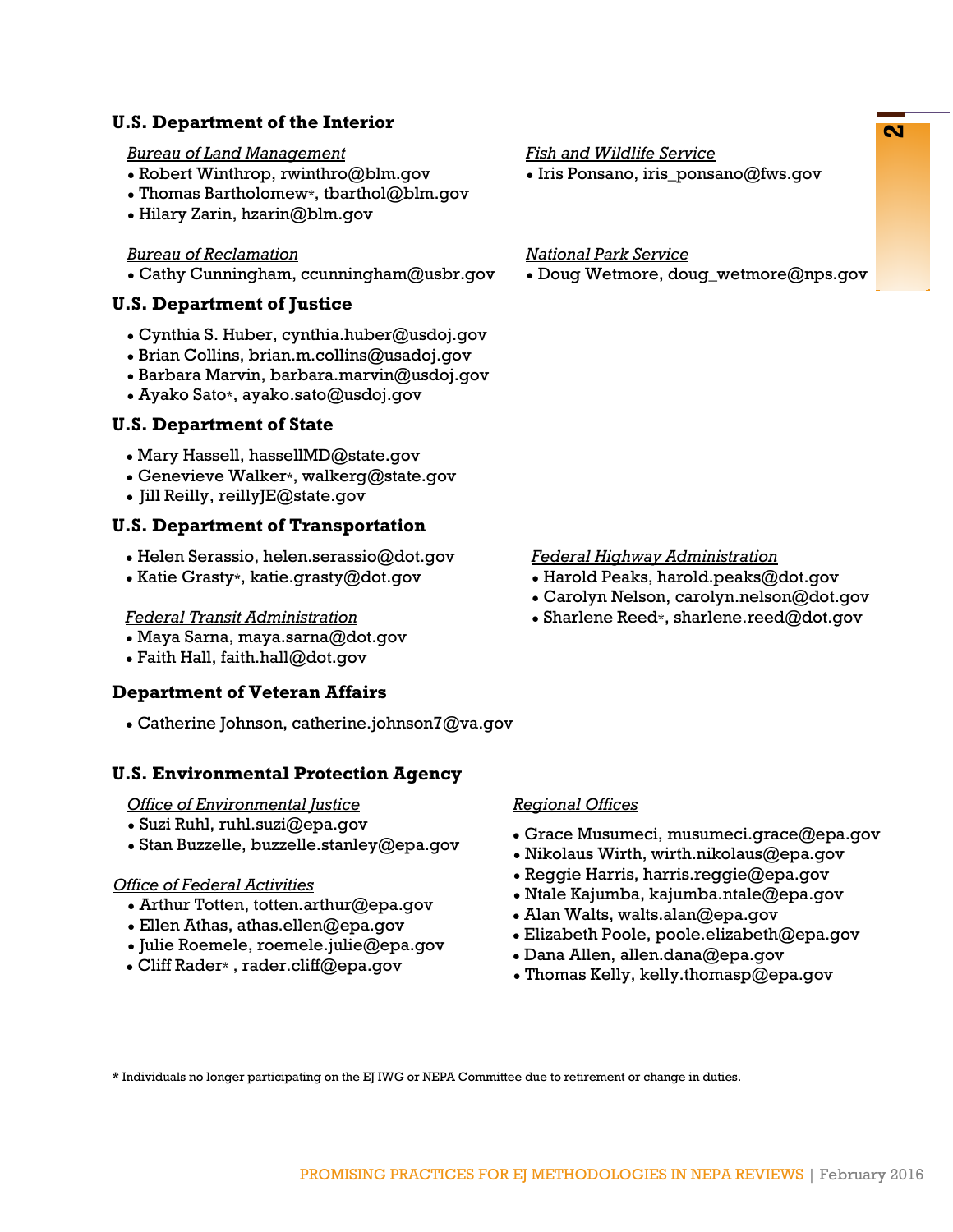### **U.S. General Services Administration**

- Carol Schafer, carol.schafer@gsa.gov
- Katrina Scarpato, katrina.scarpato@gsa.gov

### **U.S. Nuclear Regulatory Commission**

- Jeffrey Rikhoff, jeffrey.rikhoff@nrc.gov
- Emily Larson\*, [emily.larson@nrc.gov](mailto:emily.larson@nrc.gov)

### **White House Council on Environmental Quality**

● Cecilia De Robertis\*, cecilia\_a\_derobertis@ceq.eop.gov

**\*** Individuals no longer participating on the EJ IWG or NEPA Committee due to retirement or change in duties.

<u>რე</u>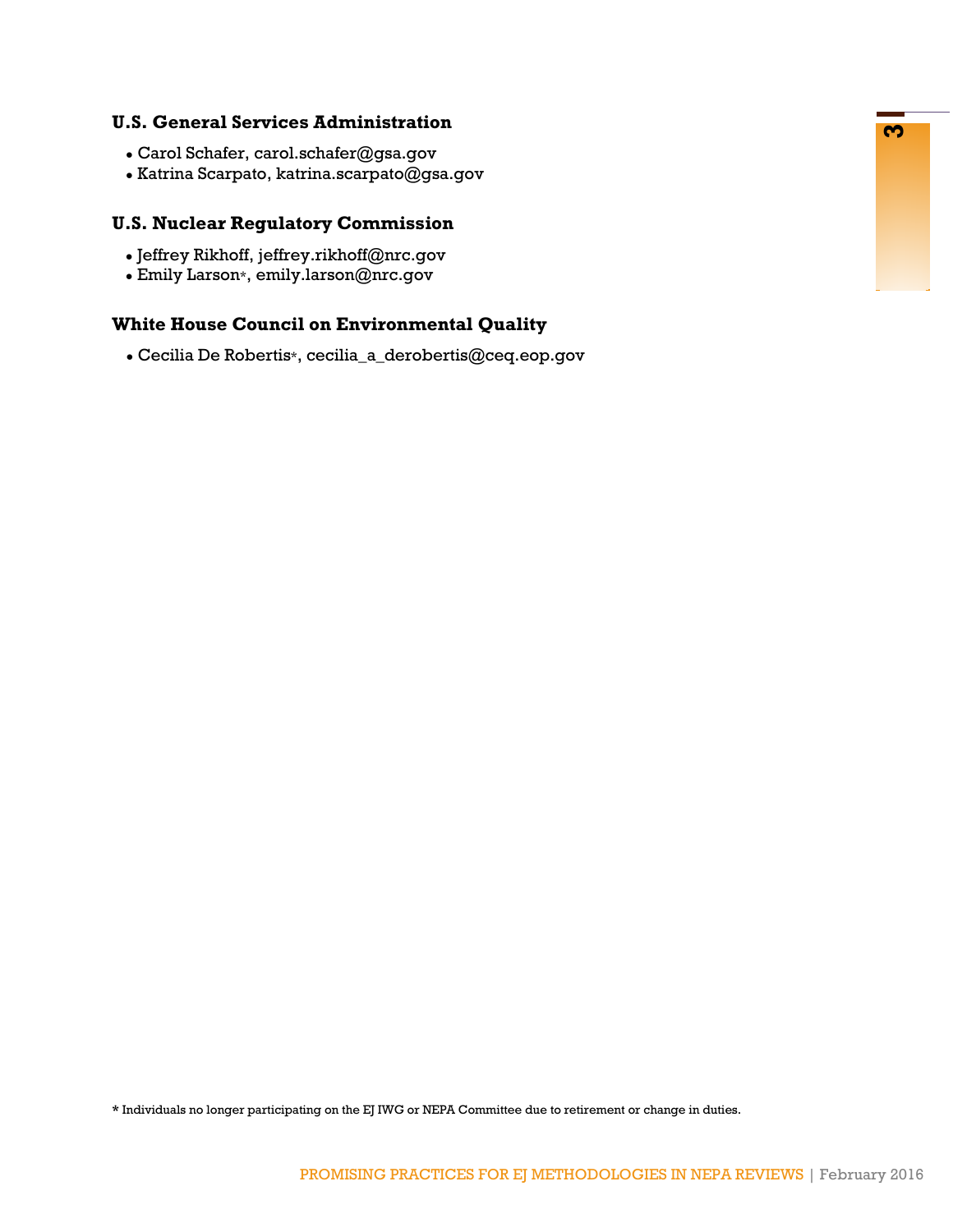Title VI of the Civil Rights Act of 1964 prohibits discrimination on the basis **4** of race, color, and national origin in programs and activities receiving federal financial assistance.

Federal agencies should ensure recipients of federal financial assistance engaged in the NEPA process comply with Title VI in addition to fulfilling the requirements of NEPA. A separate Title VI analysis may be necessary. For guidance on Title VI compliance, consult with your Agency's Office of Civil Rights or the Civil Rights Division of the Department of Justice.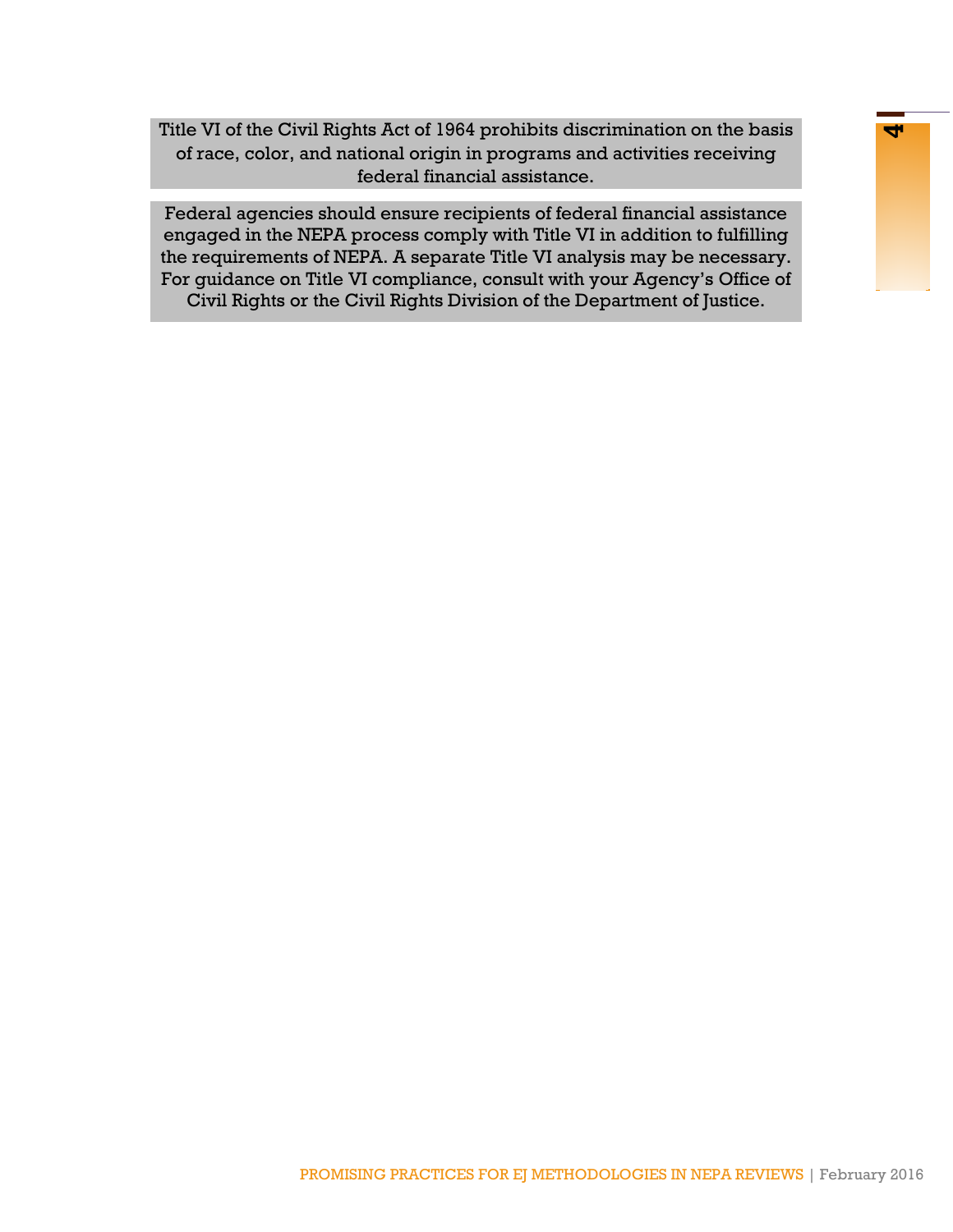# **Table of Contents <sup>5</sup>**[1](#page-6-1)

| $\mathbf{I}$ . |                                                 |
|----------------|-------------------------------------------------|
| II.            |                                                 |
| III.           |                                                 |
| IV.            | Developing and Selecting Alternatives  18       |
| V.             |                                                 |
| VI.            |                                                 |
| VII.           |                                                 |
| VIII.          | Disproportionately High and Adverse Impacts  38 |
| IX.            |                                                 |
|                |                                                 |

<span id="page-6-1"></span><span id="page-6-0"></span><sup>1</sup>Similar to the NEPA process itself, the Report is intended to be non-linear in nature. While each section of the document has been arranged to loosely mirror a linear progression, in actual practice, these steps are often overlapping and interrelated.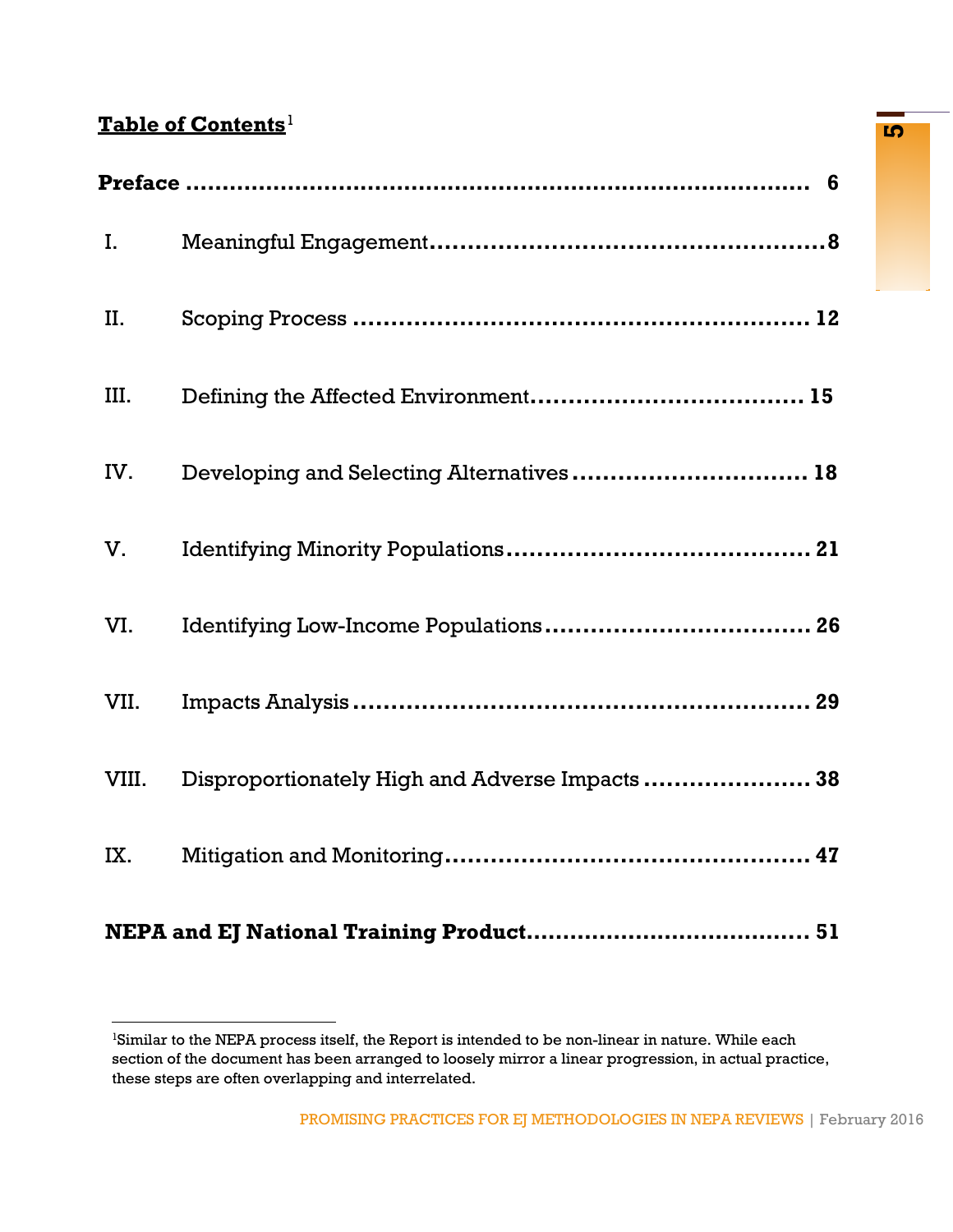# **Preface <sup>6</sup>**

The Federal Interagency Working Group on Environmental Justice (EJ IWG) established the NEPA Committee in 2012 pursuant to the *[Memorandum of](http://www3.epa.gov/environmentaljustice/resources/publications/interagency/ej-mou-2011-08.pdf)  [Understanding on Environmental Justice and Executive Order 12898 \(2011\).](http://www3.epa.gov/environmentaljustice/resources/publications/interagency/ej-mou-2011-08.pdf)* The Memorandum identified the National Environmental Policy Act (NEPA) as an area of focus for inclusion in the agencies' environmental justice efforts and directed efforts to "include interagency collaboration." The NEPA Committee seeks to improve the effective, efficient and consistent consideration of environmental justice issues in the NEPA process through the sharing of best practices, lessons learned, research, analysis, training, consultation, and other experiences of federal NEPA practitioners.

*Promising Practices for EJ Methodologies in NEPA Reviews,* an EJ IWG report produced by the NEPA Committee (hereinafter referred to as "Promising Practices Report") represents the professional experience, knowledge, and expertise of the individuals participating in the NEPA Committee. The NEPA Committee (see List of NEPA Committee Participants from ten departments, three agencies, and one White House office) spent almost 48 months researching, analyzing and discussing the interaction of environmental justice and NEPA. The *Promising Practices Report* is a compilation of methodologies gleaned from current agency practices identified by the NEPA Committee concerning the interface of environmental justice considerations through NEPA processes. The EJ IWG and NEPA Committee hope that this compilation will disseminate promising environmental justice practices across the federal government so that we can learn from one another about effective ways to build robust consideration of environmental justice into our NEPA practice. This document draws from existing environmental justice and NEPA Guidance developed by White House Council on Environmental Quality (CEQ) and federal agencies, but is not and should not be considered formal guidance.

The forward-looking promising practices methodologies are derived from examples of actual agency practices that were presented by one or more agencies during the multi-agency NEPA Committee meetings. These examples were used by the NEPA Committee participants to generate approaches that federal agencies can consider for understanding environmental justice in the context of the NEPA process. For purposes of this document, the NEPA Committee looked at instructive examples from current practice, and where helpful or relevant, attempted to extract useful lessons learned from those examples. The NEPA Committee has also produced a National Training Product which includes information on specific examples that align with the *Promising Practices Report* for training purposes.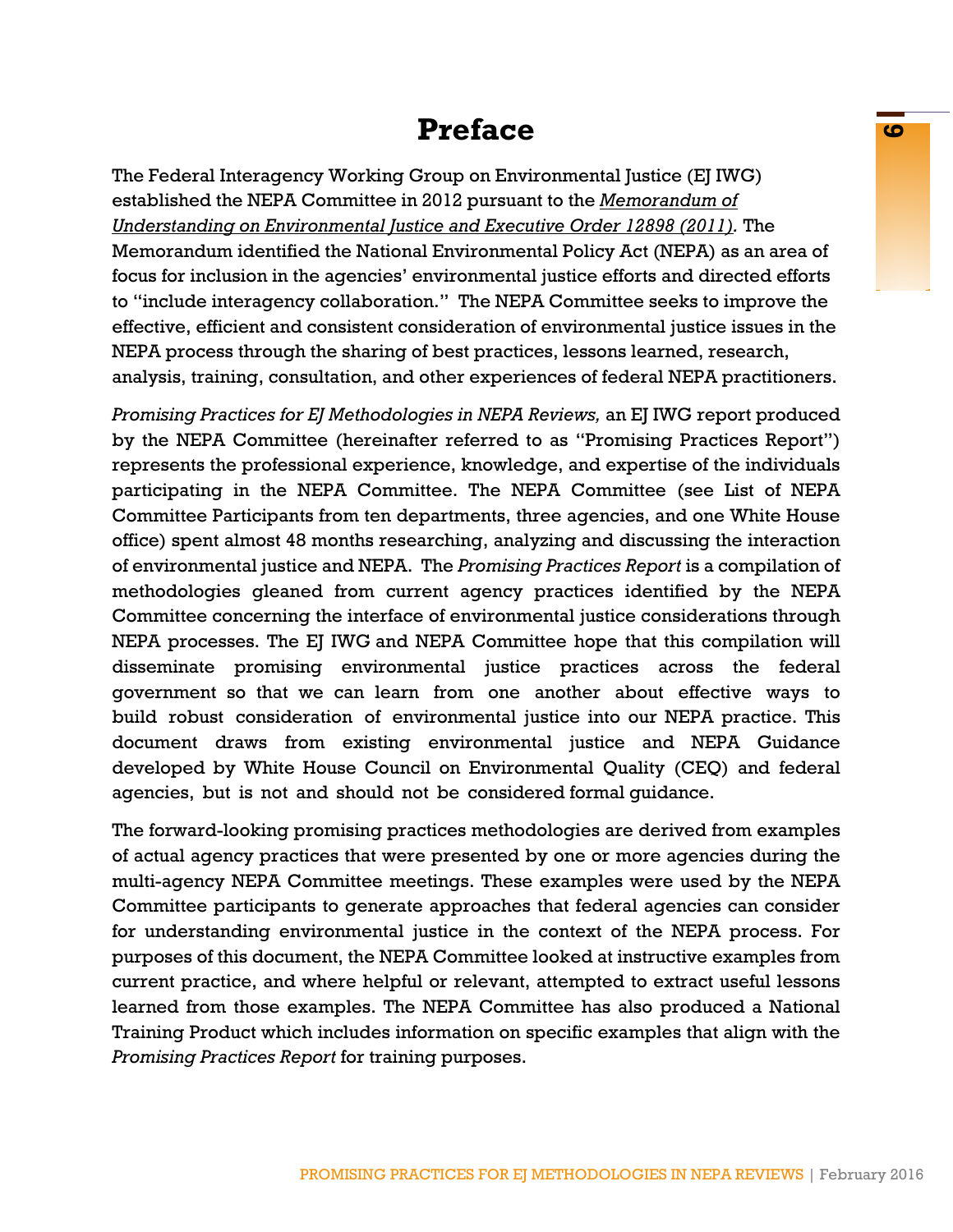Accordingly, the *Promising Practices Report* sets forth these promising practices as a way of presenting a variety of methodological approaches and a broad overview of options that may be suitable across various NEPA process scenarios, but not as agency requirements or guidance. Information in the *Promising Practices Report* is intended to provide flexible approaches for agencies as they consider environmental justice in NEPA activities. The *Promising Practices Report* does not establish new requirements for NEPA analysis. It is not and should not be viewed as formal agency guidance, nor is the compilation of promising practices intended to be legally binding or create rights and benefits for any person. It is intended, however, as a way for agencies to compare and improve their methodologies for considering environmental justice now and in the future by applying methods established in federal NEPA practice. In that regard, the joint efforts of the NEPA Committee reflect the community of federal NEPA practitioners who seek to facilitate reasonable consideration of environmental justice within the context of NEPA.

The EJ IWG and NEPA Committee hope that their efforts provide the groundwork for a renewed and dynamic process to advance environmental justice principles through NEPA implementation and thereby promote a more effective, efficient, and consistent consideration of environmental justice during NEPA reviews.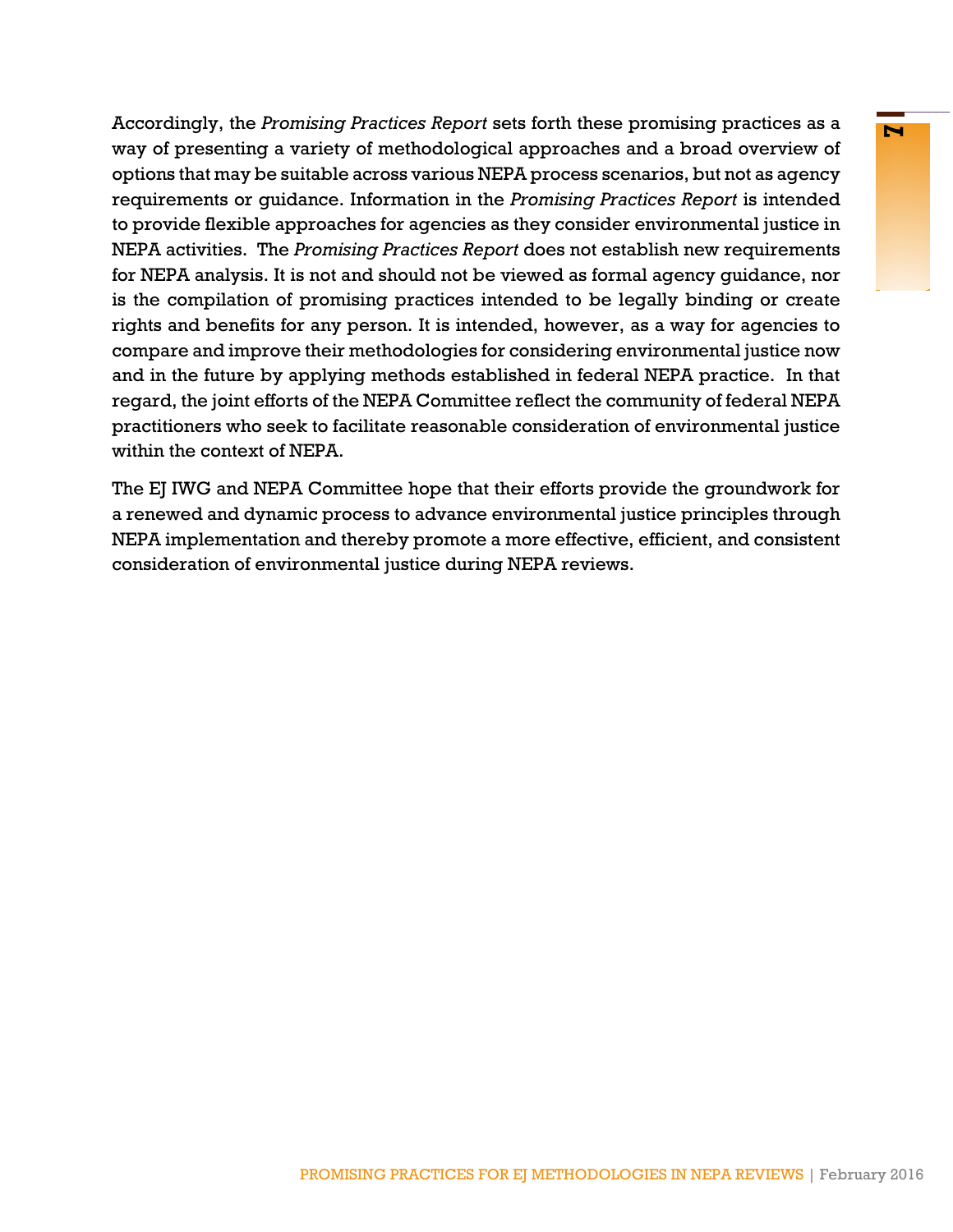# **I. MEANINGFUL ENGAGEMENT Guiding Principles**

Agencies can be informed by consideration of the following guiding principles:

- 1. For purposes of consistency with Executive Order 12898, *[Federal Actions to](http://www.archives.gov/federal-register/executive-orders/pdf/12899.pdf) [Address Environmental Justice in Minority Populations and Low-Income Populations](http://www.archives.gov/federal-register/executive-orders/pdf/12899.pdf)*, the terms "minority populations<sup>[2](#page-9-0)</sup>" and "low-income populations" are used in this document.[3](#page-9-1) Within these populations, there are residents, community leaders, and organizations, among others.
- 2. This document, a compilation of federal NEPA practitioner promising practices, is not formal guidance. It merely provides agencies with recommendations for conducting environmental justice analyses for NEPA reviews. As such, the document is not intended to modify NEPA, the CEQ NEPA regulations, or any agency's NEPA implementation regulations, or impose any requirements beyond what NEPA and Executive Order 12898 require of agencies.
- 3. In order to meaningfully engage minority populations and low-income populations and other interested individuals, communities, and organizations, agencies may consider (as appropriate) encompassing adaptive and innovative approaches to both public outreach (i.e., disseminating relevant information) and participation (i.e., receiving community input) since minority populations and low-income populations often face different and greater barriers to engagement.
- 4. Meaningful engagement efforts with potentially affected minority populations, low-income populations, and other interested individuals, communities, and organizations are generally most effective and beneficial for agencies and communities when initiated early and conducted (as appropriate) throughout each step of the NEPA process.
- 5. Meaningful engagement efforts for potentially affected minority populations, lowincome populations, and other interested individuals, communities, and organizations can play an important role in leveraging agencies' ability to collect

<span id="page-9-0"></span><sup>&</sup>lt;sup>2</sup> See "Revisions to the Standards for the Classification of Federal Data on Race and Ethnicity" at https://www.whitehouse.gov/omb/fedreg\_1997standards/

See also e.g. "U.S. Environmental Protection Agency's "Policy on Environmental Justice for Working with Federally Recognized Tribes and Indigenous Peoples" at https://www.epa.gov/tribal/epa-policy[environmental-justice-ej-working-federally-recognized-tribes-and-indigenous](http://www3.epa.gov/environmentaljustice/resources/policy/indigenous/ej-indigenous-policy.pdf)

<span id="page-9-1"></span> $3$  Agencies use their discretion to define the range of individuals and/or groups to which they will extend environmental justice analyses within their NEPA process. This report recognizes there are a variety of agency approaches to conducting environmental justice analyses and terminology, and so for consistency, it uses the wording, "minority populations and low-income populations" throughout this document.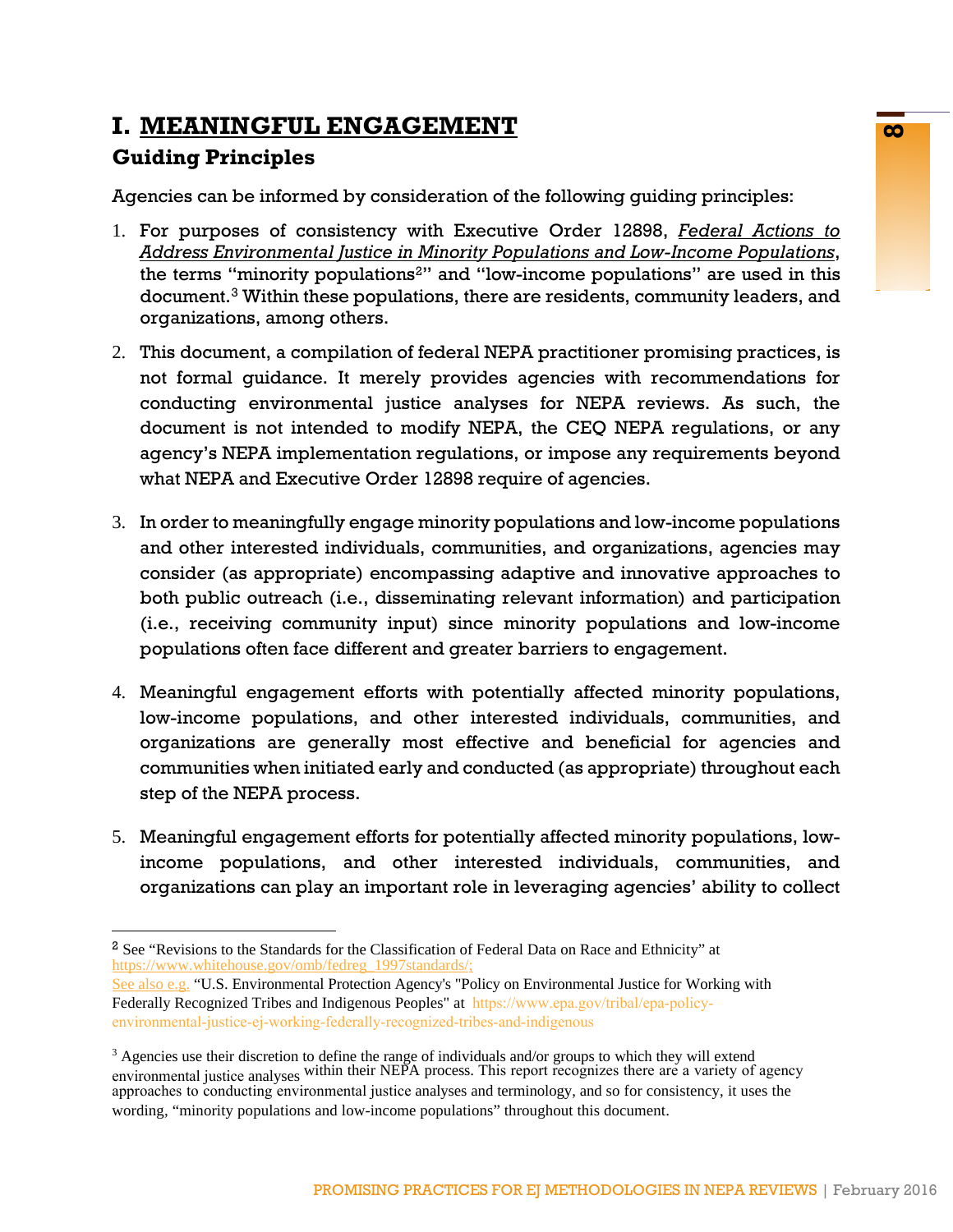data used to inform the decision-making process.

- 6. Maintaining relationships with affected minority populations, low-income populations, and other interested individuals, communities, and organizations throughout the NEPA process via an agency-designated point of contact can be an effective means of facilitating meaningful engagement.
- 7. Convening project-specific community advisory committees and other established groups to identify potential impacts and mitigation measures (as part of the NEPA review process) comprised in part of potentially affected minority populations and low-income populations can enhance agencies' understanding of the proposed action's potential impacts and alternatives, and can be a valuable public participation strategy, designed to further inform an agency's decisionmaking process.
- 8. Providing minority populations and low-income populations, and other interested individuals, communities, and organizations with an opportunity to discuss the purpose and need statement early in the NEPA process can help focus public input. Explaining the purpose and need for agency action to the minority populations and low income populations early in the NEPA process can help focus meaningful engagement (i.e. public outreach and participation) efforts. (See also section 4.1- 4.2, p.20)

# **Specific Steps**

As appropriate, agencies can consider the following actions:

- 1. Consider conducting early and diligent efforts to meaningfully engage potentially affected minority populations, low-income populations, and other interested individuals, communities, and organizations (as appropriate) when: 1) defining the affected environment; 2) identifying potentially affected minority and low-income populations; 3) assessing potential impacts to minority and lowincome populations; 4) assessing potential alternatives; 5) determining whether potential impacts to minority populations and low-income populations are disproportionately high and adverse (See also section 8, p.40); and 6) developing mitigation and monitoring measures. Engaging the community during appropriate key steps in the NEPA review can inform an agency's decisionmaking process. Agencies may benefit by communicating agency objectives for the proposed activity.
- 2. Consider identifying and addressing (as appropriate) concerns such as any cultural, institutional, geographic, economic, historical, linguistic, or other barriers to achieve meaningful engagement with potentially affected minority populations, low-income populations, and other interested individuals,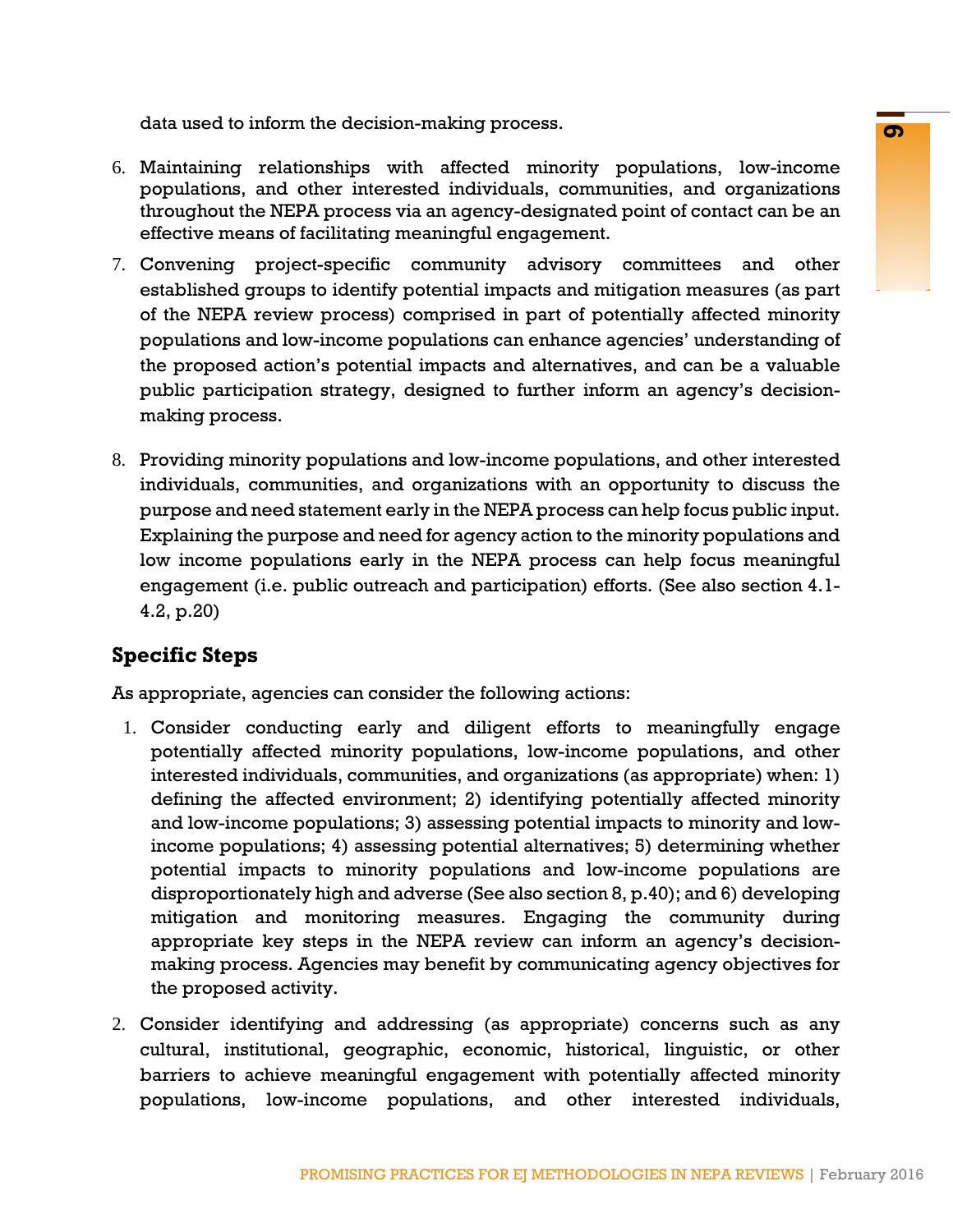communities, and organizations.

- 3. Agencies can be informed by soliciting and considering input on the proposed action and alternatives (as appropriate) from each segment of the minority population or low-income population that may potentially be affected (e.g., minority-owned small businesses, low-income transit riders, subsistence fishers).
- 4. Consistent with applicable requirements, agencies should conduct meaningful engagement efforts and government-to-government consultation efforts (as appropriate) specifically designed to reach indigenous tribal populations and organizations.
- dynamations.<br>
Informed by soliciting and considering input on the proposed<br>
Informed by soliciting and considering input on the minority<br>
Informed population that may potentially be affected (e.g.,<br>
Initially dissigned to 5. Throughout each step of the NEPA process (as appropriate) consider the use of electronic communications (e.g., virtual meetings, webinars, social media, Listserv). This method of communication may not be effective for some populations, and its use could be discussed in conjunction with other methods of communication that are viable. Throughout each step of the NEPA process (as appropriate) consider choosing meeting locations, meeting times, and facilities that are local, convenient, and accessible to potentially affected minority populations and low-income populations, and other interested individuals, communities, and organizations, which includes holding some meetings outside of traditional work hours and locations.
- 6. Consistent with applicable requirements, agencies should prepare NEPA documents in plain, clear language and provide multiple forms of communication (e.g., written, oral, pictorial) to accommodate varied levels of reading proficiency, to facilitate meaningful engagement, and to account for limited English proficiency (LEP). Also, consider (as appropriate) providing interpretation and translation services at public meetings.
- 7. Consider documenting and explaining the steps taken throughout the NEPA process (as appropriate) for agencies' public outreach and public participation actions or decisions (e.g., how minority populations and low-income populations were identified and how barriers to involvement were identified and addressed). Providing these explanations can be helpful to both an agency's decision-making process and the community's understanding of the NEPA process.
- 8. Consider providing notice to the public (as appropriate) of the meeting date(s) and time(s) well in advance and through methods of communication suitable for minority and low-income populations (including LEP populations) to accommodate the schedules of minority populations and low-income populations, and other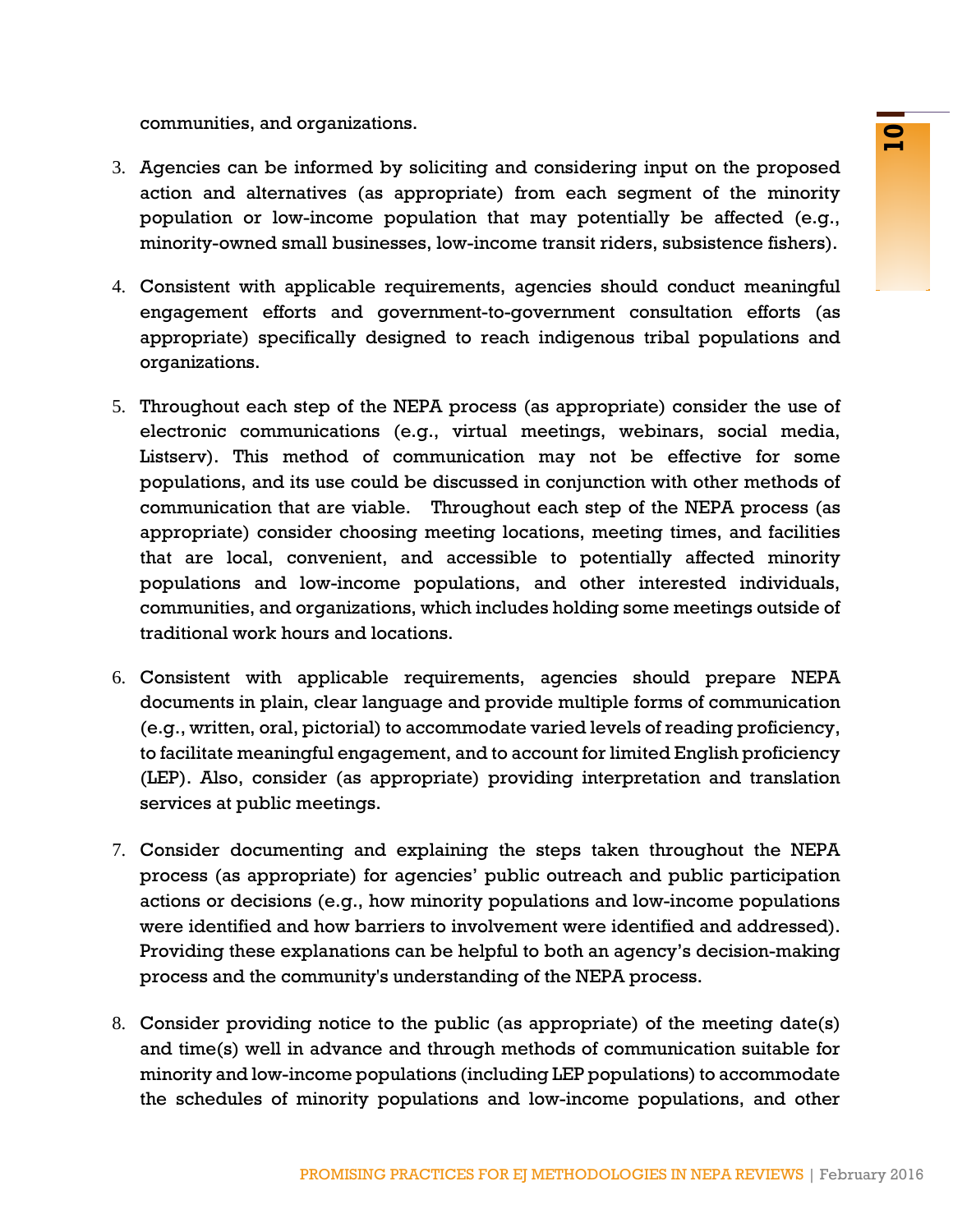<span id="page-12-0"></span>may connunctuous, and syntamic methodologies in the control of the method by the control of the construction and meetings that may equivements for tribal consultations) an agency can more as a schedules for public notice. interested individuals, communities, and organizations. By considering mandatory minimum time requirements between advance notification and meetings that may exist (e.g. time requirements for tribal consultations) an agency can more effectively establish schedules for public notice.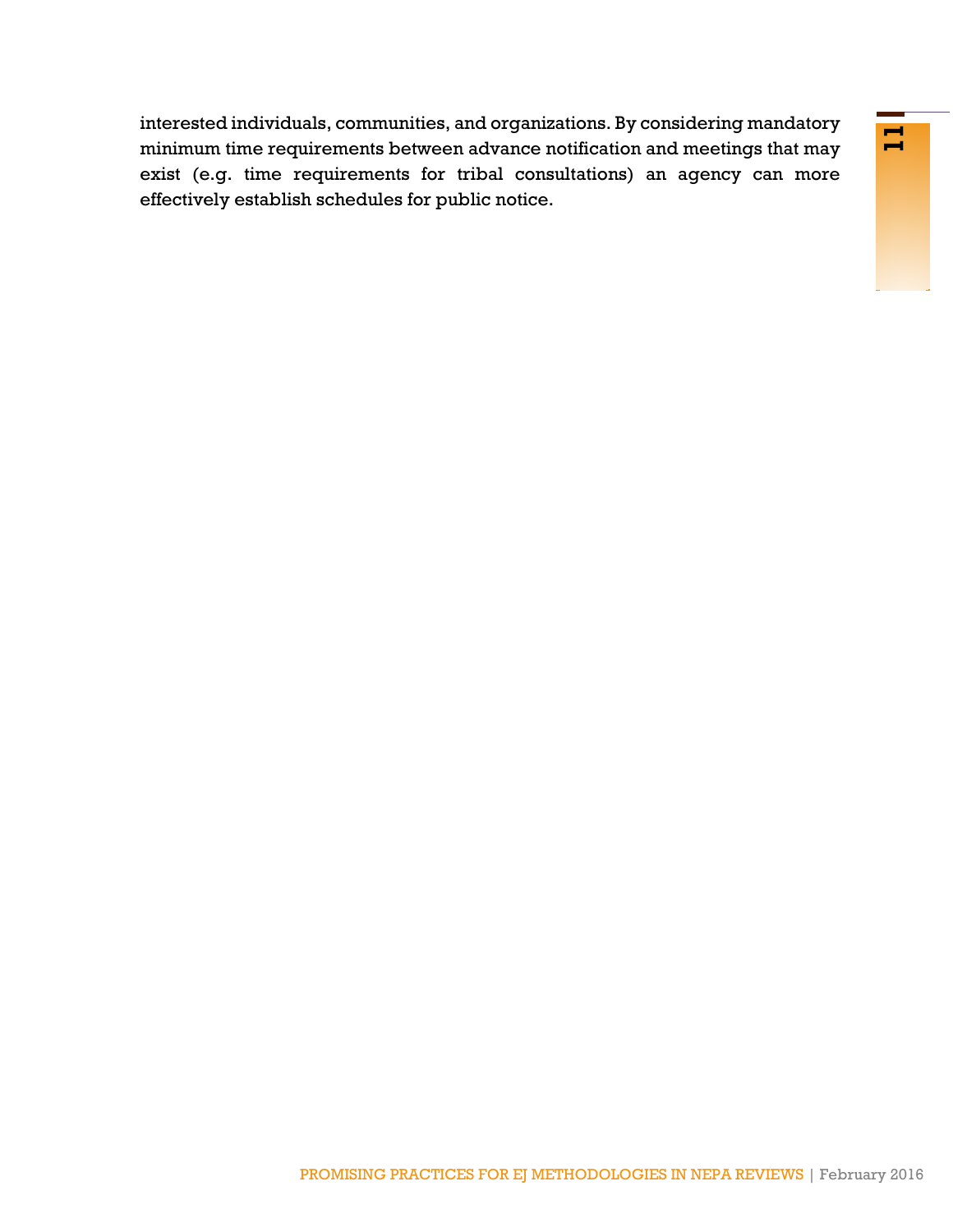# **II.SCOPING PROCESS**

# **Guiding Principles**

Agencies can be informed by consideration of the following guiding principles:

- **EXERCT:**<br> **EXERCT:**<br> **EXERCT:**<br> **EXERCT:**<br> **EXERCT:**<br> **EXERCT:**<br> **EXERCT:**<br> **EXERCT:**<br> **EXERCT:**<br> **EXERCT:**<br> **EXERCT:**<br> **EXERCT:**<br> **EXERCT:**<br> **EXERCT:**<br> **EXERCT:**<br> **EXERCT:**<br> **EXERCT:**<br> **EXERCT:**<br> **EXERCT:**<br> **EXERCT:**<br> **E** 1. A broad cross-media perspective of affected resource topics analyzed in the NEPA document (e.g., water resources, land use, air quality) during scoping may help ensure potential human health and environmental effects on minority populations and low-income populations are considered within the scope of the NEPA review. Agencies can be informed by an understanding that minority populations and lowincome populations may have increased or unique vulnerabilities from multiple impacts in one or more environmental resource topics or from cumulative impacts, and that the extent of the affected environment may vary for each resource topic addressed in the NEPA document.<sup>[4](#page-13-0)</sup>
- 2. Agencies may wish to conduct several small scoping meetings for minority populations and low-income populations to foster more participation and substantive discussions (e.g., community members may feel intimidated by large public meetings and formal discussions). If more than 15-20 people are in attendance, breaking into discussion groups may improve the effectiveness of the meeting.
- 3. Prior to the scoping process, it may be beneficial for agencies to develop a written strategy to identify, notify, and solicit input from potentially affected minority populations and low-income populations for agencies to consider in determining the scope of the NEPA review. Self-identified minority populations and low-income populations can be included in this process.
- 4. Due to the broad nature of programmatic assessments, certain site-specific environmental justice methodologies described within this section may not be directly applicable. For some programmatic assessments, the scope may be regional or national.

# **Specific Steps**

As appropriate, agencies can consider the following actions:

1. Consider conducting a preliminary screening analysis at the beginning of the scoping process to determine whether minority populations and low-income

<span id="page-13-0"></span><sup>4</sup> See US EPA, *[Factors for Identifying and Addressing Disproportionate](http://archive.epa.gov/ncer/ej/web/pdf/whitepaper.pdf) Environmental Health Impacts* (2007); [Supplement to American Journal of Public Health,](http://ajph.aphapublications.org/toc/ajph/101/S1) Vol. 101, No. S1 (Dec 2011).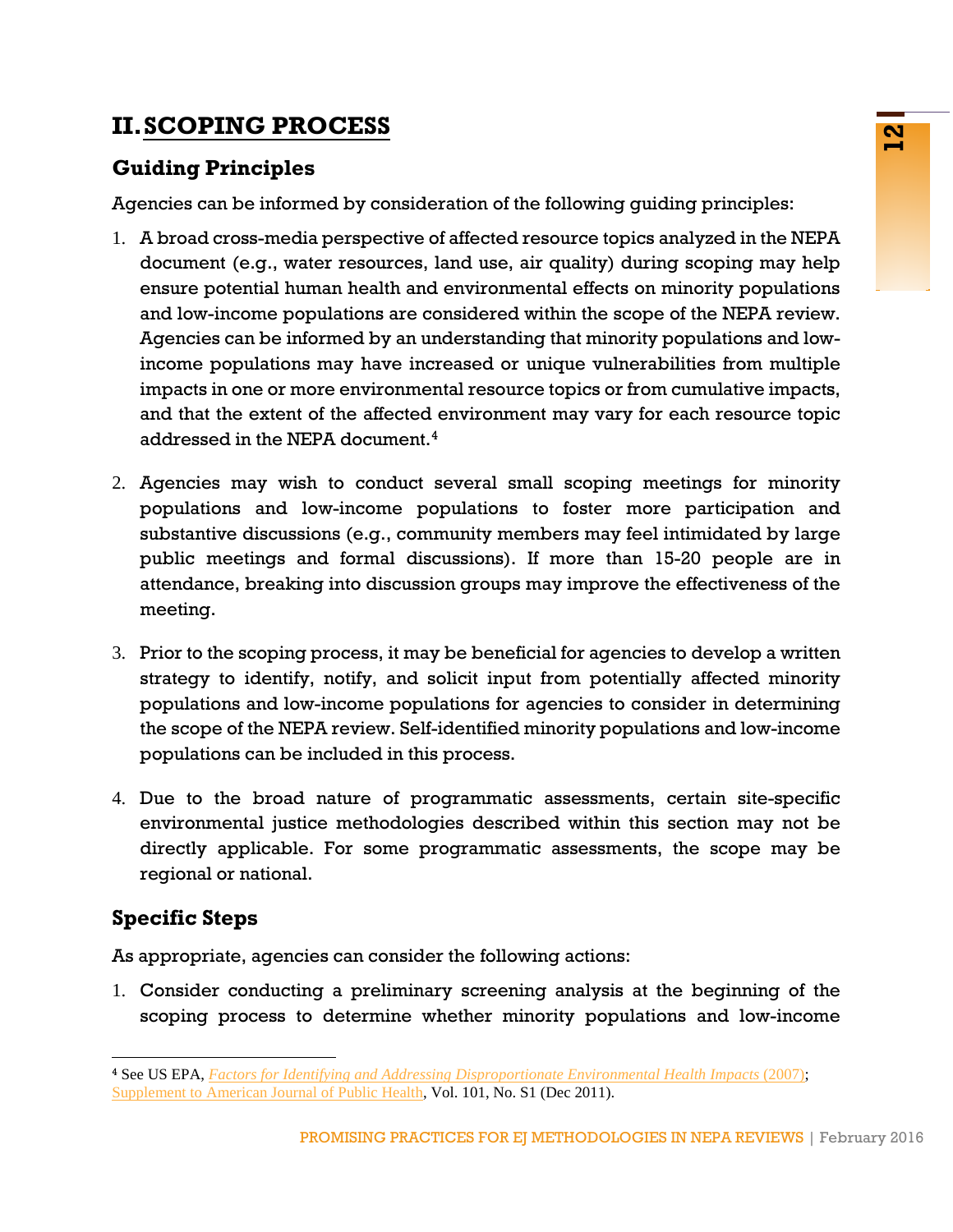populations may be present and could be affected by the proposed action. A webbased Geographic Information System tool (e.g., EJSCREEN) can be used to help identify the location and concentrations of minority populations and low-income populations.

- 2. If the preliminary screening process identifies a potentially affected minority population or low-income population, agencies may benefit by conducting the remainder of the scoping process in consideration of the potential unique characteristics and vulnerabilities of the minority populations and low-income populations.
- 3. To develop an effective public participation process, agencies can be informed by contacting local community leaders in the potentially affected minority populations and low-income populations (as appropriate). This can help determine the number of public and individual meetings to be scheduled throughout the NEPA process.
- 4. When federally-recognized tribes are potentially affected by the proposed action, consider seeking government-to-government consultation (as appropriate) with tribal representatives, leaders, or officials, and offer appropriate opportunities for tribal participation (e.g., as a cooperating agency or consulting party).
- 5. Consider using media suitable to reach potentially affected minority populations and low-income populations (e.g., local newspapers and radio programs word of mouth, churches, civic centers, and other places where people gather in the community) to provide notification about an agency's proposed action and the scoping process (as appropriate).
- preservation to court and contently proposed action and the contentline may be method in the proposed action in the proposed action in and concentrations of minority populations and low-income screening process identifies 6. Consider (as appropriate) specifically inviting potentially affected minority populations and low-income populations when conducting public scoping meetings.<sup>[5](#page-14-0)</sup> In some cases it may be useful for agencies to use a neutral third-party (e.g., convener, facilitator, and mediator) familiar with environmental justice issues and with the particular community that is potentially affected by the proposed action. It may also be appropriate to provide an interpreter for public meetings when LEP communities may be affected.
- 7. Consider conferring with minority populations and low-income populations, and other interested individuals, communities, and organizations (as appropriate) to gather any relevant data on the current and past conditions (e.g., ecological,

<span id="page-14-0"></span><sup>5</sup>When convening groups, agencies should note the potential applicability of the Federal Advisory Committee Act (FACA) of 1972 (PL92-463).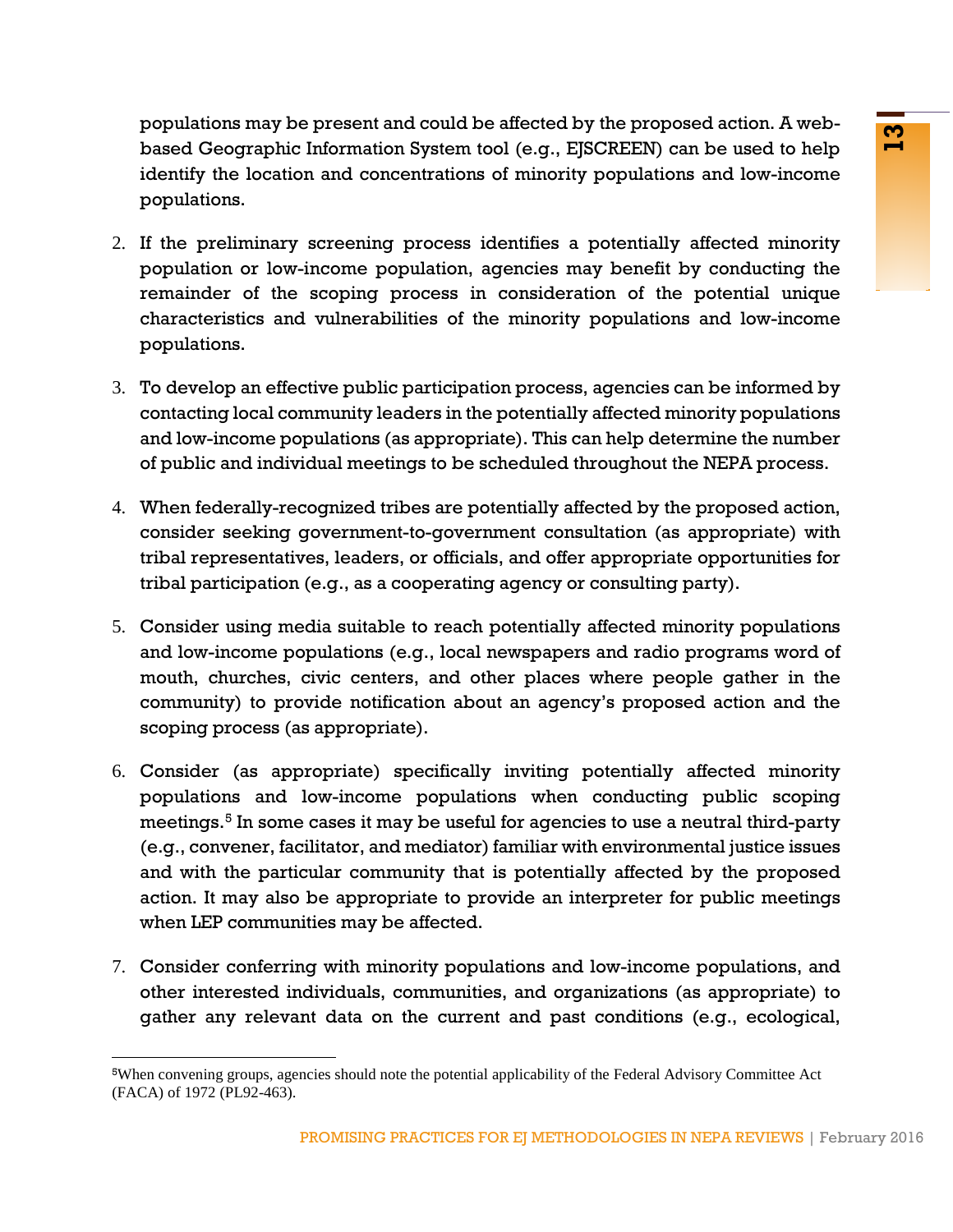aesthetic, historic, cultural, economic, social, or health) of the potentially affected minority populations and low-income populations, in order to inform the NEPA review.

- 8. Agencies may wish to consider ensuring that agency records clearly reflect the rationale for any scoping determinations made concerning minority populations and low-income populations (e.g., alternatives development, mitigation measures).
- <span id="page-15-0"></span>9. Consider circulating (as appropriate) a post-scoping summary report/document to potentially- affected minority populations and low-income populations, informing them of the input received and outcomes of the scoping process. Keeping the community informed may assist agencies in receiving meaningful engagement from the community during later stages of the NEPA process.
- columia, scoriality, social, of the substantine many of the potential y sense and low-income populations, in order to inform the NEPA<br>
the cooping determinations rade concerning minority populations<br>
populations (e.g., alt 10. Regardless of the thoroughness of the scoping efforts, if new and significant information that potentially affect minority populations and low-income populations arise later in the NEPA process, in accordance with CEQ regulations (40 CFR 1501.7(c)), agencies should consider modifications to the proposed action, alternatives or potential mitigation measures. As appropriate, agencies may benefit by assessing consistency of the proposed modifications with the purpose and need.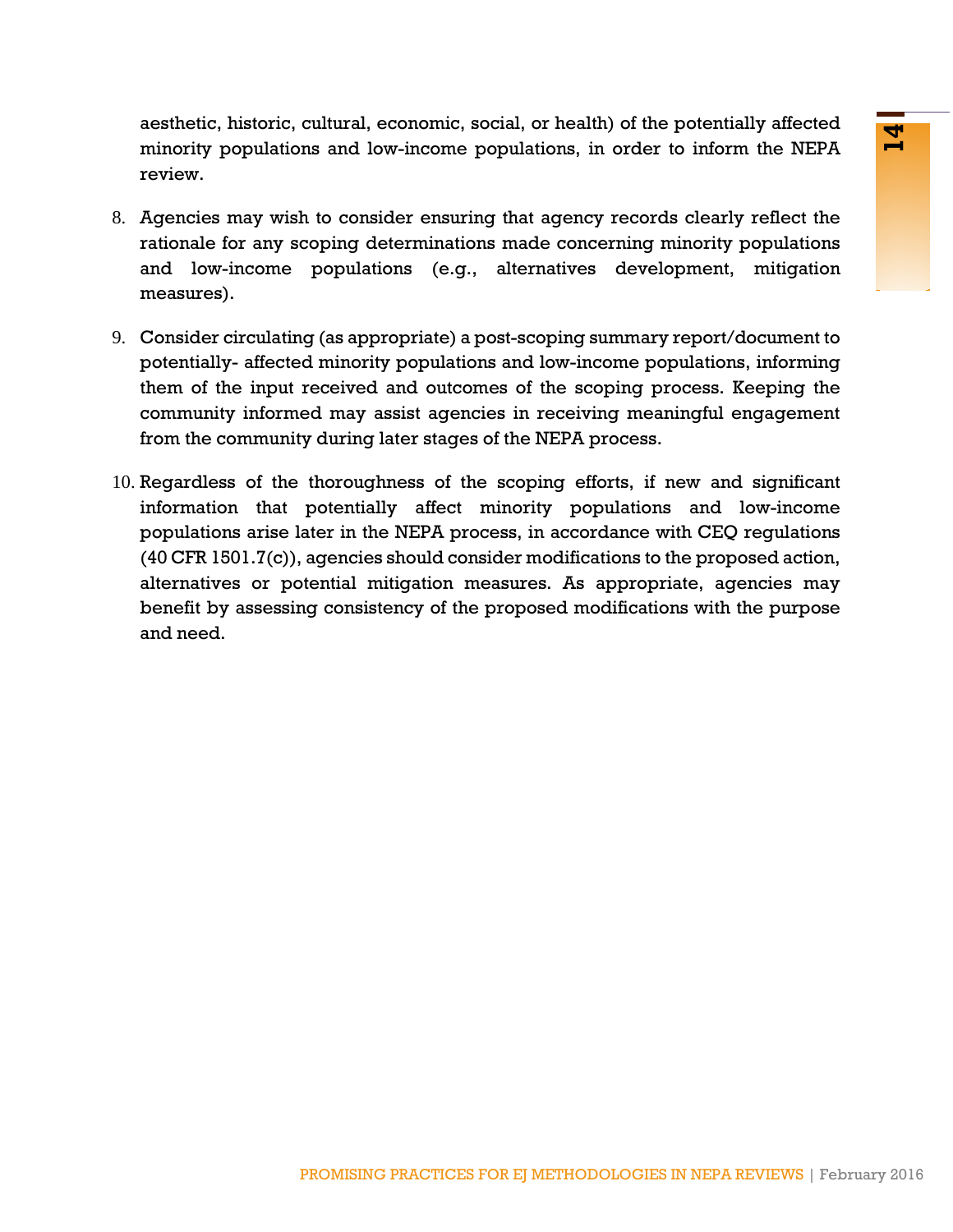# **III. DEFINING THE AFFECTED ENVIRONMENT**

### **Guiding Principles**

Agencies can be informed by consideration of the following guiding principles:

- **PROMISING PROMISING PROMISING PROMISING PROPERTIONS (SUPPRED AND CONSTRATED)**<br> **PROMISING PROMISING PROMISING CONSTRATES (C.G., 40 CFR §1502.15), as agencies by the consideration characteristic, location conditions and ot** 1. Consistent with applicable requirements (e.g., 40 CFR §1502.15), as agencies describe the environment of the area(s) to be affected or created by the alternatives under consideration, they can benefit from an understanding of community and population characteristics, location, conditions and other relevant information. One of the important functions of defining the affected environment is to help agencies determine the outer boundaries (i.e., footprint) of each potentially impacted resource topic analyzed in the NEPA document. These boundaries help define the affected area within which potentially impacted minority populations and low-income populations will be considered during the NEPA review. The geographic extent of the affected environment may vary for each resource topic analyzed in the NEPA document.
- 2. Data (including input from minority populations, low-income populations, and other interested individuals, communities, and organizations) on ecological, aesthetic, historic, cultural, economic, social, or health conditions of minority populations and low-income populations within the affected environment can provide agencies with useful insight into how the community's conditions, characteristics, and/or location can influence the extent of the affected environment. (See also section 2.1, p.14)
- 3. After considering unique conditions (e.g., ecological, aesthetic, historic, cultural, economic, social, or health) of the potentially affected minority populations and low-income populations, Agencies may wish to consider that the extent of the affected environment maybe larger (or smaller) and differently shaped than the boundaries would have been drawn without the existence of those conditions. The affected environment may also not be contiguous. (See also section 5, p.23)
- 4. When determining whether a potentially affected minority population or lowincome population influences the extent of the affected environment, agencies can be informed by considering the proposed action's: 1) exposure pathways (routes by which the minority or low-income population may come into contact with chemical, biological, physical, or radiological effects); 2) ecological, aesthetic, historic, cultural, economic, social, or health consequences to the community; and 3) distribution of adverse and beneficial impacts from the proposed action. (See also section 5, p.23)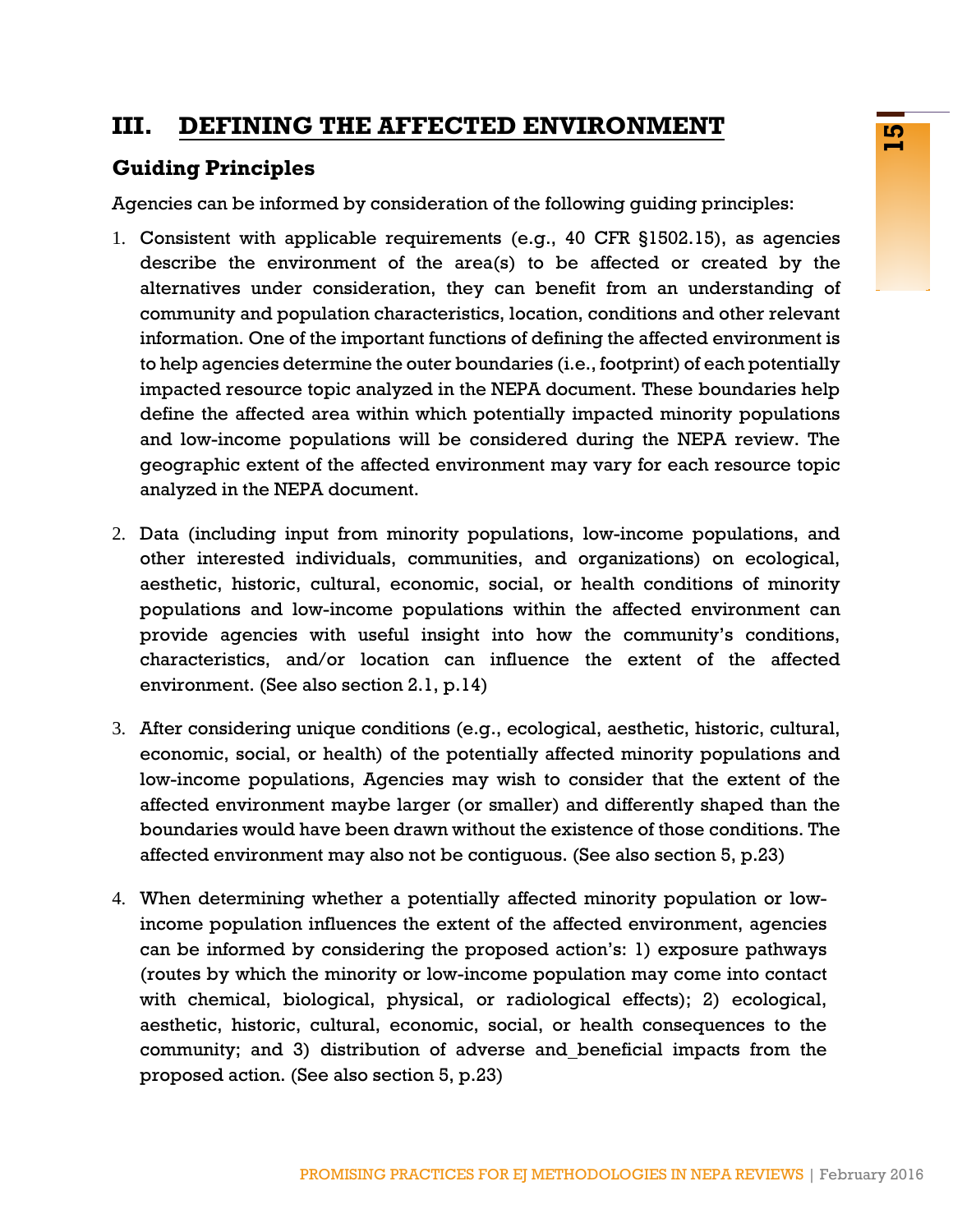5. Agencies may wish to create a map to delineate the affected environment. A visual depiction of the affected environment may be beneficial to an agency's decisionmaking process, meaningful engagement efforts, and to the community's understanding of the proposed federal action. (See also section 2, p.14)

### **Specific Steps**

As appropriate, agencies can consider the following actions:

- 1. In order to provide a useful comparative context for the consideration of impacts to minority populations and low-income populations, when developing the baseline characterization of the affected environment agencies can be informed by considering for each resource topic in the NEPA document: 1) exposure pathways; 2) direct, indirect and cumulative ecological, aesthetic, historic, cultural, economic, social, or health impacts; and 3) distribution of any potential beneficial or adverse impacts. Agencies may also be informed by consideration of multiple exposures. (See also section 7.1:11, p. 34)
- 2. Agencies may wish to consider collecting data and information relevant to the three community considerations in Step One (exposure pathways, related impacts, and beneficial impacts distribution) for minority populations and low-income populations within the boundaries of the baseline characterization. Include data related to reasonably foreseeable direct, indirect, and cumulative adverse and beneficial impacts from the proposed federal action on the community. Agencies may also be informed by consideration of multiple exposures. (See also section 8.1:11, p. 42)
- 3. Agencies may wish to consider data and information from a variety of sources, including, but not limited to: 1) community residents and other interested individuals and organizations; 2) data sets from federal, state, local and tribal governments; 3) peer-reviewed and other scientific literature; and 4) articles in industry and professional journals, popular press, websites, etc.
- For the mail of the main of the matched with the results of the continuality and the permutative proposed for the control of the control of the control of the control of the control of the control of the section of the pe 4. Agencies may wish to consider identifying and describing any unique conditions of the potentially affected minority populations and low-income populations that may be affected by the proposed action, based on data and information collected in Specific Step Two above. Unique conditions may include, but are not limited to: 1) human health vulnerabilities (e.g., heightened disease susceptibility, health disparities); 2) socioeconomic vulnerabilities (e.g., reliance on a particular resource that may be affected by the proposed action, disruptions to community mobility and access as a result of infrastructure development); and 3) cultural vulnerabilities (e.g., traditional cultural properties and ceremonies, fish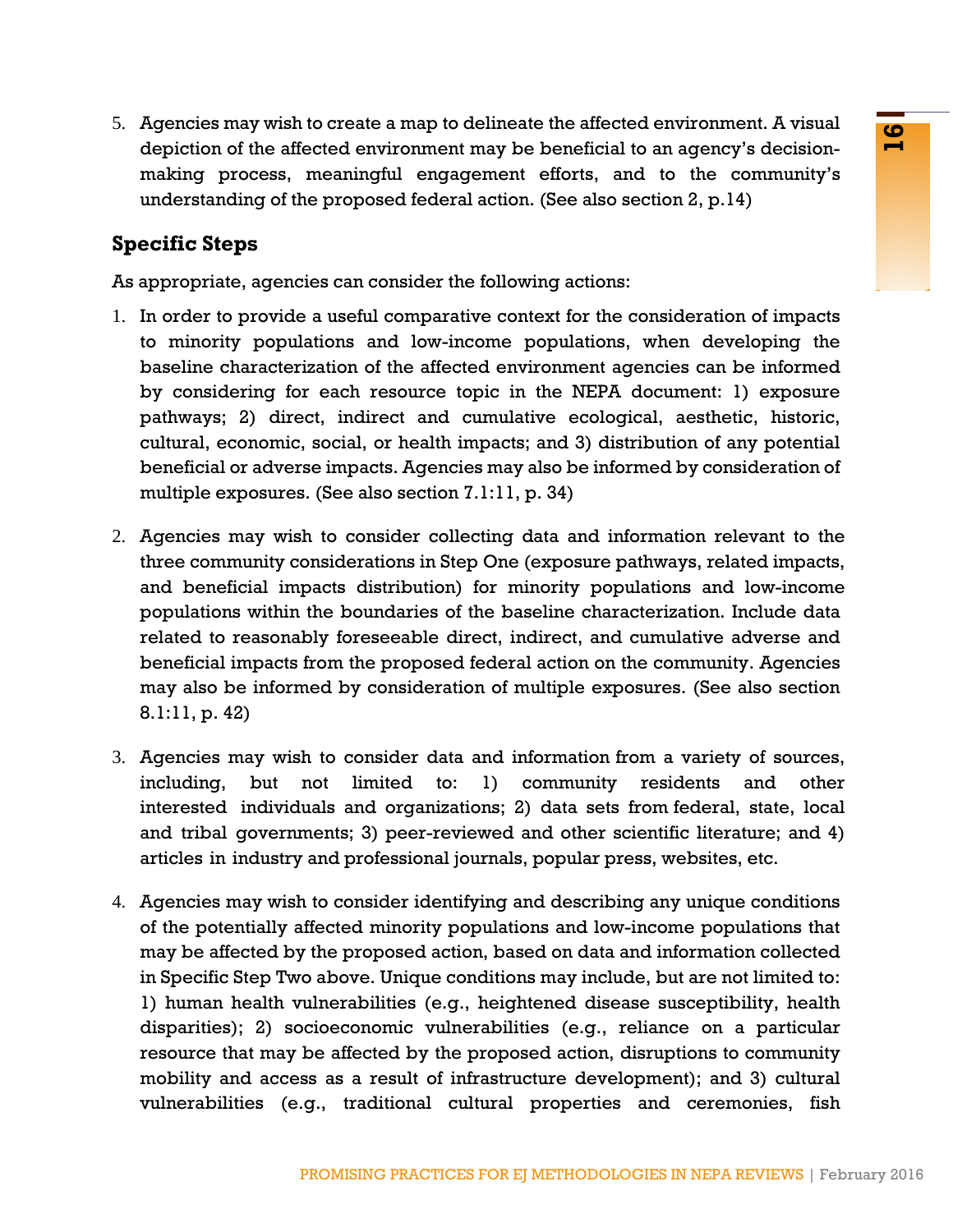consumption practices).

- External to consider the need to revise the initial baseline<br>tee section 3.2:1) of the affected environment, including<br>response and pockets of minority populations and low-<br>four. Be minidlul that data may suggest the outer 5. Agencies may wish to consider the need to revise the initial baseline characterization (see section 3.2:1) of the affected environment, including revisions to the outer boundaries and pockets of minority populations and lowincome populations (as appropriate) using information obtained from specific steps Two through Four. Be mindful that data may suggest the outer boundaries of the affected environment and/or pockets of minority populations and lowincome populations may require adjustment.
- 6. Consider documenting agencies' characterizations of the affected environment in plain language that is easily understood by the general public and the potentially affected minority populations and low-income populations.
- <span id="page-18-0"></span>7. Consider providing written explanation in the records for agencies' chosen methods and data used to characterize the affected environment (See, e.g., 40 CFR §1502.24)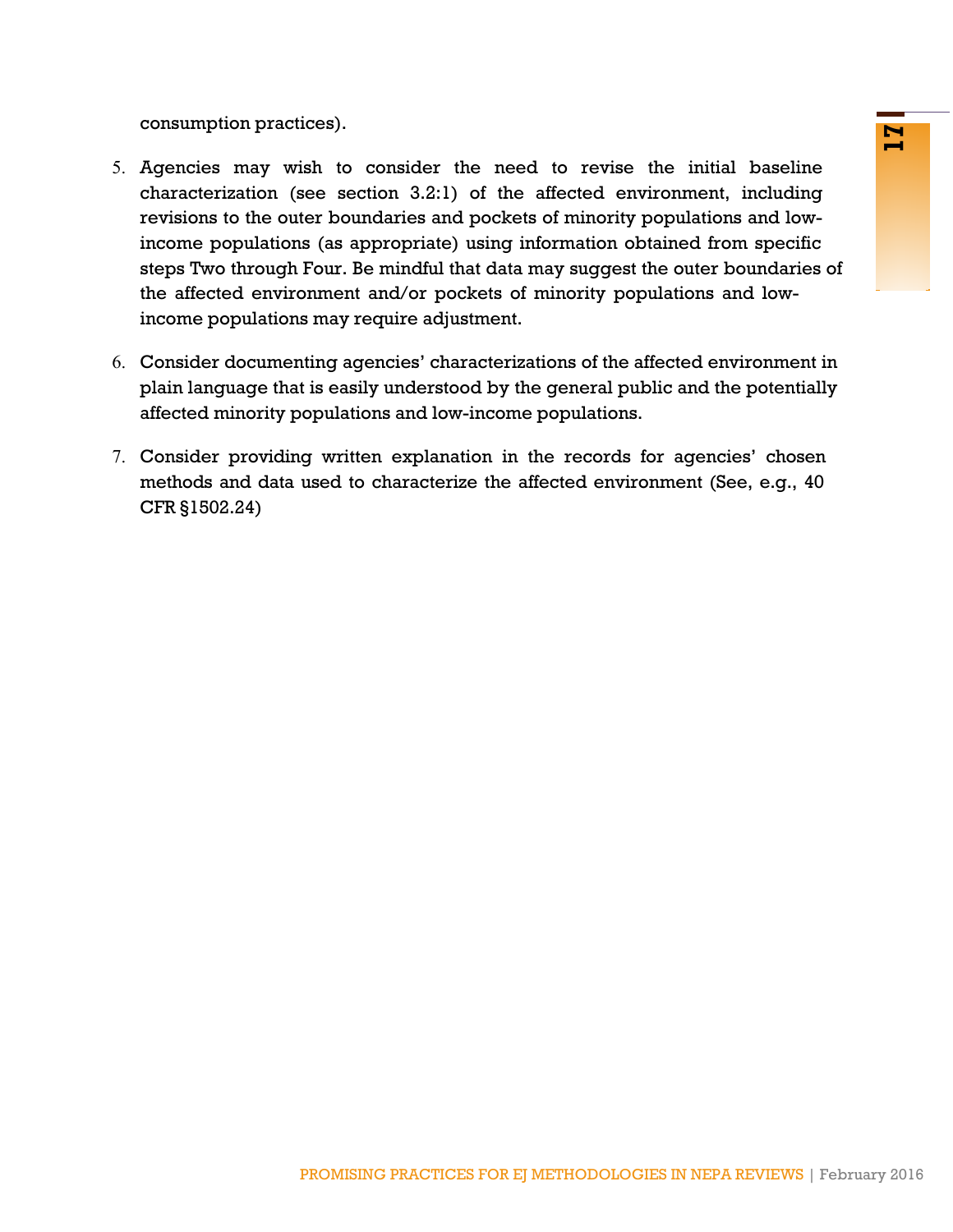# **IV. DEVELOPING AND SELECTING ALTERNATIVES**

# **Guiding Principles**

Agencies can be informed by consideration of the following guiding principles:

- **1.** Providing minority populations and low-income populations with a purpose and need statement early in the NEPA process can help focus public input regarding appropriate reasonable alternatives. Reexamination of the potential alternatives in light of relevant public input will, in turn, assist agencies in identifying the range of reasonable alternatives, including a preferred alternative that meets the purpose and need, while addressing concerns of the community. (See also section 1.8, p. 11)
- **2.** Agencies can be informed when reasonable alternatives reflect (as appropriate) a comparable level of detail concerning issues affecting minority populations and low-income populations. If reasonable alternatives have substantial differences in the level of detail of available information concerning impacts to minority populations and low-income populations, agencies may wish to consider generating comparable information about impacts or mitigation to make the comparisons relevant to one another.
- **EVALUAT SEALE CANT CONDUP CONDUP CONDUP CONDUP CONDUP CONDUP (Fig. 1)** the METHODOLOGIES TO proposition state of the position of the potential alternatives and how-income populations with a purpose and collear propose and **3.** As agencies explore the range of reasonable alternatives, agencies may consider (as appropriate) whether structuring alternatives to allow a decision to be based on an alternative developed from a combination of elements from multiple alternatives might be appropriate to address impacts to minority populations and low-income populations. Agencies may consider stating in the NEPA document that an alternative developed from the elements of the other alternatives may be considered. In this case, the alternatives may be structured to enable comparison of key elements across the alternatives (e.g., a modular analytic approach) (See, e.g., 40 CFR §1502.14(a)).
- **4.** Providing a discussion of how and why the reasonable alternatives were developed and explaining why additional alternatives supported or proposed by the minority populations and low-income populations may have been eliminated from detailed study can assist agencies with managing potential public confusion or opposition (See, e.g., 40 CFR §1502.14).
- **5.** Agencies can benefit by meaningfully engaging minority populations and lowincome populations to provide input on the range and design of potential reasonable alternatives and the purpose and need statement while still under development, or as early as possible in the NEPA process, as well as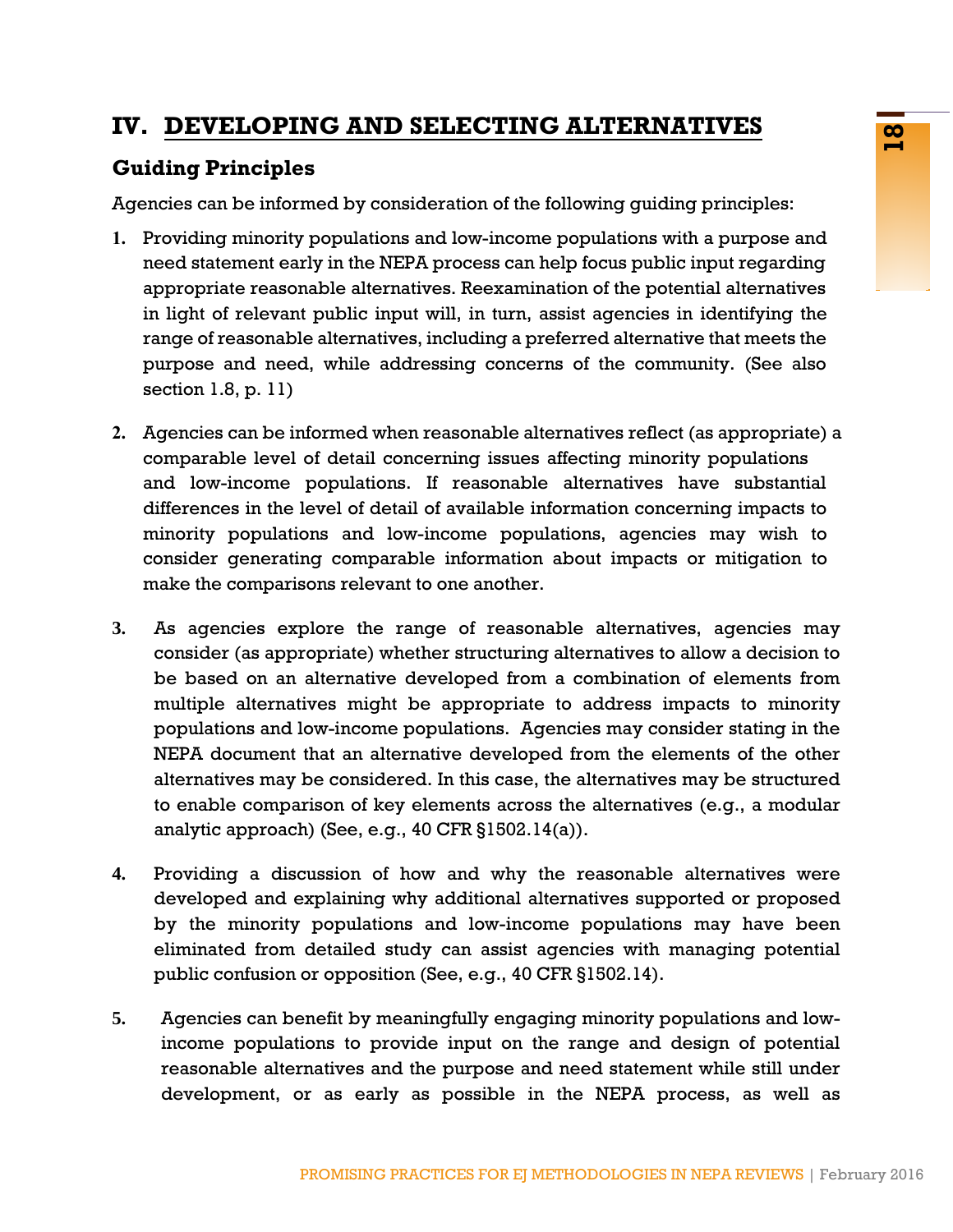encouraging communities to propose their own alternatives. Agencies can advance community engagement by means such as community advisory committees, public workshops, and individual and community-wide meetings.[6](#page-20-0)

**6.** The identification of a disproportionately high and adverse impact to a minority population or low-income population can heighten agencies' attention to identifying reasonable alternatives that could mitigate the adverse impact, and using community input into agencies' development of mitigation measures.

### **Specific Steps**

As appropriate, agencies can consider the following actions:

- manutuce of propose that with attentiontes riginalizes. The propose of the most anticolary plic workshops, and individual and community-wide meetings.<sup>9</sup><br>In of a disproportinately high and adverse impact to a minority<br>or w 1. Consistent with applicable requirements provide minority populations and lowincome populations with an opportunity to provide input during agencies' development of the purpose and need statement and proposed alternatives, as well as reviewing and commenting on the draft purpose and need statement and the proposed alternatives during scoping.
- 2. Consistent with applicable requirements, agencies should consider any relevant public comments regarding the identification of reasonable alternatives.
- 3. Consistent with applicable requirements, agencies should consider whether the proposed alternatives avoid and/or mitigate impacts to minority populations and low-income populations. As appropriate, agencies may wish to consider distribution of benefits to minority populations and low-income populations.
- 4. Consider documenting the rationale used for selecting and eliminating alternatives from detailed study, including those additional alternatives supported or proposed by the minority populations and low-income populations.
- 5. When minority populations and low-income populations would be affected by the proposed action, agencies may wish to consider the following types of mitigation for selecting reasonable alternatives (as appropriate):
	- identify alternate locations or sites
	- alter the timing of activities to account for seasonal dependencies on natural and human resources
	- incorporate pollution prevention practices and policies to reduce the size or intensity of an action or its impacts
	- include additional benefits to the community

<span id="page-20-0"></span><sup>6</sup> When convening groups, Agencies should consider the potential applicability of the Federal Advisory Committee Act (FACA) of 1972 (PL92-463).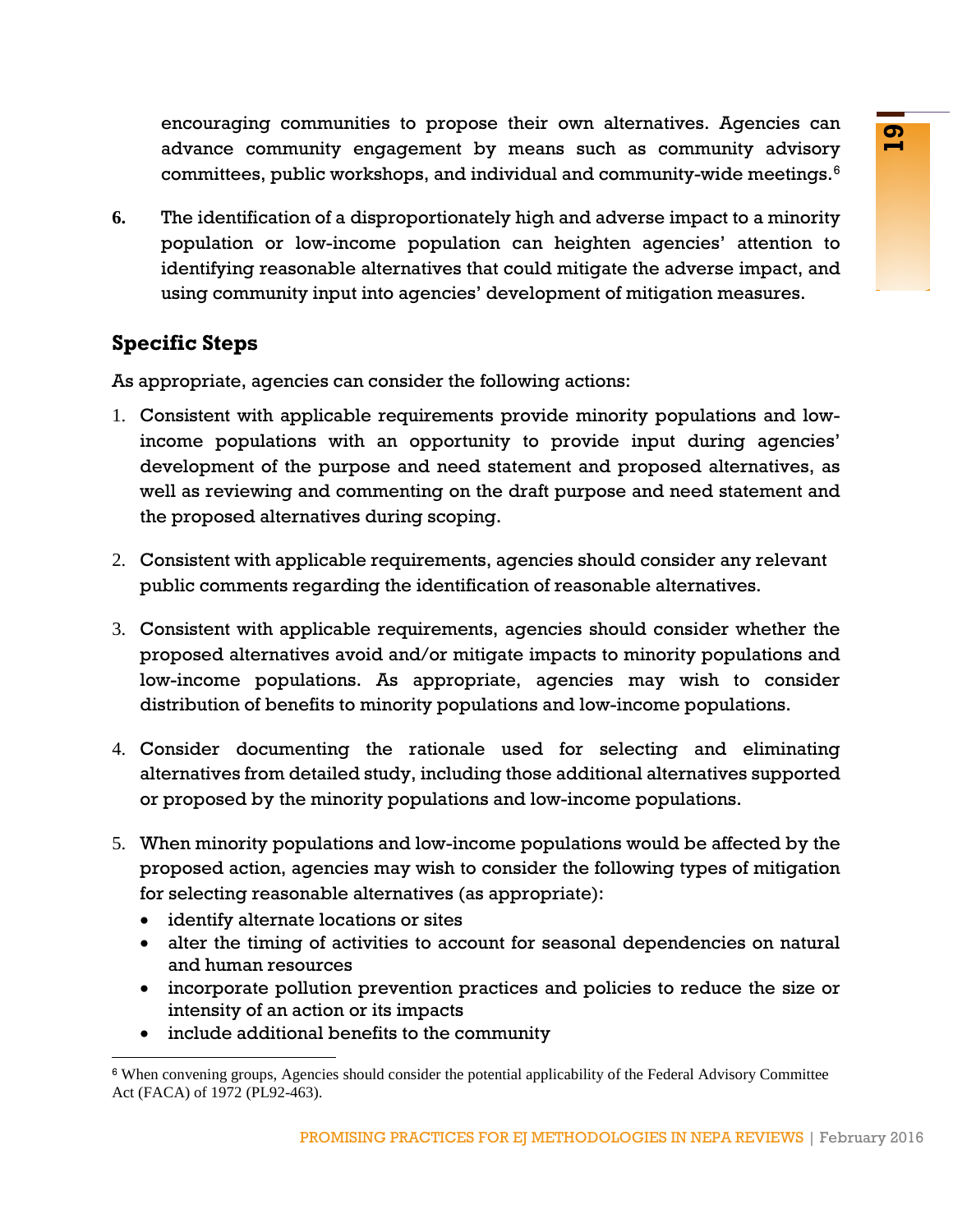- incorporate other measures proposed by the community, including changing specific aspects of the project
- do not implement the proposed action or action alternative.

Proper documentation for the chosen type of mitigation should be provided in the NEPA document.

- 6. Agencies may wish to consider identifying any alternatives that would result in a disproportionately high and adverse impact to minority populations and low-income populations.
- In the proposed ary one contrainingly, including changing<br>of the proposed action or action alternative.<br>
Into the chosen type of mitigation should be provided<br>
not to consider identifying any alternatives that would result 7. Agencies may wish to consider which alternative(s) have the least adverse impact to minority populations and low-income populations and alternatives that would minimize or mitigate disproportionately high and adverse impacts as a factor when identifying reasonable alternatives and the preferred alternative.
- 8. Consider documenting any steps that may have been taken by agencies to receive community input during the development of: 1) the purpose and need statement; 2) reasonable alternatives; and 3) identification of a preferred alternative.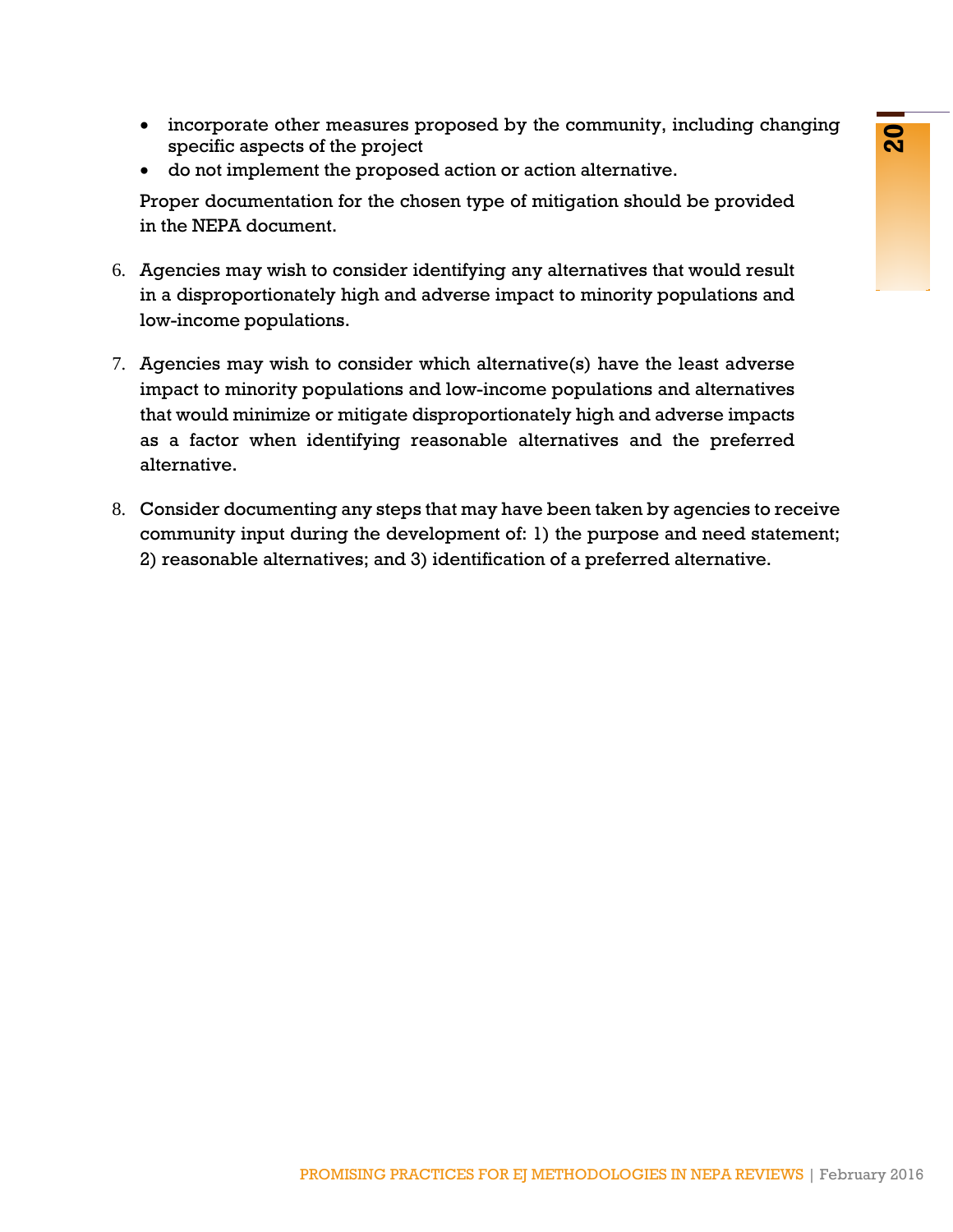# <span id="page-22-0"></span>**V. IDENTIFYING MINORITY POPULATIONS**

# **Guiding Principles**

Agencies can be informed by consideration of the following guiding principles:

- 1. In general, minority populations are identified based on the "affected environment." (See section 3) Minority populations may consist of groups of culturally different subpopulations with potentially different impacts and outreach needs. Minority populations may be dispersed throughout the study area, but have significant numbers.
- 2. Minority populations may reside in tightly clustered communities, or be evenly or unevenly distributed throughout the general population. Selecting a geographic unit of analysis (e.g., county, state, or region) without sufficient justification may portray minority population percentages inaccurately by artificially diluting their representation within the selected unit of analysis.
- 3. To sufficiently identify small concentrations (i.e., pockets) of minority populations, agencies may wish to supplement Census data<sup>[7](#page-22-1)</sup> with local demographic data. Local demographic data and information (including data provided by the community and Tribes) can improve an agency's decision-making process. Anecdotal data should be validated for accuracy whenever possible. Agencies should disclose, as appropriate, when anecdotal data has not been validated.
- 4. When conducting the *Meaningfully Greater* analysis<sup>[8](#page-22-2)</sup> (described below) agencies can benefit by being sensitive to situations where a large percentage of the residents is comprised of minority individuals. In selecting the appropriate reference community, it is important to capture relevant demographic information. A larger scale reference community (e.g., municipal, state, or regional) may be required under this circumstance to obtain results that accurately reflect the existence of a minority population in the geographic unit of analysis (e.g., census block) being analyzed.

<span id="page-22-1"></span>sources of data (including data provided by the community and Tribes) to conduct *the No Threshold* analysis.

<sup>8</sup>*Meaningfully greater* is a term used in "Appendix A, Text of Executive Order 12898, Federal

Actions to Address Environmental Justice in Minority Populations and Low-Income

<span id="page-22-2"></span>[Populations, Annotated with Proposed Guidance on Terms"](https://www.doi.gov/sites/doi.gov/files/migrated/pmb/oepc/upload/EJ-under-NEPA.pdf) which is attached to CEQ's *Guidance Under the National Environmental Policy Act (1997).*

<sup>7</sup> Some populations may not be fully accounted for in Census data. As appropriate, agencies can consider using local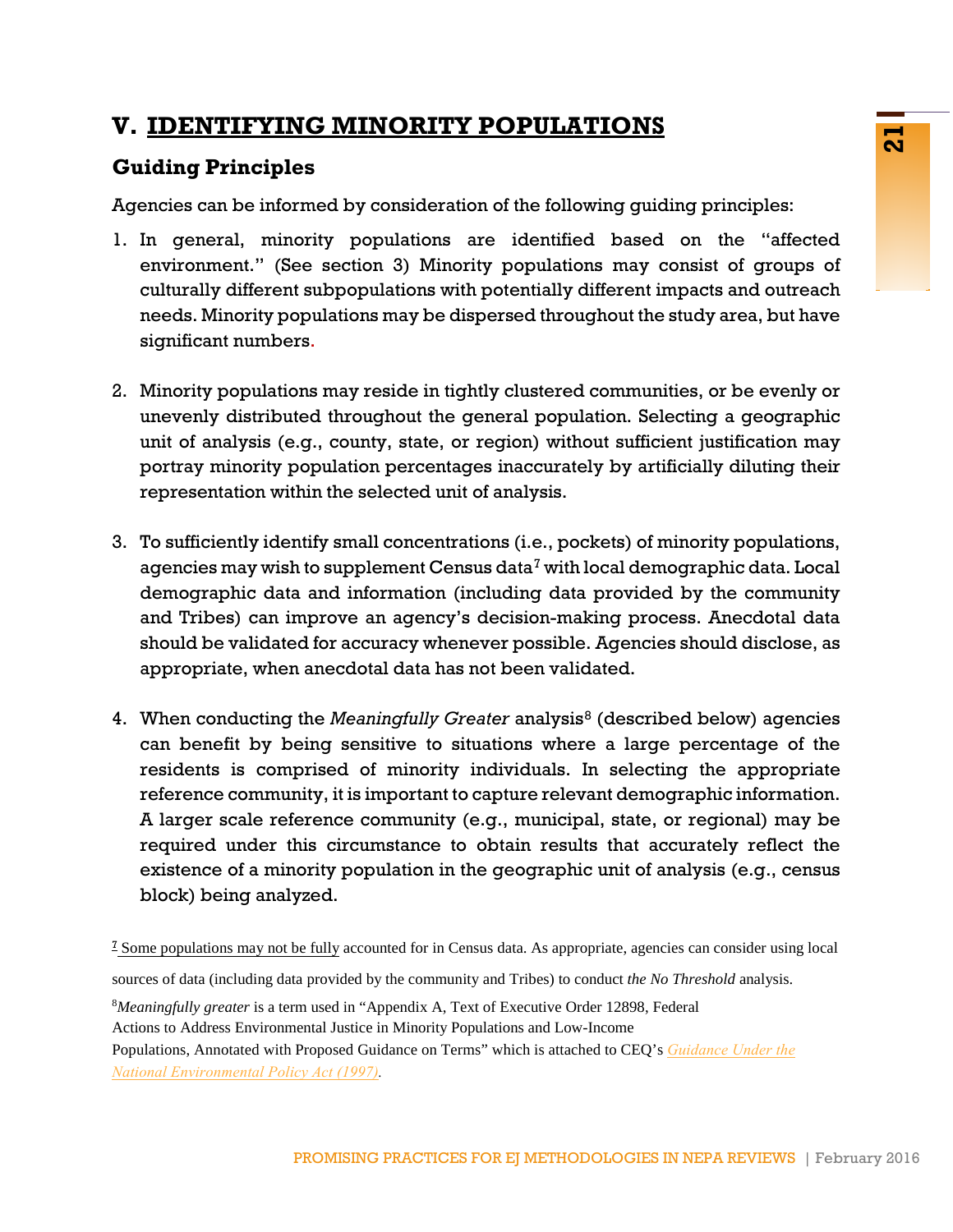- 5. The *Fifty Percent* analysis [9](#page-23-0) (described below) can be conducted to initially identify the extent to which minority populations reside within the affected environment. An aggregate of minority populations over 50% for the entire affected environment indicates increased scrutiny in the environmental justice analysis may be appropriate (e.g. to assess majority minority populations). Agencies may wish to conduct the *Meaningfully Greater* analysis, regardless of the results from the *Fifty Percent* analysis.
- 6. The use of thresholds to identify minority populations is an established method but may not always capture relevant demographic information. Regarding the identification of minority populations, population size is a factor considered in the *Fifty Percent* analysis and *Meaningfully Greater* analysis. The *No-Threshold* analysis (described below) attempts to identify all minority populations regardless of population size. Either the *No-Threshold* analysis alone, or conducting both the *Fifty Percent* and *Meaningfully Greater* analyses together can be used to identify minority populations prior to the determination of disproportionately high and adverse impacts.
- 7. The *Fifty Percent* analysis plays an important role in identifying minority populations when a large percentage of the population in the geographic unit of analysis or reference community is comprised of minority individuals. Under these circumstances, the *Fifty Percent* analysis can function as a direct measure, to ensure that when minority individuals comprise a majority of an appropriate geographic unit of analysis (e.g., block group<sup>10</sup>) a minority population is identified, regardless of whether the *Meaningfully Greater* analysis has a similar outcome.
- 8. When either the *No-Threshold* analysis has been conducted, or when the *Fifty Percent* analysis and *Meaningfully Greater* analysis have been conducted, and the applicable analysis has documented a majority minority population (i.e., where a majority of the population in the affected environment is comprised of minorities) special emphasis should (as appropriate) be placed on identification of impacts. Due to the larger number of identified minority populations in these circumstances, agencies can benefit from focusing attention and available agency resources (e.g., outreach activities and impacts analyses) on minority populations

<sup>9</sup> *50%* is a term used in "Appendix A, Text of Executive Order 12898, Federal

<span id="page-23-0"></span>Actions to Address Environmental Justice in Minority Populations and Low-Income Populations, Annotated with Proposed Guidance on Terms" which is attached to CEQ's *[Environmental Justice](http://www3.epa.gov/environmentaljustice/resources/policy/ej_guidance_nepa_ceq1297.pdf)  [Guidance Under the National Environmental Policy Act](http://www3.epa.gov/environmentaljustice/resources/policy/ej_guidance_nepa_ceq1297.pdf)* (1997).

<span id="page-23-1"></span><sup>&</sup>lt;sup>10</sup> Census [Block Groups](https://www.census.gov/geo/reference/gtc/gtc_bg.html) are statistical divisions of census tracts, are generally defined to contain between 600 and 3,000 people, and are used to to present data and control block numbering. A block group consists of clusters of blocks within the same census tract that have the same first digit of their four-digit census block number.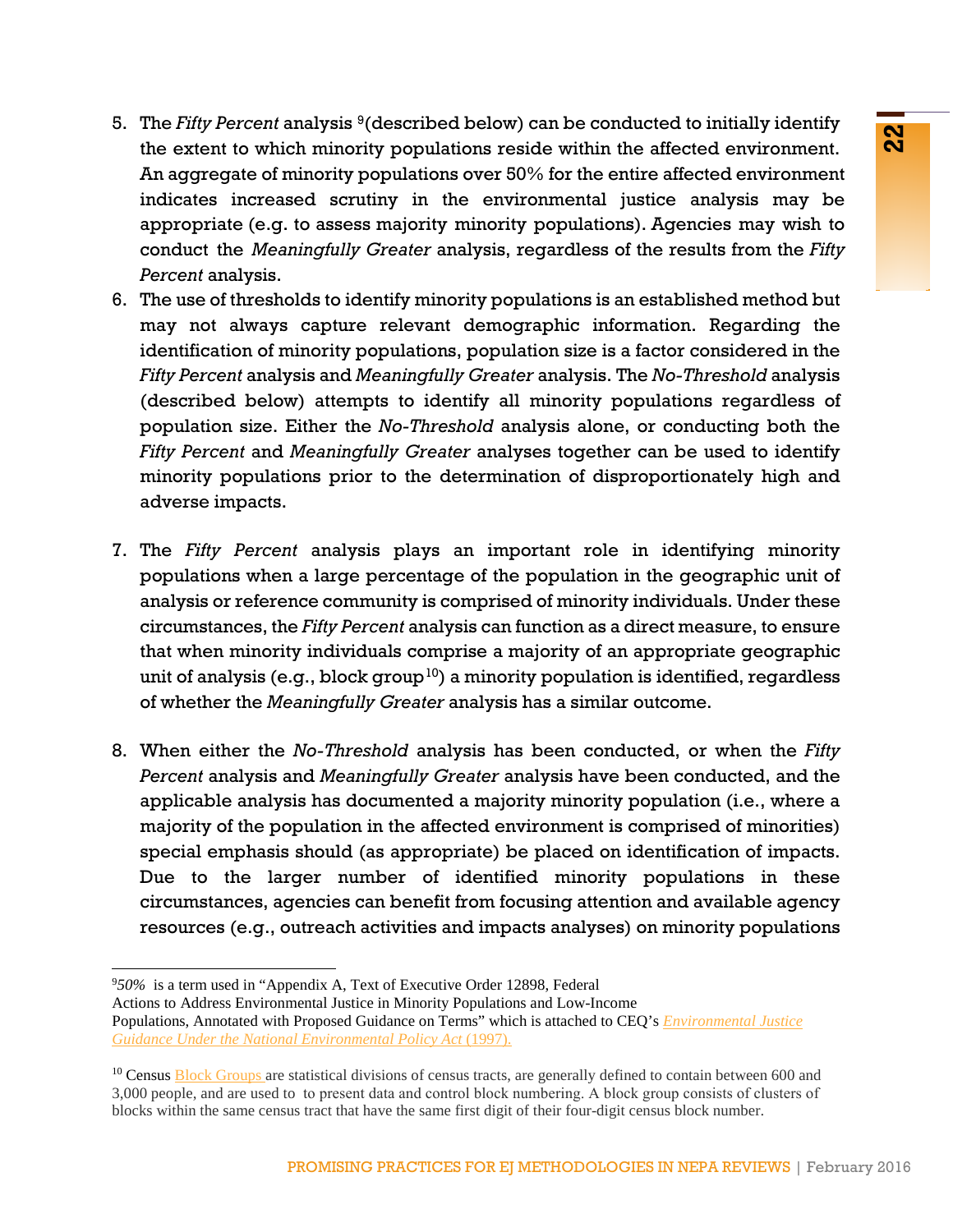that are potentially disproportionately impacted by the proposed action (i.e., see the factors listed in Disproportionately High and Adverse Impacts section).

9. Agencies can be informed by determining if any minority or low-income transient or geographically dispersed populations (e.g., Native Americans, migrant farm workers)reside seasonally within the affected area or may otherwise be affected (e.g. may reside elsewhere but come within the affected area for subsistence fishing or to collect traditional medicines) by consulting sources such as: 1) the US Department of Agriculture 2012 Census of Agriculture, Table 7: Hired Farm Labor Less than 150 Days and Migrant Farm Labor on Farms with Hired Labor; and 2) community members and other interested individuals or organizations, or other appropriate sources.

# **Specific Steps**

As appropriate, agencies can consider the following actions:

The identification of minority populations can be accomplished in various ways. These ways, discussed in the following Specific Steps, include but are not limited to: A) the *No Threshold* analysis; or B) both the *Fifty Percent* analysis and the *Meaningfully Greater* analyses in concert.

A reference community is helpful for context and for future disproportionate effects analysis. A reference community's total number of minority individuals and percent minority can be compared to the population in the affected environment or geographic unit of analysis. Agencies may wish to clearly articulate the basis for the selection of a reference community.

### A) To conduct the *No-Threshold* analysis:

- 1. Select an appropriate geographic unit of analysis (e.g., census block, block  $group).<sup>11</sup>$  $group).<sup>11</sup>$  $group).<sup>11</sup>$
- 2. Determine the total number of minority individuals (all individuals other than non-Hispanic whites) and the percent minority for each geographic unit of analysis within the affected environment.

<span id="page-24-0"></span> $11$ [Census Blocks](https://www.census.gov/geo/reference/webatlas/blocks.html?cssp=SERP) are the smallest geographic areas that the Census Bureau uses to tabulate decennial data. Blocks are statistical areas bounded by visible features, such as streets, roads, streams, and railroad tracks, and by nonvisible boundaries, such as selected property lines and city, township, school district, and county limits. [Block Groups](https://www.census.gov/geo/reference/gtc/gtc_bg.html) are statistical divisions of census tracts, are generally defined to contain between 600 and 3,000 people, and are used to present data and control block numbering. A block group consists of clusters of blocks within the same census tract that have the same first digit of their four-digit census block number.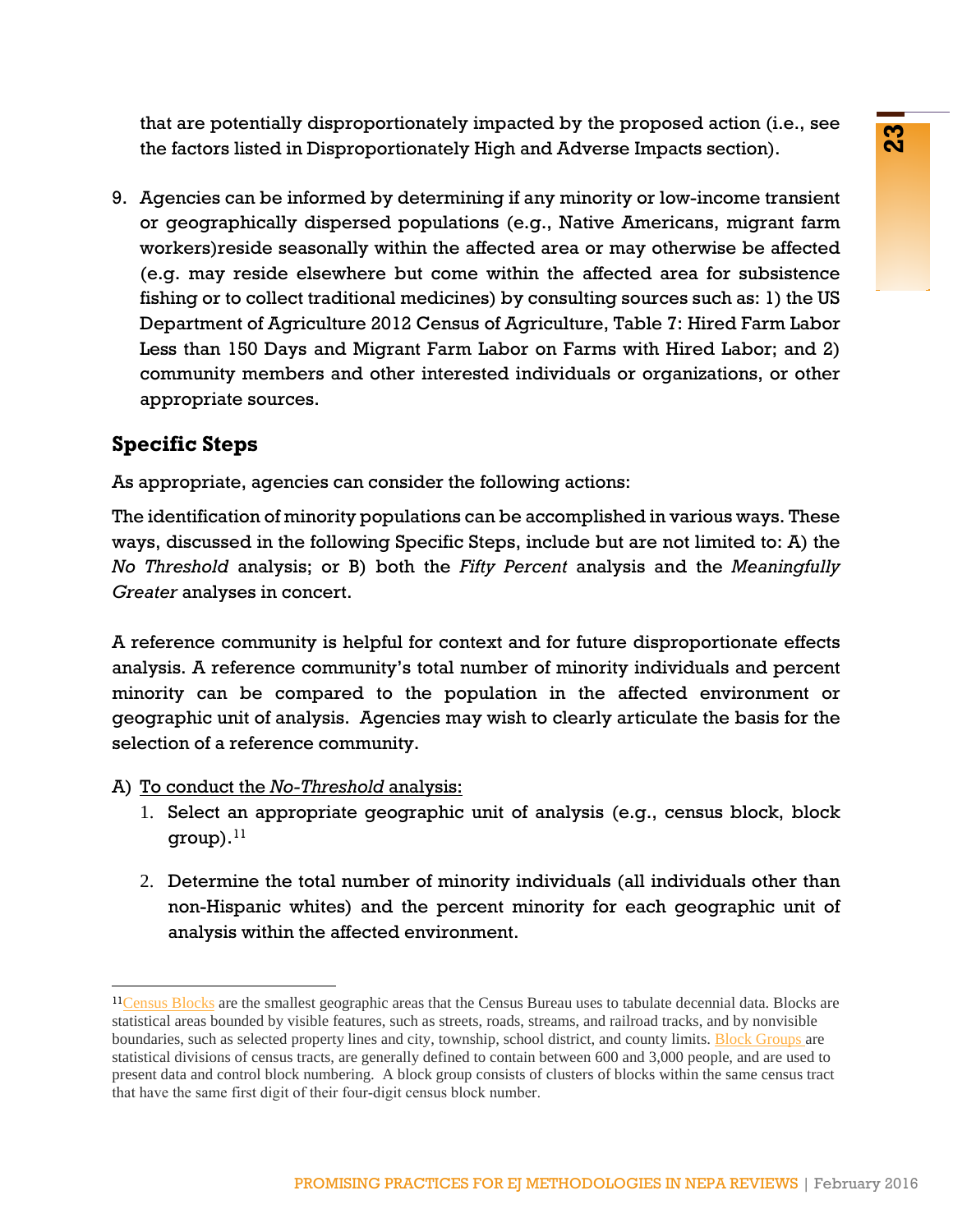- 3. Identify the existence of a minority population for each geographic unit of analysis in which Step 2 (above) indicates a minority percentage.
- 4. Display the minority populations in map and table format by geographic unit of analysis, as appropriate.
- 5. Provide a written rationale which explains the selection of the geographic unit of analysis, the reference community, and other methods used to identify minority populations.

### $-$  OR-

B) To conduct both the *Fifty Percent* analysis and the *Meaningfully Greater* analyses in concert:

- (i) Conducting the *Fifty Percent* analysis
	- 1. Determine the total number of individuals residing within the affected environment.
	- 2. Determine the total number of minority individuals (all individuals other than non-Hispanic whites) residing within the affected environment.
	- 3. Select the appropriate geographic unit of analysis within the affected environment (e.g., census block, block group).
	- 4. Determine the percentage of minority individuals (including Hispanics) residing within the geographic unit of analysis.
	- 5. If the percentage of minorities residing within the geographic unit of analysis meets or exceeds 50%, note the existence of a minority population.
- Examete to a muniory population in the subsequent time to the subsequent time of the shape 2 (above) indicates a minority percentage.<br>
Solvey propulation is many and table format by geographic unit of<br>
solvey propulations. 6. Next, compare the total number of minorities residing within the affected environment against the total number of individuals residing within the affected environment, in order to determine the percentage of minority individuals residing within the affected environment.
	- 7. If the percentage of minorities residing in the affected environment exceeds 50%, consider noting the need for a heightened focus throughout the entire environmental justice analysis.
	- 8. After completion of the *Fifty Percent* analysis, conduct the *Meaningfully*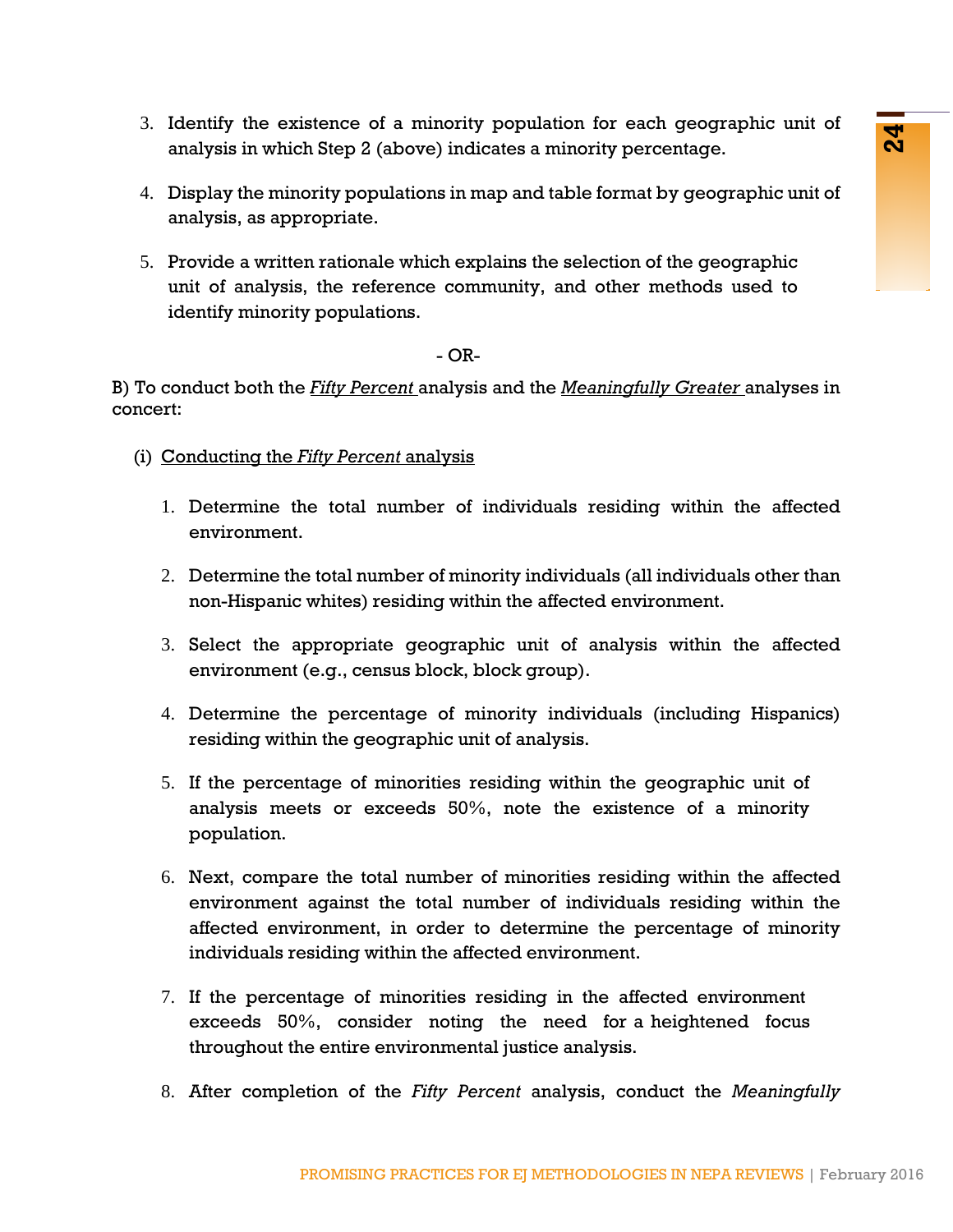*Greater* analysis.

### (ii) Conducting the *Meaningfully Greater* analysis:

- 1. Select the appropriate geographic unit of analysis for the affected environment (e.g., census block, block group).
- 2. Select the appropriate reference community (e.g., county, state).
- **Example 1998**<br> **Example 1998**<br> **Example 1998**<br> **Example 1998**<br> **Example 1998**<br> **Example 1998**<br> **Example 2016**<br> **Example 2016**<br> **Example 2016**<br> **Conserved the CF CALC CONDIT CERT CONDIT CONDITION**<br> **CCRECT analysis require** 3. Select the appropriate meaningfully greater threshold for comparison. The *Meaningfully Greater* analysis requires use of a reasonable, subjective threshold<sup>[12](#page-26-1)</sup> (e.g., ten or twenty percent greater than the reference community). What constitutes 'meaningfully greater' varies by agency, with some agencies considering any percentage in the selected geographic unit of analysis that is greater than the percentage in the appropriate reference community to qualify as being meaningfully greater.
- 4. Compare the percentage of minority individuals residing within the selected geographic units of analysis to the percentage of minority individuals residing within the reference community.
- 5. If the percentage of minorities residing within the geographic unit of analysis is meaningfully greater (based on application of the threshold) either individually or in the aggregate, than the percentage of minorities residing within the reference community, disclose the existence of a minority population.
- 6. Display identified minority populations in a map and table format, as appropriate. Care should be taken to present accurate and current data and information, and explain the limitations of the data and information.
- <span id="page-26-0"></span>**7.** Provide a written rationale which explains the selection of the geographic unit of analysis, the reference community, the meaningfully greater threshold, and other methods used to identify minority populations.

<span id="page-26-1"></span> $12$  To calculate benchmark values, some Agencies use a percent of the absolute number rather than adding a subjective threshold present. This is especially important when the percent of the minority population is small.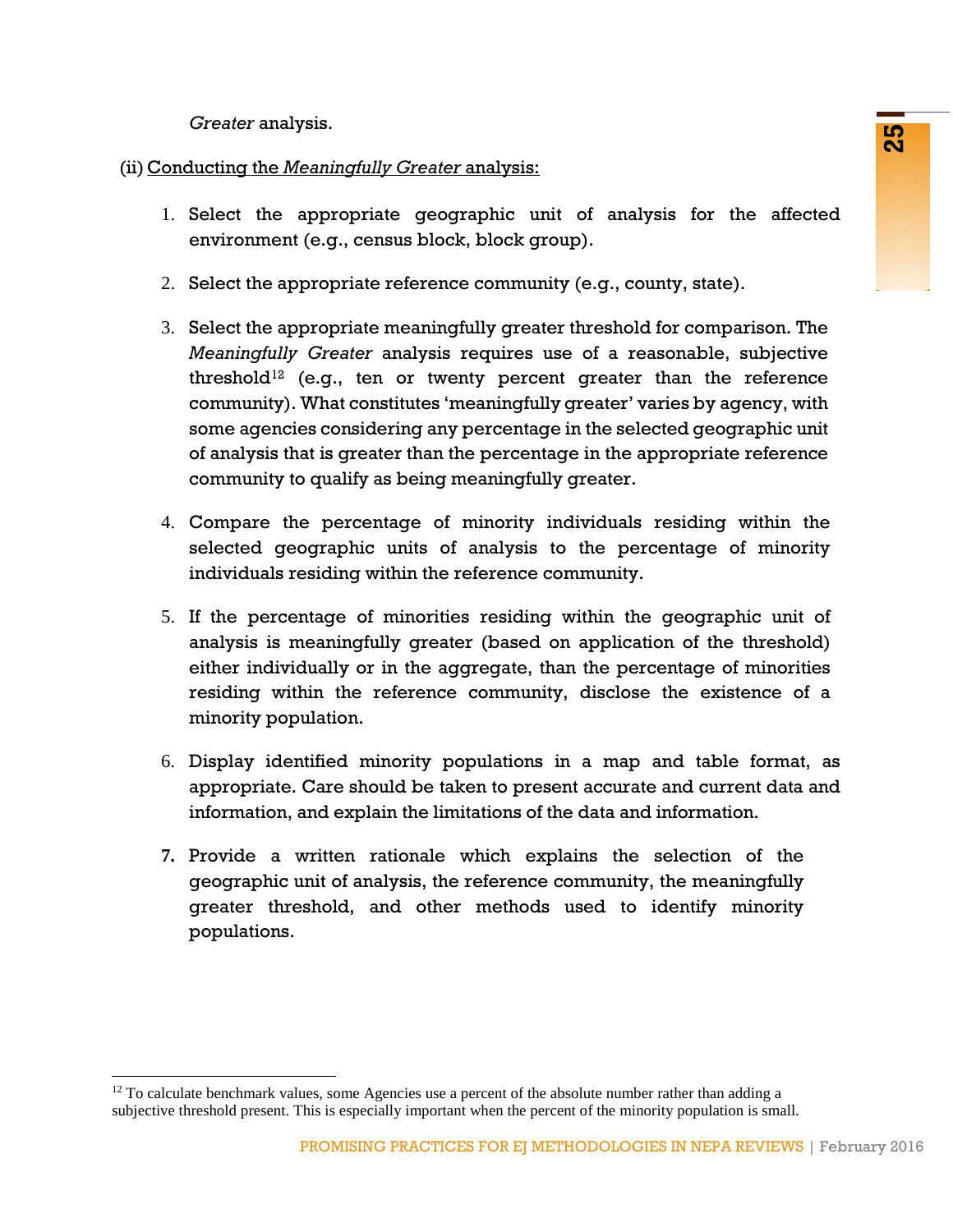### Agencies can be informed by consideration of the following guiding principles:

**VI. IDENTIFYING LOW-INCOME POPULATIONS**

- **EXECT ATTENT CONSIGNMENT CONSIGNMENT CONSIGNMENT CONSIGNMENT CONSIGNMENT CONSIGNMENT CONSIGNMENT CONSIGNMENT CONSIGNMENT CONSIGNMENT CONSIGNMENT CONSIGNMENT CONSIGNMENT CONSIGNMENT CONSIGNMENT CONSIGNMENT CONSIGNMENT CONS** 1. When identifying low-income populations, it may be useful for agencies to consider the publication date for poverty data that is used in the Census Bureau's poverty thresholds and the U.S. Department of Health and Human Services' poverty guidelines or other agency-specific poverty guidelines. Using the most current poverty data is preferable but agencies should also consider whether there are differences in the dates for local, state and national data.
- 2. Agencies may wish to refine low-income status determinations, whenever possible. Use of local data sources on poverty may be more current than the Census Bureau's American Community Survey or other periodically-collected data sources.
- 3. There are several ways to assess low-income thresholds, such as identifying the proportion of individuals below the poverty level, households below the poverty level, and families with children below the poverty level. It may be reasonable to assess low-income thresholds in more than one way to be more inclusive.
- 4. Low-income populations may reside in tightly clustered communities, rather than being evenly distributed throughout the general population. Selecting a geographic unit of analysis (e.g., county, state, or region) without sufficient justification may portray low income population percentages inaccurately by artificially diluting their representation within the selected unit of analysis.
- 5. Low-income status need not always be capped at the poverty level. In some instances, it may be appropriate for agencies to select a threshold for identifying low-income populations that exceeds the poverty level.

### **Specific Steps**

**Guiding Principles**

As appropriate, agencies can consider the following actions:

The identification of low-income populations can be accomplished in various ways, including by conducting either: A) the *Alternative Criteria* analysis; or B) the Low*-Income Threshold Criteria* analysis.

While not required for the *Alternative Criteria* analysis, a reference community can be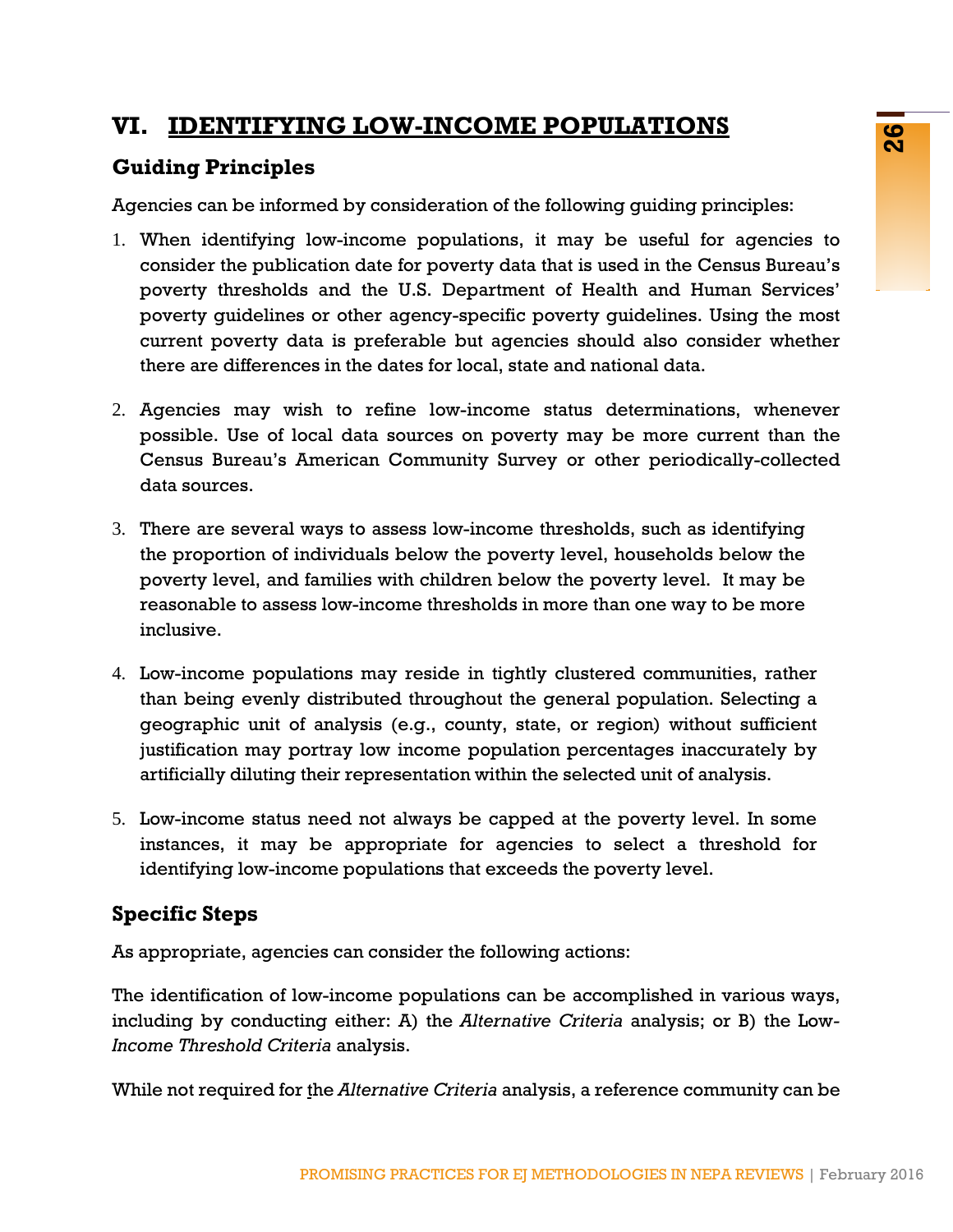helpful by providing context and for future disproportionate effects analysis. Agencies may wish to clearly articulate the basis for the selection of a reference community for either the *Alternative Criteria* analysis or the *Low-Income Threshold Criteria* analysis.

- A. Conducting the Alternative *Criteria* analysis:
	- 1. Select and disclose the appropriate poverty thresholds as defined by the Census Bureau, the poverty guidelines as defined by the Department of Health and Human Services, or other appropriate source (e.g., federal program eligibility standards).
	- 2. Select an appropriate geographic unit of analysis (e.g. block group, census tract) for identifying low-income populations in the affected environment.
	- 3. Select an appropriate threshold for determining whether a particular geographic unit of analysis is identified as a low-income population. (See section 6.1:5, p.28)
	- 4. Determine the total number of low-income individuals (or households) and the percent low-income for each geographic unit of analysis within the affected environment.
- Fouriar and not future trappoprational encodes diaryses<br>o clearly articulate the basis for the selection of a reference<br>the *Alternative Criteria* analysis:<br>
Elose the appropriate poverty thresholds as defined by the<br>
mart 5. Identify the existence of a low-income population for each geographic unit of analysis in which Step 4 (above) indicates a low-income percentage at or above the selected Census Bureau poverty threshold or the Department of Health and Human Services poverty guidelines, or other appropriate alternate source.
	- 6. Display the low-income populations in map and table format by geographic unit of analysis, as appropriate.
- B. Conducting the *Low-Income Threshold Criteria* analysis:
	- 1. Select and disclose the appropriate poverty thresholds as defined by the Census Bureau, the poverty guidelines as defined by the Department of Health and Human Services, or other appropriate source (e.g., federal program eligibility standards).
	- 2. Select an appropriate geographic unit of analysis (e.g., block group, census tract) for identifying low-income populations in the affected environment.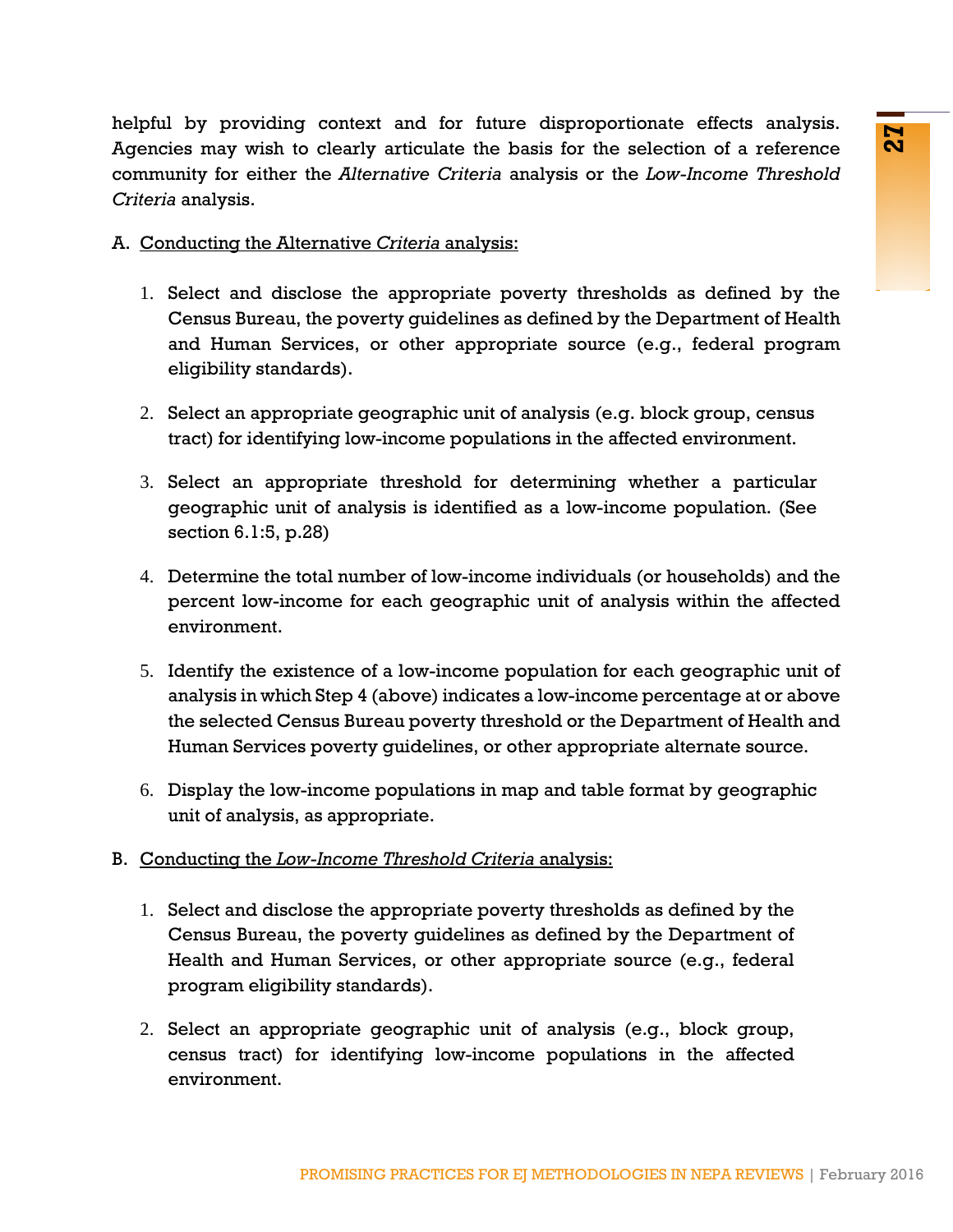<span id="page-29-0"></span>

- 3. Select the appropriate reference community (e.g., county, state) to compare against the geographic units of analysis.
- 4. Select an appropriate measure(s) (such as individuals below the poverty level, median household income, or families below the poverty level) for comparing the poverty level in the geographic unit of analysis to the reference community.
- 5. Select an appropriate threshold for determining whether a particular geographic unit of analysis is identified as low-income. (See Guiding Principle 5).
- 6. Determine the percentage of individuals (or households) at or below the selected low-income threshold for the reference community and in each geographic unit of analysis.
- 7. Compare the percentage (from Step 6 above) in each geographic unit of analysis to the percentage in the reference community.
- 8. If the percentage in the geographic unit of analysis is equal to or greater than that of the reference community, disclose the existence of a low-income population.
- 9. Display in the NEPA document low-income populations identified within the affected environment in a meaningful way, such as a map, table, pie-chart, etc. (as appropriate).
- phaels executed community (erg., cocompy, state) to complete<br>
prachic massure(s) (such as individuals bolow the poverty level,<br>
priate massure(s) (such as individuals bolow the poverty level,<br>
priate massure(s) (such as in 10. Provide a written rationale in the NEPA document which explains the selection of data sources and other methods that were used to identify lowincome populations regardless of whether the *Alternative Criteria* analysis or *Low-Income Threshold Criteria* analysis was done. If some data sources were preferentially used over others, provide rationale supporting their selection.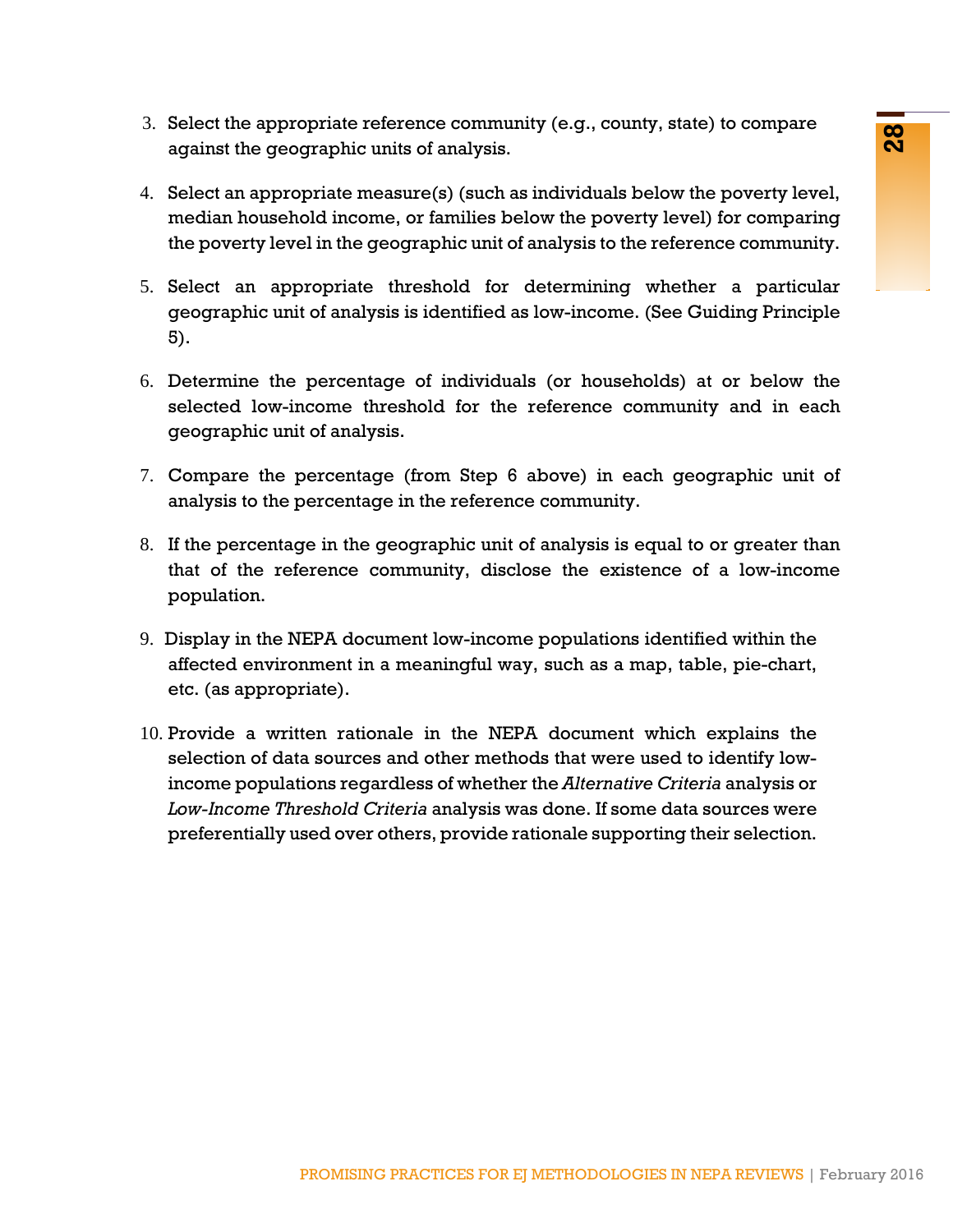# **VII. IMPACTS ANALYSIS**

# **Guiding Principles**

Agencies can be informed by consideration of the following guiding principles:

- 1. When analyzing the proposed action, it is important to recognize the relationship between potential impacts and potential exposures, as these terms are not synonymous. An impact is the adverse or beneficial result of exposure or other environmental consequences of the proposed action.
- 2. Impacts from the proposed action to minority populations and low-income populations in the affected environment may be either adverse or beneficial. The specific conditions and characteristics of the affected community including differences among minority subpopulations can inform whether the impact is beneficial or adverse. It is important to realize that what is considered a beneficial impact to some communities may be considered an adverse impact to others.
- 3. Potential direct, indirect, and cumulative impacts on minority populations and low-income populations in the affected environment include both human health and environmental impacts from an agency's programs, policies, or activities. Potential environmental impacts encompass both the natural and physical environment and can include ecological, aesthetic, historic, cultural, economic, social, or health<sup>13</sup>impacts to minority populations and low-income populations in the affected environment.
- **EXPLAIT STEP**<br>
mead by consideration of the following guiding principles:<br>
the proposed action, it is important to recognize the<br>
en potential impacts and potential exposures, as these terms<br>
is. An impact is the adverse 4. Background data on minority populations and low-income populations in the affected environment can enhance an agency's understanding of the nature and severity of potential impacts, which in turn informs an agency's decisionmaking process. Sources of data include, but are not limited to, national data sets (e.g., U.S. Census, National Vital Statistics System, National Birth Defect Registry, Area Health Resources Files, and National Registry for Historic Places) and state and local data sets (e.g., State Cancer Registries, State Register of Cultural Properties). In addition, empirical data, based on verifiable observations or experience, can also be used for the analysis.
- 5. In accordance with applicable regulations, federal agencies may wish to

<span id="page-30-0"></span><sup>&</sup>lt;sup>13</sup> Ecological, aesthetic, historic, cultural, economic, social or health impacts are delineated as effects in 40 CFR  $\S$ 1508.8 and in Appendix A, "Text of Executive Order 12898, 'Federal Actions to Address Environmental Justice in Minority Populations and Low-Income Populations,' Annotated with Proposed Guidance on Terms" which is attached to CEQ's *[Environmental Justice Guidance Under the National Environmental Policy Act](http://www3.epa.gov/environmentaljustice/resources/policy/ej_guidance_nepa_ceq1297.pdf)* (1997).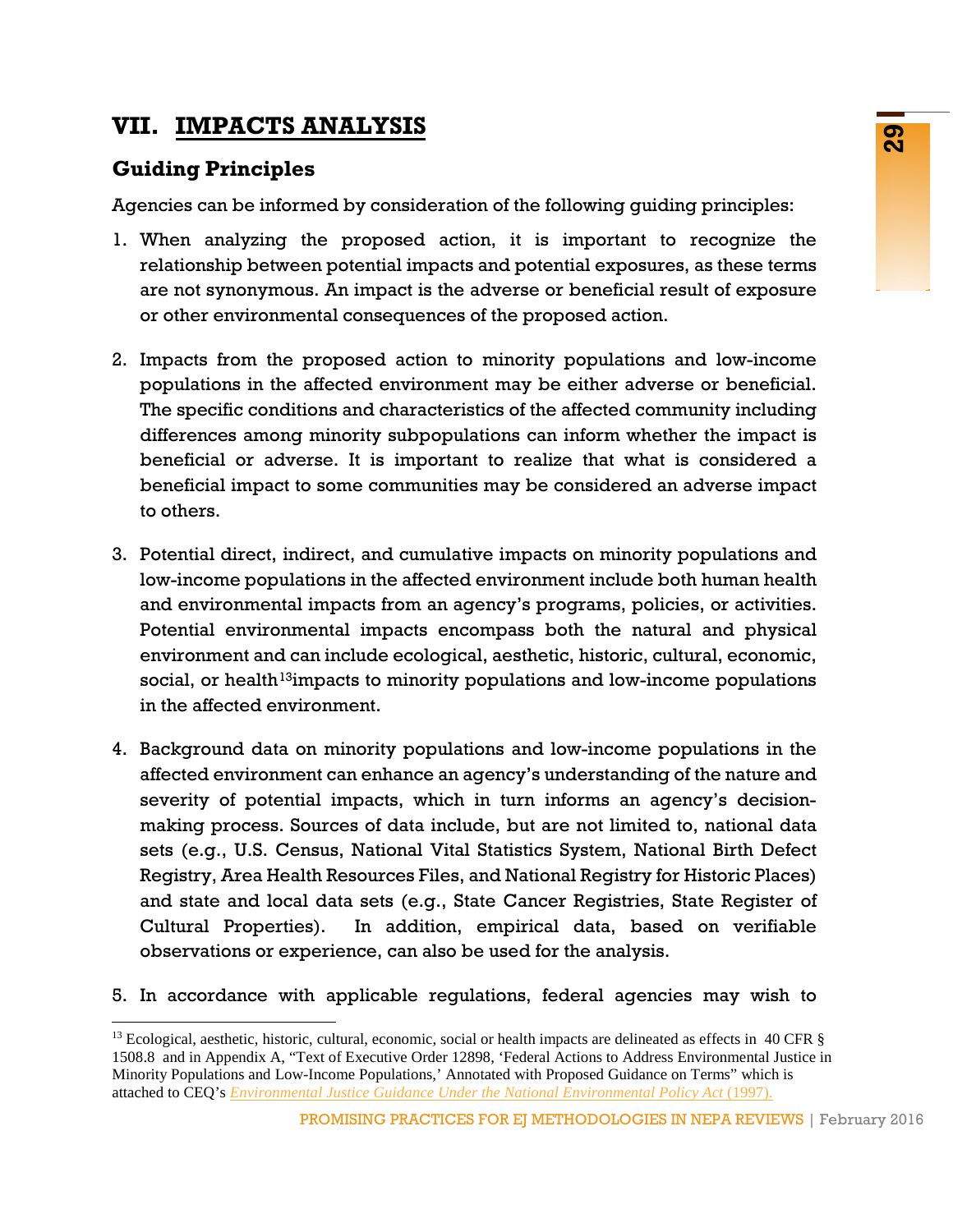consider identifying the presence of transient and/or geographically dispersed populations and whether there is a potential for any unique or amplified impacts to these populations. Native Americans, farm workers, and other transient laborer and/or geographically dispersed populations are potentially more susceptible to environmental and health impacts. Reasons for this may include: 1) prolonged exposure to the natural environment with potential exposure to environmental hazards; 2) limited access to health care providers; 3) generally lower level of education; or 4) propensity for limited English proficiency.

- 6. As appropriate, Health Impact Assessments (HIAs), Social Impact Assessments (SIAs), and social determinants of health (consideration of economic and social conditions influencing human health) can provide agencies with important background data. Agencies may consider reaching out to entities both inside and outside the Federal government to seek their help in preparing HIAs, SIAs, and considering the social determinants of health, as either part of or an addendum to the NEPA document.
- y are presented or instantion and or geographical more internet is a potential for any unique or amplified impacts<br>organization, farm workers, and other transient to prographically dispersed populations are potentially mor 7. Minority populations and low-income populations in the affected environment may hold an opposing technical or scientific view (which can be based on several sources, including the community) from agencies regarding specific impacts and/or methods of analysis. Responsible opposing views from minority populations and low-income populations in the affected environment, including views regarding an impact's status as disproportionately high and adverse, may warrant discussion in a NEPA document. In instances of a Final Environmental Impact Statement, NEPA requires that agencies must discuss any responsible opposing view raised by the community which was not adequately discussed in the draft statement and indicate the agency's response to the issues raised (e.g., 40 CFR §1502.9(b)).
- 8. NEPA requires agencies to consider three types of effects or impacts: (1) direct effects, which are caused by the action and occur at the same time and place; (2) indirect effects, caused the action and are later in time or farther removed in distance, but are still reasonably foreseeable; and (3) cumulative impacts, the impacts on the environment which result from the incremental impact of the action when added to other past, present, and reasonably foreseeable future actions. When assessing cumulative impacts, agencies may wish to (as appropriate):
	- be mindful that minority populations and low-income populations in the affected environment may be differently affected by past, present, or reasonably foreseeable future impacts than the general population; and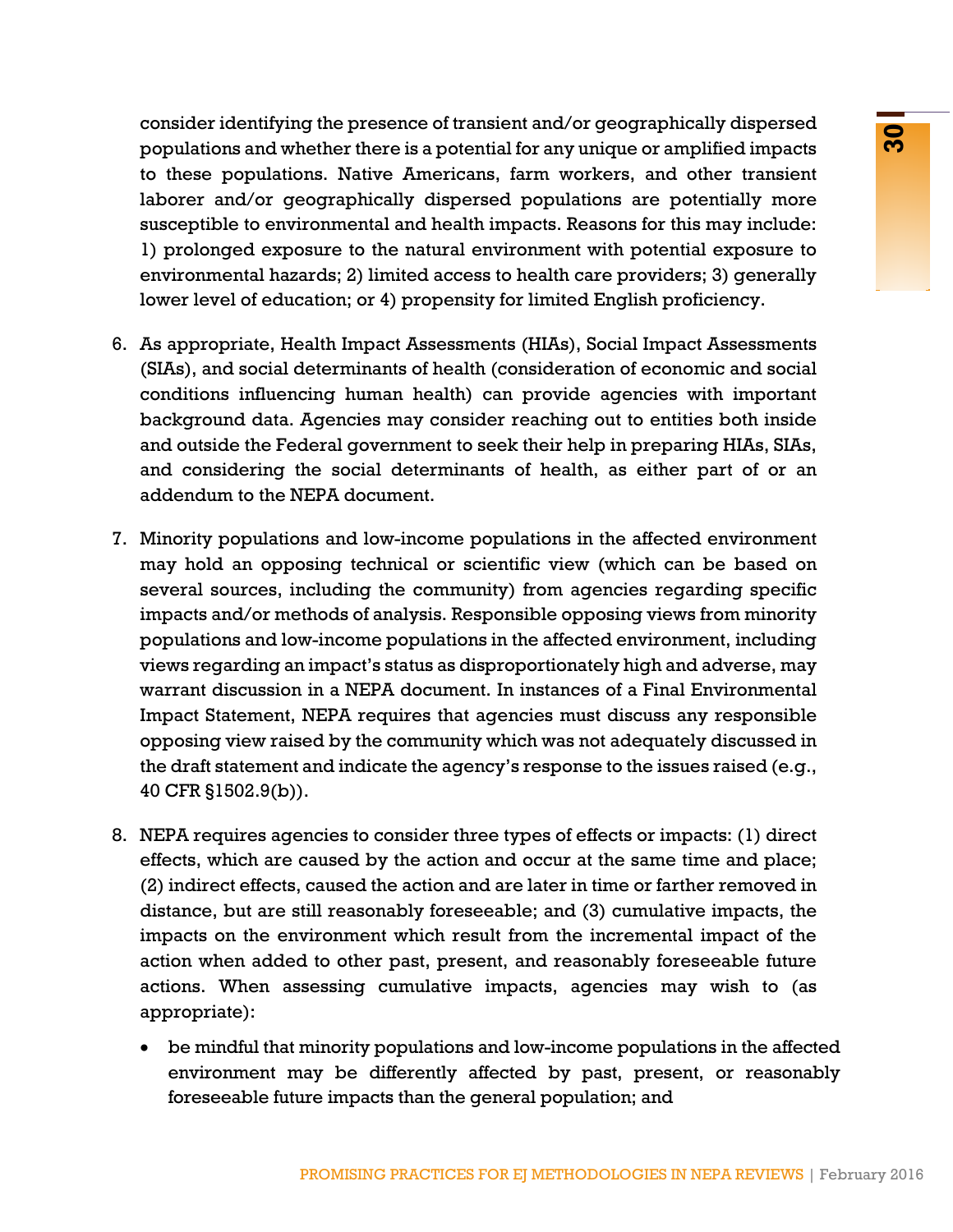- in some circumstances, consider (among other existing conditions) chemical and non-chemical stressors that could potentially amplify impacts from the proposed action to the health of minority populations and low-income populations in the affected environment. Non-chemical stressors can include current health status (e.g. pre-existing health conditions) and past exposure histories, and social factors such as community property values, sources of income, level of income, and standard of living.
- Extended to the health of thin the minitive populations and low-theorem and the health of the minitive populations and low-incoment to the dietected environment. Non-chemical stressors can include<br>the affected environment. 9. Consistent with applicable requirements, agencies should consider, when a proposed action that may fall within a categorical exclusion (CE) involves impacts to minority populations and low-income populations in the affected environment, whether any extraordinary circumstances are applicable. Extraordinary circumstances are unique situations that may result in potential impacts beyond those generally arising from actions subject to the CE. Agencies have developed their own definitions of the type of circumstances that may constitute extraordinary circumstances, and those regulations should be consulted. Before determining that a proposed action can be categorically excluded, it must be determined whether extraordinary circumstances may exist (e.g., 40 CFR §1508.4) If a proposed action that otherwise would be categorically excluded could potentially have a disproportionately high and adverse impact on minority populations and low-income populations in the affected environment, this could contribute to finding an extraordinary circumstance requiring the project undergo further analysis in an Environmental Assessment or EIS, as appropriate.
- 10.According to the Intergovernmental Panel on Climate Change (IPCC) "[c]limate-related hazards exacerbate other stressors, often with negative outcomes for livelihoods, especially for people living in poverty... Climaterelated hazards affect poor people's lives directly through impacts on livelihoods, reductions in crop yields, or destruction of homes and indirectly through, for example, increased food prices and food insecurity" (*[IPCC, Climate](https://ipcc-wg2.gov/AR5/report/) [Change 2014](https://ipcc-wg2.gov/AR5/report/)*). Agencies may wish to consider how impacts from the proposed action could potentially amplify climate change-related hazards (e.g., storm surge, heat waves, drought, flooding, and sea level change) in minority populations and low-income populations in the affected environment, and vice versa. Agencies may benefit by considering climate resilience in the proposal's design and alternatives.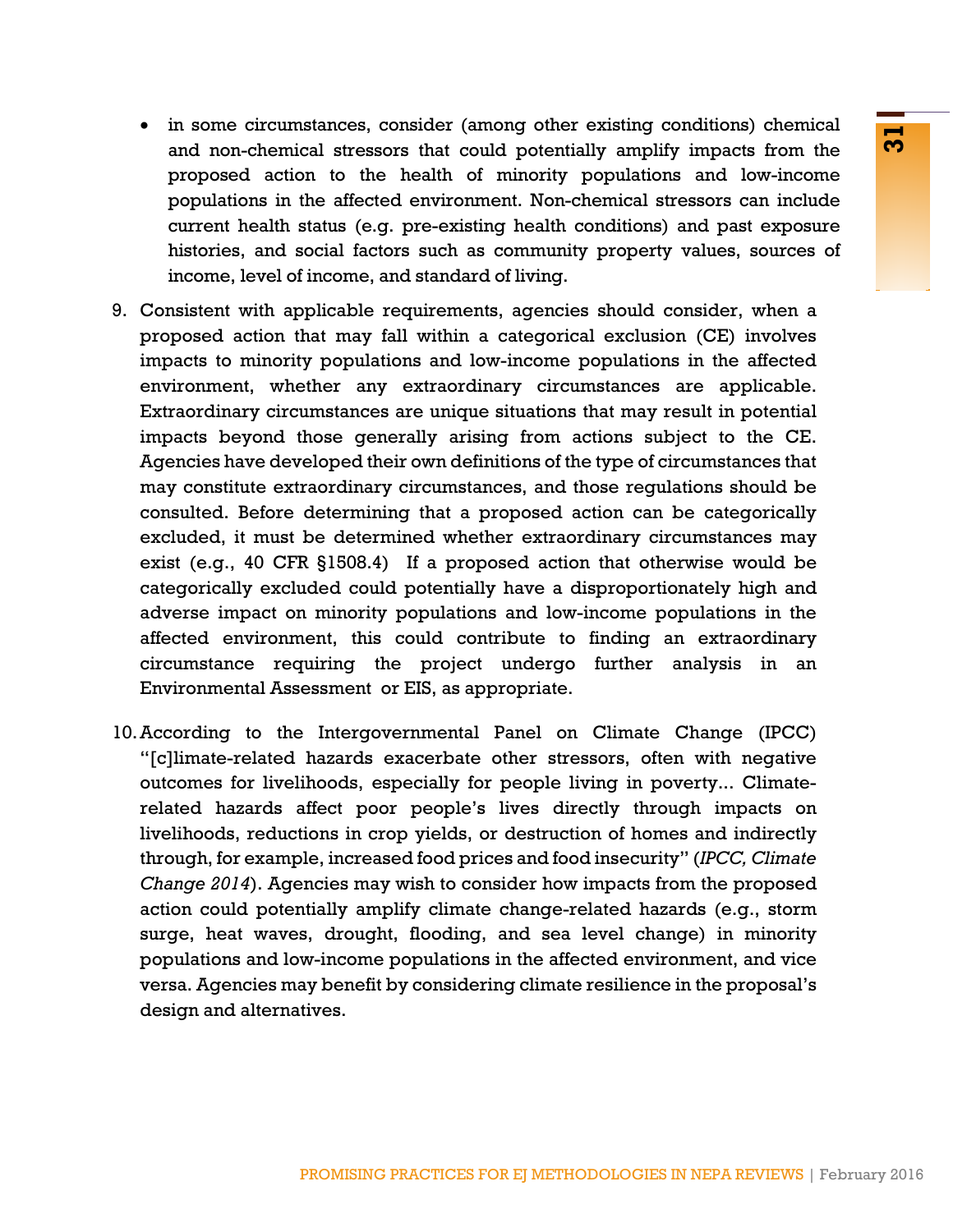- 11.In some circumstances, agencies may consider cumulative impacts that may result from chemical and non-chemical stressors, exposures from multiple routes or sources, and factors that differentially affect exposure or toxicity to communities.
	- The cumulative ecological, aesthetic, historic, cultural, economic, social, or health effects of the proposed action can arise from and also include *nonchemical stressors*.
	- Communities can experience cumulative impacts to one or more chemical, biological, physical, or radiological contaminants across environmental media (e.g., air, water, soil, land use) from single or multiple sources, over time in one or more locations.
	- Communities can experience multiple exposures from any combination of direct, indirect, or cumulative impacts to two or more chemical, biological, physical, or radiological contaminants from single or multiple sources.
- notes, espectral and the change of the hard of the hard and product of the proposed and non-chemical affectors, exposures from multiple and factors that differentially affect exposure or toxicity to ecological, a asthetic, 12.As with any resource area, whether environmental justice is being addressed within each individual resource section of the NEPA document or it is addressed in a single section of the NEPA document, agencies can benefit from a transparent presentation of environmental justice issues. Agencies may wish to consider including in the Introduction, Overview, and/or Executive Summary section of the NEPA document a brief discussion and/or table presenting a summary of the environmental justice impacts discussed in greater detail within the document. This discussion may consider providing environmental justice information, such as general findings and conclusions to make the information readily accessible for agency decision-making and to facilitate public use. Agencies may note in the table of contents all areas where environmental justice is discussed.

### *Significance*

- 1. Pursuant to NEPA, the human environment includes both the natural and physical (e.g., built) environment and the relationship of people with that environment. Significant impacts to the human environment (including minority populations and low-income populations) can result from ecological, aesthetic, historic, cultural, economic, social, or health impacts. However, economic or social impacts are not considered significant unless they are interrelated with natural or physical environmental impacts.
- 2. Executive Order 12898 does not change the legal thresholds for NEPA, including whether a Categorical Exclusion, Environmental Assessment, or an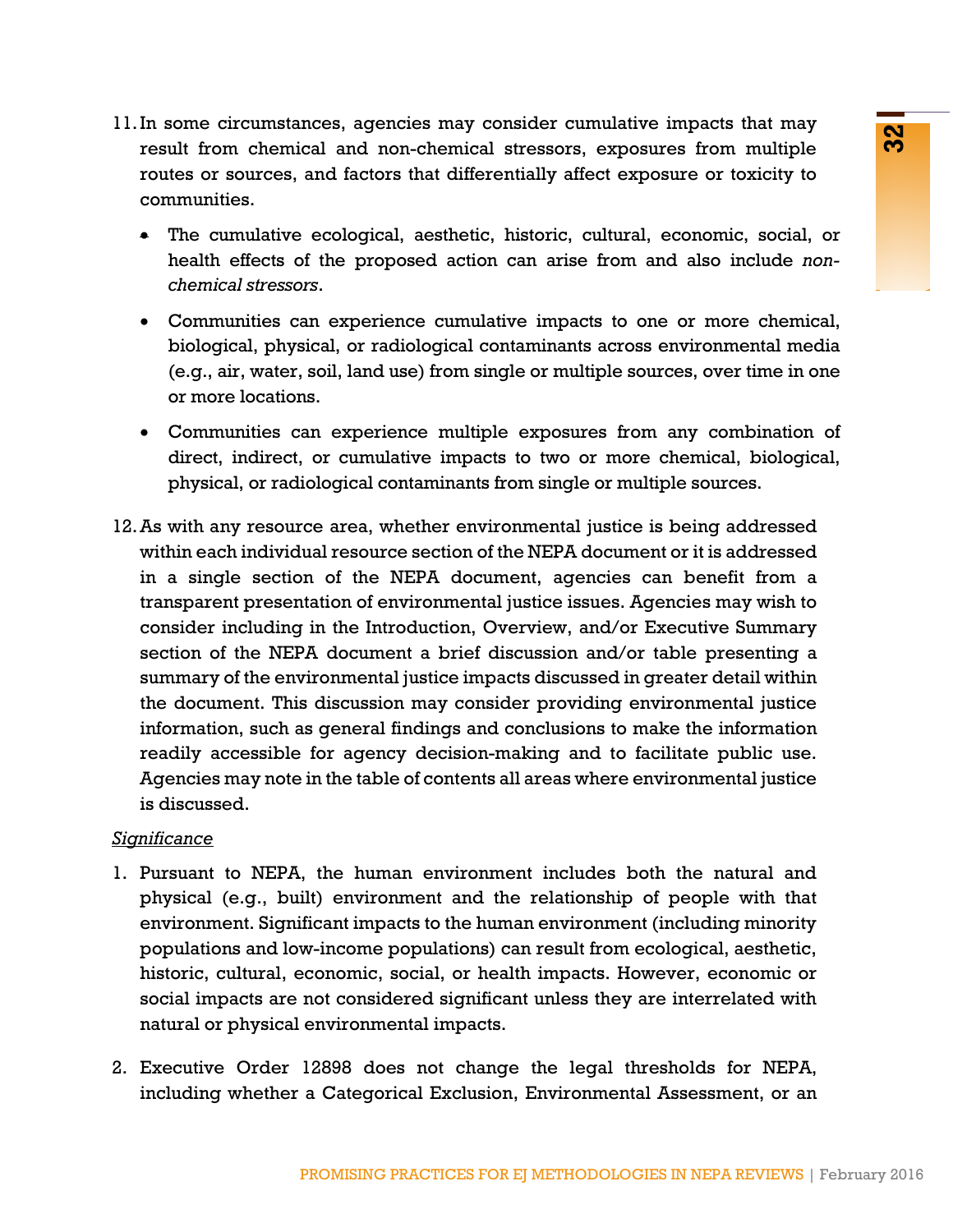Environmental Impact Statement should be prepared.

- 3. A disproportionately high and adverse impact to minority populations and lowincome populations can occur at any level of NEPA review. In some circumstances, an agency may determine that impacts are disproportionately high and adverse, but not significant within the meaning of NEPA. In other circumstances, an agency may determine that an impact is both disproportionately high and adverse and significant within the meaning of NEPA.
- 4. In general, pursuant to NEPA, determining whether an impact is significant requires consideration of both context (i.e., society as a whole, the affected region, the affected interests, and the locality) and intensity (i.e., the severity of the impact) (see 40 CFR §1508.27(a)-(b)). The impacts of a proposed action on minority populations and low-income populations should inform the determination of whether impacts are significant.
- 5. An assessment of an impact's significance to the general population without consideration of the impact to minority populations and low-income populations in the affected environment may not be adequate. An agency's consideration of impacts to minority populations and low-income populations helps ensure that significant impacts are identified.
- **Example 12** and adverse in mode of proparcial control of NEPA review. In some<br>as can occur at any level of NEPA review. In some<br>as can occur at any level of NEPA review. In some<br>by but not significant within the meaning o 6. Executive Order 12898 instructs agencies to determine whether impacts are disproportionately high and adverse to minority populations and low-income populations but EO 12898 does not address significance. Agencies may choose to consider determining whether an impact is significant prior to analyzing whether the impact is disproportionately high and adverse, since significance may be a factor for consideration in an agency's disproportionately high and adverse determination.<sup>[14](#page-34-0)</sup> To the extent agencies seek additional guidance on how to analyze significance. Refer to CEQ NEPA regulation on significance at 40 CFR §1508.27. (See also section 7.1-2)
- 7. Determining whether an impact is significant to minority populations and lowincome populations in the affected environment involves focusing the analysis on aspects of context and intensity most relevant to the impacted community. In general, this entails focusing on various factors related to an impact's severity

<span id="page-34-0"></span><sup>&</sup>lt;sup>14</sup> See Appendix A, "Text of Executive Order 12898, 'Federal Actions to Address Environmental Justice in Minority Populations and Low-Income Populations,' Annotated with Proposed Guidance on Terms in the Executive Order," which is attached to CEQ's *[Environmental Justice Guidance Under the National Environmental Policy Act](http://www3.epa.gov/environmentaljustice/resources/policy/ej_guidance_nepa_ceq1297.pdf)* (1997)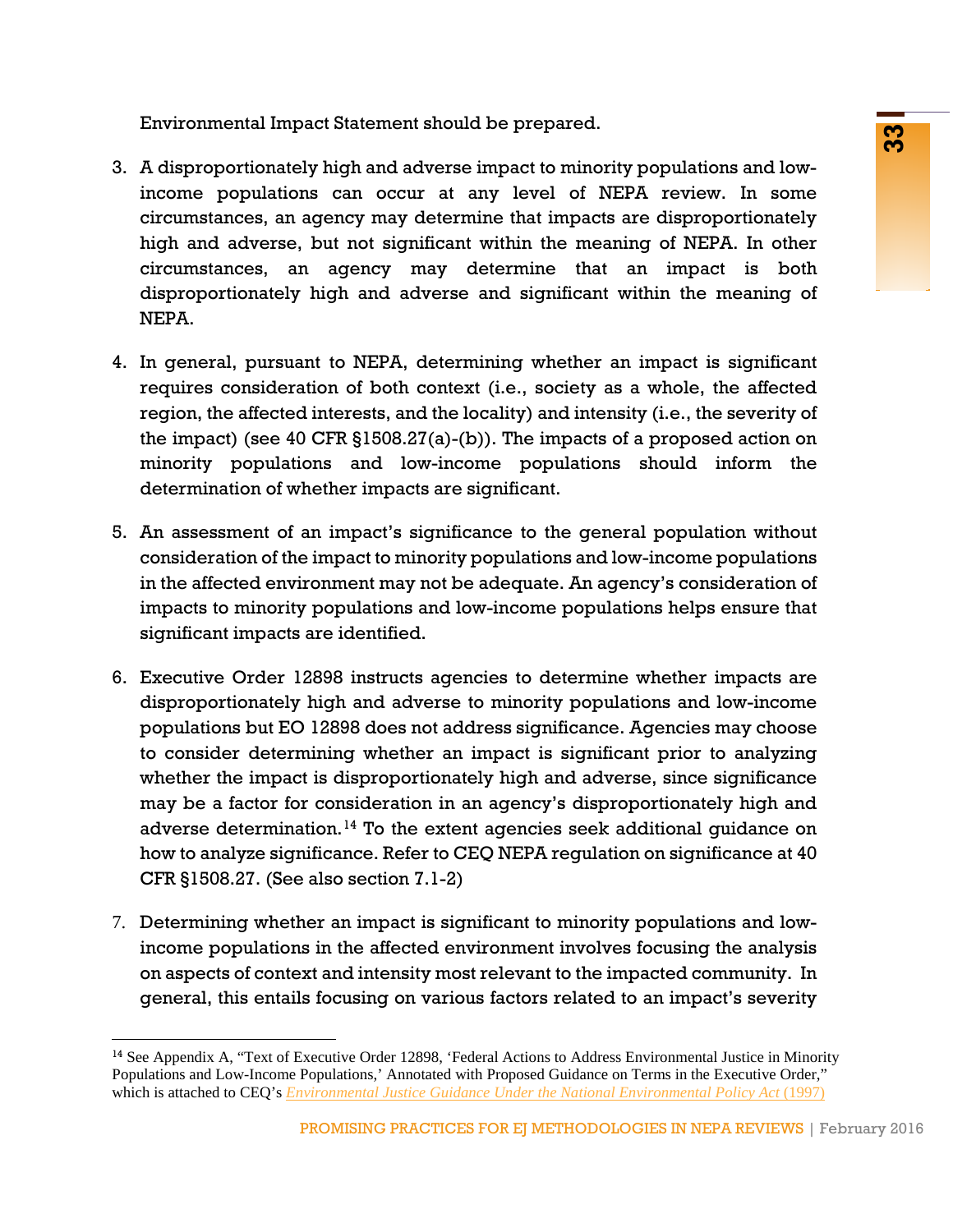(discussed in 40 CFR §1508.27(b)) as they pertain to the community's affected interests and locality (context).

- In syron-21(1), its awey perturn to the continuatiny is smected<br>in the mority populations and low-income populations in the<br>minimal model and not income populations in the minimal populations in the<br>minimal populations and 8. The degree to which an impact involves unique or unknown risks (see 40 CFR §1508.27(b)(5)) to minority populations and low-income populations in the affected environment can inform how agencies assesses the significance of the impact. Minority populations and low-income populations could be uniquely susceptible to impacts from a proposed action due to: 1) special vulnerabilities, e.g. pre-existing health conditions that exceed norms among the general population; 2) unique routes of exposure, e.g. use of surface or well water in rural communities; or 3) cultural practices, e.g. subsistence fishing, hunting or gathering, access to sacred sites.
- 9. When both positive and adverse impacts have been identified, a significant impact may exist even if an agency believes that on balance the effect will be beneficial (see 40 CFR§1508.27(b)(1)). While an action may result in an overall potentially beneficial impact to the general population, the impact may still present an adverse impact to minority populations and low-income populations in the affected environment.
- 10. Additional factors related to an impact's intensity (discussed in 40 CFR §1508.27(b)) that could lead to a finding of significance to minority populations and low-income populations in the affected environment, despite having no significant impact to the general population include: 1) the health and safety of the community; 2) the community's unique geographic characteristics, including proximity to cultural resources; 3) the degree to which the action may establish a precedent for future actions with significant effects; 4) loss of significant cultural or historical resources; and 5) the impact's relation to other cumulatively significant impacts.
- 11. The various factors related to an impact's intensity (discussed in 40 CFR §1508.27(b)) can also help inform an agency's consideration of potential mitigation measures and identification of potential disproportionately high and adverse impacts.
- 12. When assessing the availability of information regarding minority populations and low-income populations in the affected environment, information may be less available than for the general population. When an agency is evaluating reasonably foreseeable significant impacts in an environmental impact statement, it may wish to consider the availability of information regarding minority populations and low-income populations. If relevant information on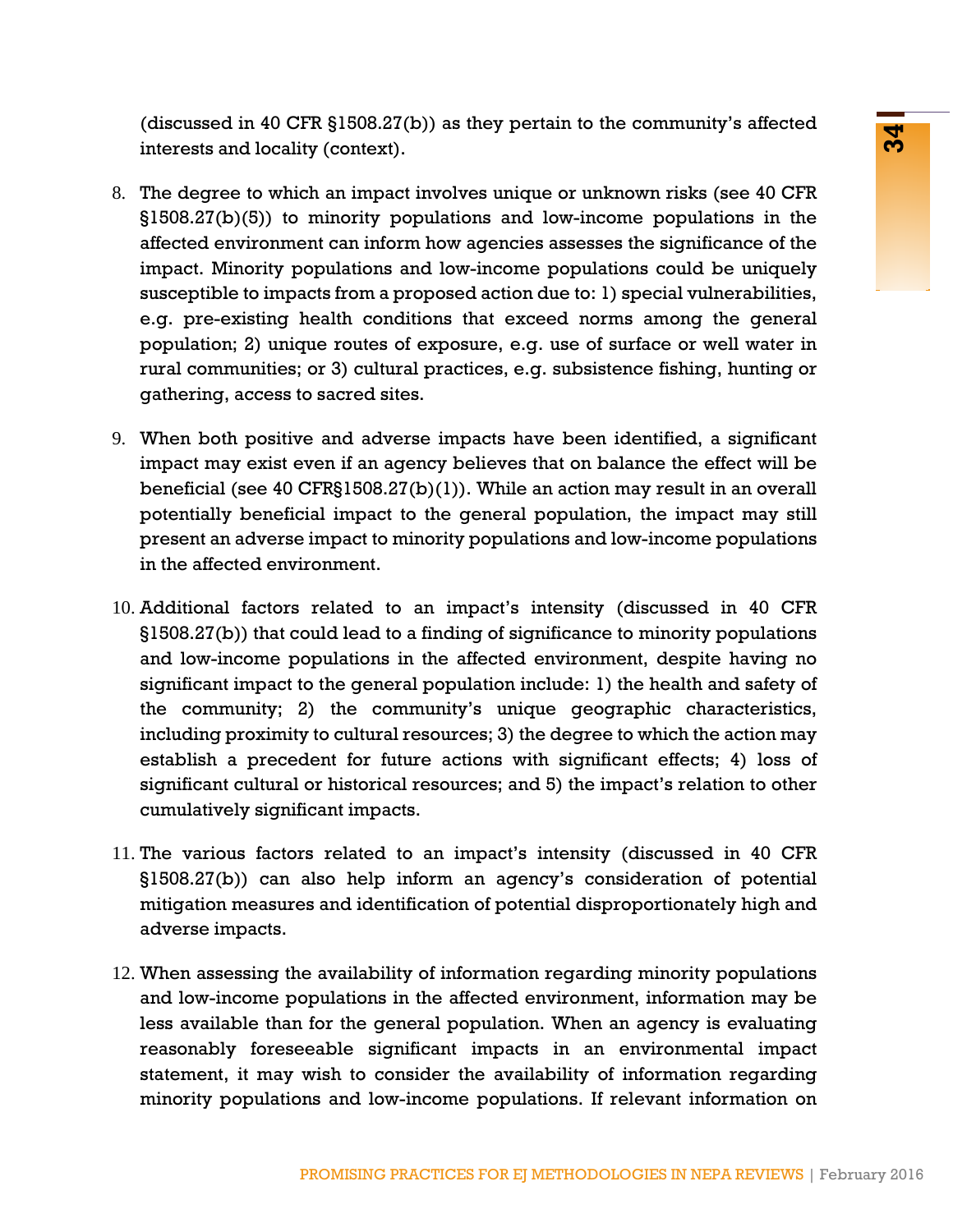ma forwardone by the scheme of the control and the maximizible mathematic matrix and the control and the control and the control and the control and the control and the control and the control and the control and the contr minority populations and low-income populations is not currently in the possession of an agency, this should be clearly stated. If the unavailable information is essential to making a reasoned choice among alternatives, NEPA provides that an agency must make reasonable efforts to collect the information, so long as the means for obtaining it are known and the cost is not exorbitant (see 40 CFR §1502.22(a)-(b)). If the overall costs of obtaining the unavailable information needed to conduct the analysis is exorbitant or the means to obtain it are not known, NEPA provides that an agency should (as appropriate): 1) state the information is incomplete or unavailable; 2) state the relevance of the incomplete or unavailable information; 3) summarize existing credible scientific evidence relevant to evaluating the impact; and 4) include an evaluation of such impacts based on theoretical approaches or research methods generally accepted in the scientific community. Agencies may consider addressing unavailable information in other NEPA documents in a similar manner. Agencies may choose to proceed in the same way if subpopulation information not currently in possession of an agency is not essential, but could aid in assessing impacts rather than determining significance regardless of whether the proposed action is significant (e.g., during Environmental Assessments).

- 13. Considering whether a proposed action may result in an impact with a low probability of occurrence, but with catastrophic consequences (i.e., lowprobability, high impact event) can inform an agency's assessment of the significance of the impact. When analyzing a proposed action's impacts and risks in an EIS from reasonably foreseeable low-probability, high-impact events (including, but not limited to, accidental releases of contaminants and natural disasters) agencies may wish to consider the availability of information concerning the potential unique vulnerabilities of minority populations and lowincome populations in the affected environment (see 40 CFR §1502.22(b)). Potential vulnerabilities of minority populations and low-income populations to low-probability, high-impact events may include, but are not limited to, a lack of infrastructure and resources to address these unanticipated impacts; inability to evacuate or relocate; lack of access to health care; and reliance on affected natural and cultural resources. Agencies may consider addressing unavailable information in other NEPA documents (e.g. during Environmental Assessments) in a similar manner.
- 14. The degree to which an impact to minority populations and low-income populations in the affected environment is highly controversial (see 40 CFR §1508.27(b)(4)) (e.g., a substantive dispute as to the size, nature, or effect of the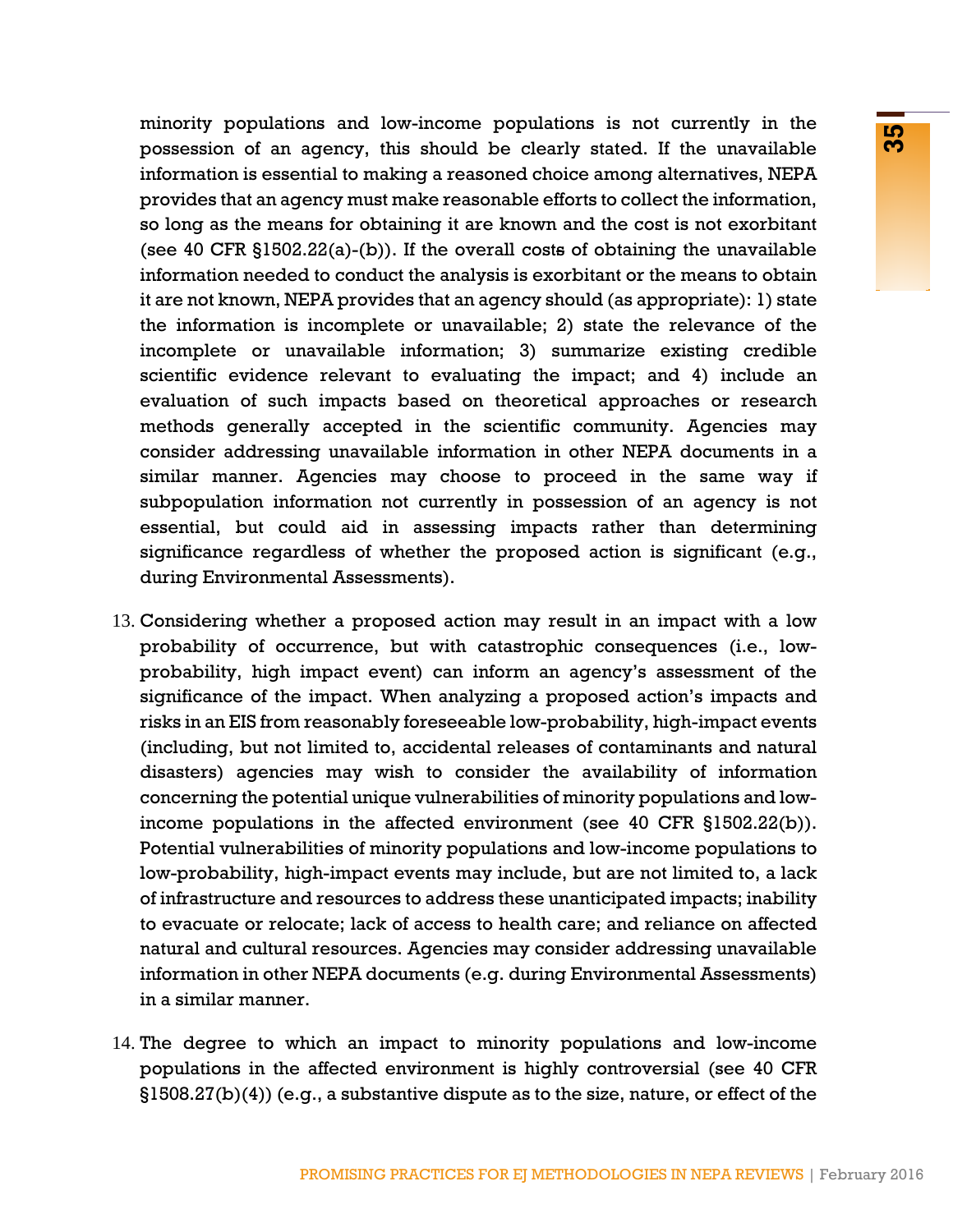action) can inform whether there is a significant impact. If an agency identifies a highly controversial impact to minority populations and low-income populations it may wish to consider seeking additional information and coordination in order to evaluate the controversy.

### **Specific Steps**

As appropriate, agencies can consider the following actions:

- 1. Agencies may wish to recognize that there may be cultural differences among various individuals, communities, and organizations regarding what constitutes an impact or the severity of an impact.
- 2. Evaluation of impacts to minority populations and low income populations may inform other sections, including an agency's consideration of the affected environment, alternatives and meaningful engagement.
- whene coeres as squared muperic and space coeres as a squared mup of the same proportions and low-incomes py wish to consider seeking additional information and to to ovaluate the controversy.<br>
Here the constraints and org 3. Agencies may wish to begin analyzing potential adverse and beneficial impacts to minority populations and low-income populations after the exposure pathways and environmental consequences of the proposed action (e.g., ecological, aesthetic, historic, cultural, economic, social, or health impacts) are identified and the affected environment is established. However, economic or social impacts, alone, are not considered significant unless they are interrelated with natural or physical environmental impacts.
- 4. Agencies may wish to make diligent efforts to meaningfully engage minority populations and low-income populations in the affected environment regarding possible impacts from the proposed action and document findings throughout the NEPA process. Engaging the community about possible impacts is most effective when initiated as early as possible in the NEPA process (see Section I).
- 5. Agencies may consider analyzing potential impacts in light of: 1) public input documented in Step Two above; and 2) previously collected data on minority populations and low-income populations in the affected environment, particularly with regard to unique conditions. Unique conditions include, but are not limited to ecological, aesthetic, historic, cultural, economic, social, or health vulnerabilities.
- 6. Agencies may consider describing all reasonably foreseeable direct, indirect and cumulative adverse impacts to minority populations and low-income populations in the affected environment that may result from a change to the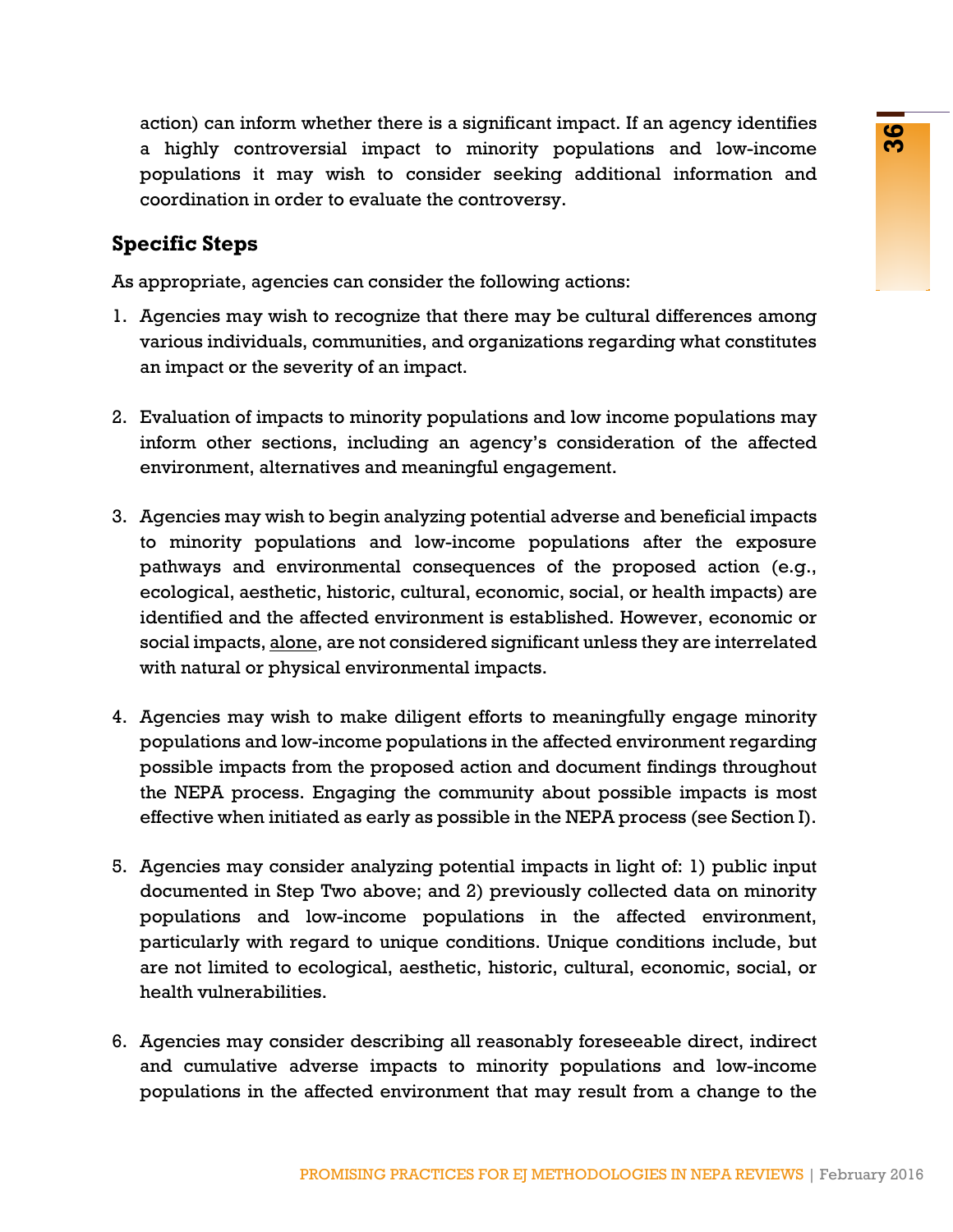environment or exposure to environmental contaminants (e.g., chemical, biological, physical, or radiological) or arising from related ecological, aesthetic, historic, cultural, economic, social, or health consequences of the proposed action to the community.

- Appear of the mondulo and continued to conditional control and (explored) or arising from related ecological, relatively about the community.<br>
For community. Sider describing all reasonably foreseeable direct, indirect<br>
ar 7. Agencies may consider describing all reasonably foreseeable direct, indirect and cumulative beneficial impacts to minority populations and low-income populations in the affected environment that may result from a change to the environment or exposure to environmental contaminants (e.g., chemical, biological, physical, or radiological) or arising from related ecological, aesthetic, historic, cultural, economic, social, or health consequences of the proposed action to the community.
- 8. Agencies may consider identifying and documenting sources of uncertainty in the impact analyses, particularly with regard to data supporting the characterization of subpopulations (See section 5, p.23 and section 6, p.28)
- <span id="page-38-0"></span>9. Agencies may wish to provide the records that reflect an agency's rationale for any decisions made as part of the analyses, as well as an agency's chosen methods and data used to conduct the impact analyses.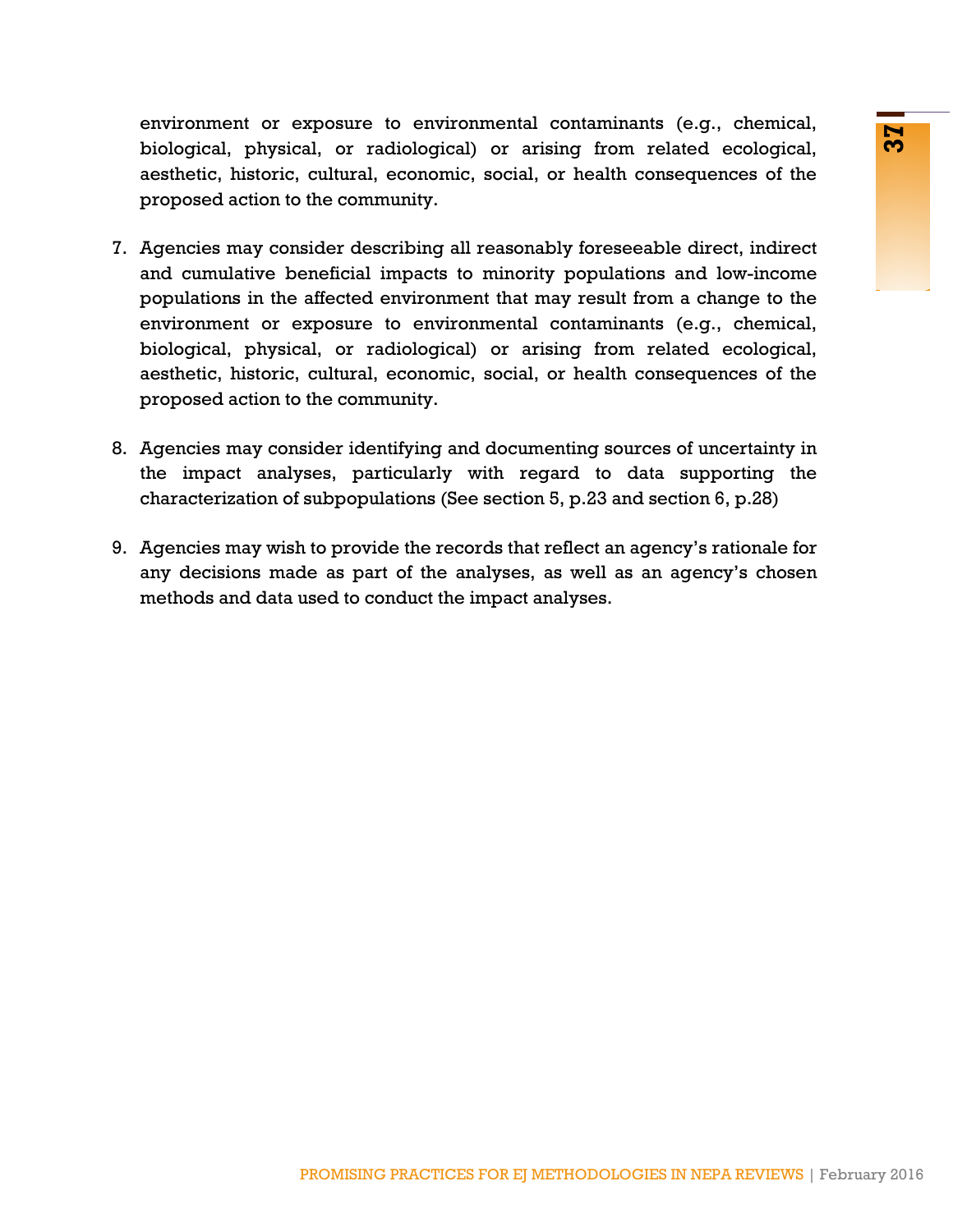# **VIII. DISPROPORTIONATELY HIGH AND ADVERSE IMPACTS**

### **Guiding Principles**

Agencies can be informed by consideration of the following guiding principles:

- 1. As informed by CEQ's *[Environmental Justice Guidance Under the National](http://www3.epa.gov/environmentaljustice/resources/policy/ej_guidance_nepa_ceq1297.pdf) [Environmental Policy Act](http://www3.epa.gov/environmentaljustice/resources/policy/ej_guidance_nepa_ceq1297.pdf)* (1997), the identification of a disproportionately high and adverse impact on minority and low income populations does not preclude a proposed agency action from going forward, nor does it necessarily compel a conclusion that a proposed action is environmentally unsatisfactory. If an agency determines there is a disproportionately high and adverse impact to minority populations and low-income populations, an agency may wish to consider heightening its focus on meaningful public engagement regarding community preferences, considering an appropriate range of alternatives (including alternative sites), and mitigation and monitoring measures.
- 2. 'Context' and 'intensity', evaluated during the consideration of an impact's significance (See 40 CFR §1508.27) may be factors that can (as appropriate) inform an agency's determination whether an impact is disproportionately high and adverse (See Executive Order 12898).
- **EXECUTE THOM AND ADVENSE FOR**<br>
SPRIMENT TO AND AND ADVENSE FOR<br>
SPRIMENT TO AND AND ADVENSE FOR THE CONSIDENCE CONSIDE TO A CHO AND AND AND A CONSIDE TO A CHO AND AND A CHO AND AND A CHO AND A CHO AND A CHO AND A CHO AND 3. 'Significance' may, as appropriate, be a factor in determining if an impact is disproportionately high and adverse. (See Appendix A, Text of Executive Order 12898, Federal Actions to Address Environmental Justice in Minority Populations and Low-Income Populations, Annotated with Proposed Guidance on Terms" which is attached to CEQ's *[Environmental Justice Guidance Under the National](http://www3.epa.gov/environmentaljustice/resources/policy/ej_guidance_nepa_ceq1297.pdf) [Environmental Policy Act](http://www3.epa.gov/environmentaljustice/resources/policy/ej_guidance_nepa_ceq1297.pdf)* (1997) ). In some circumstances, an agency may determine that impacts are disproportionately high and adverse, but not significant within the meaning of NEPA. In other circumstances, an agency may determine that an impact is both disproportionately high and adverse and significant within the meaning of NEPA. A finding of no significant impacts to the general population is insufficient (on its own) to base a determination that there are no disproportionately high and adverse impacts to minority populations and low-income populations.
- 4. Disproportionately high and adverse impacts are typically determined based on the impacts in one or more resource topics analyzed in NEPA documents. Any identified impact to human health or the environment (e.g., impacts on noise, biota, air quality, traffic/congestion, land use) that potentially affects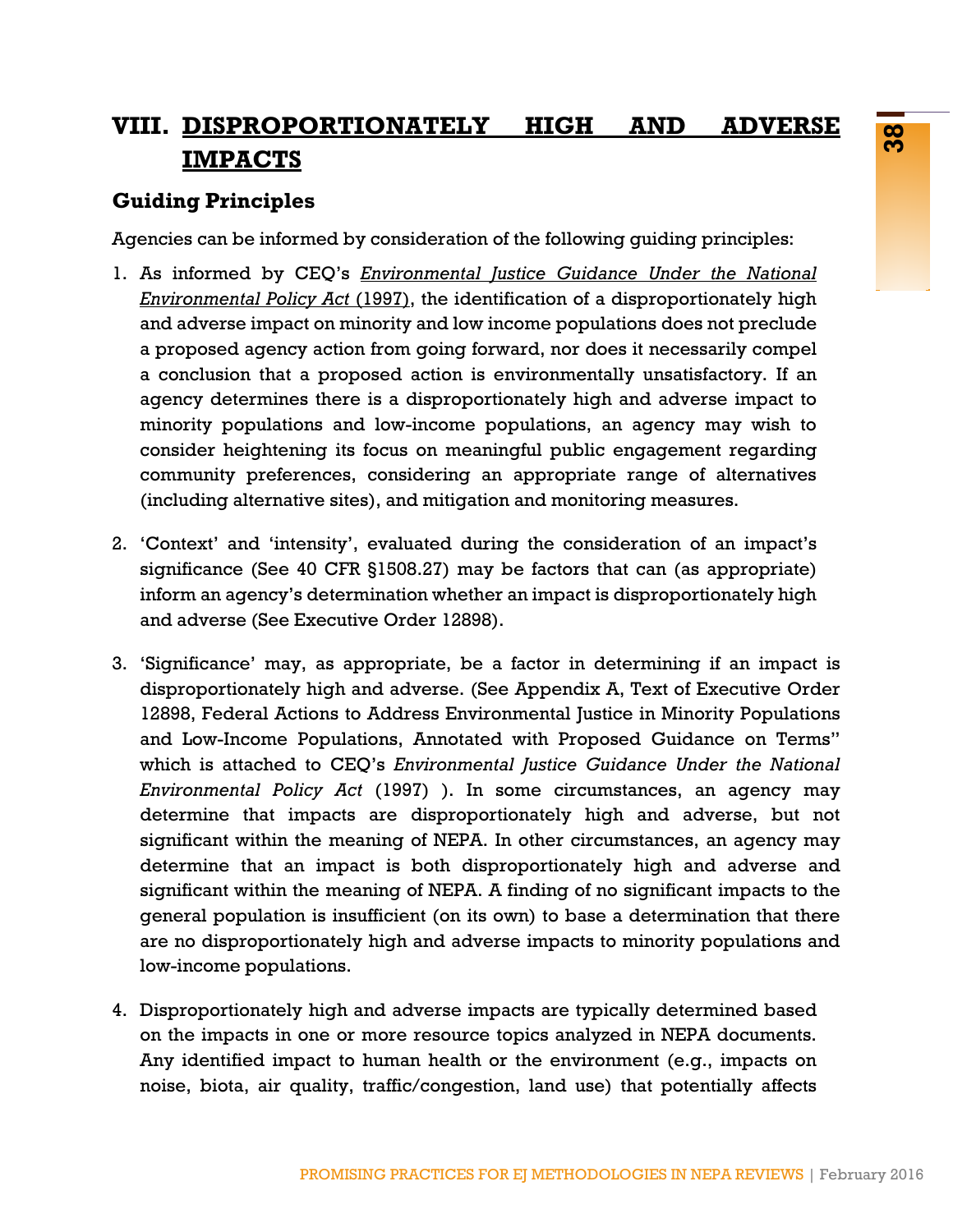minority populations and low-income populations in the affected environment might result in disproportionately high and adverse impacts.

- 5. Agencies may wish to integrate the analysis of the potential for disproportionately high and adverse impacts to minority populations and lowincome populations into the NEPA process. The basic principles and practices of analysis applicable to all resource topics analyzed in the NEPA document (air emissions, water, biota, human health, noise, etc.) apply to the analysis of disproportionately high and adverse impacts as well.
- 6. Agencies may wish to consider factors that can amplify identified impacts (e.g., the unique exposure pathways, prior exposures, social determinants of health) to ensure a comprehensive review of potential disproportionately high and adverse impacts to minority populations and low-income populations.
- is and not-metodological states in the unicodological states in the simple this hand adverse impacts.<br>
Wish to integrate the analysis of the potential for high and adverse impacts.<br>
Wish to integrate the analysis of the po 7. Agencies may wish to recognize that in instances where an impact from the proposed action initially appears to be identical to both the affected general population and the affected minority populations and low-income populations, there may be inter-related ecological, aesthetic, historic, cultural, economic, social, or health factors that amplify the impact (e.g., unique exposure pathways, social determinants of health, community cohesion). After consideration of factors that can amplify an impact to minority populations and low-income populations in the affected environment, an agency may determine the impact to be disproportionately high and adverse.
- 8. Agencies' approaches should not determine that a proposed action or alternative would not have a disproportionately high and adverse impact on minority populations and low-income populations solely because the potential impacts of the proposed action or alternative on the general population would be less than significant (as defined by NEPA). Agencies may wish to consider unique vulnerabilities, special exposure pathways, and cultural practices associated with minority populations and low-income populations in the affected environment.
- 9. The disproportionately high and adverse impacts determination can help inform how an agency develops and/or selects alternative(s) and mitigation measures to avoid, minimize, rectify, reduce, or compensate for adverse impacts.
- 10.Agencies may wish to consider the distribution of beneficial and adverse impacts between minority populations and low-income populations in the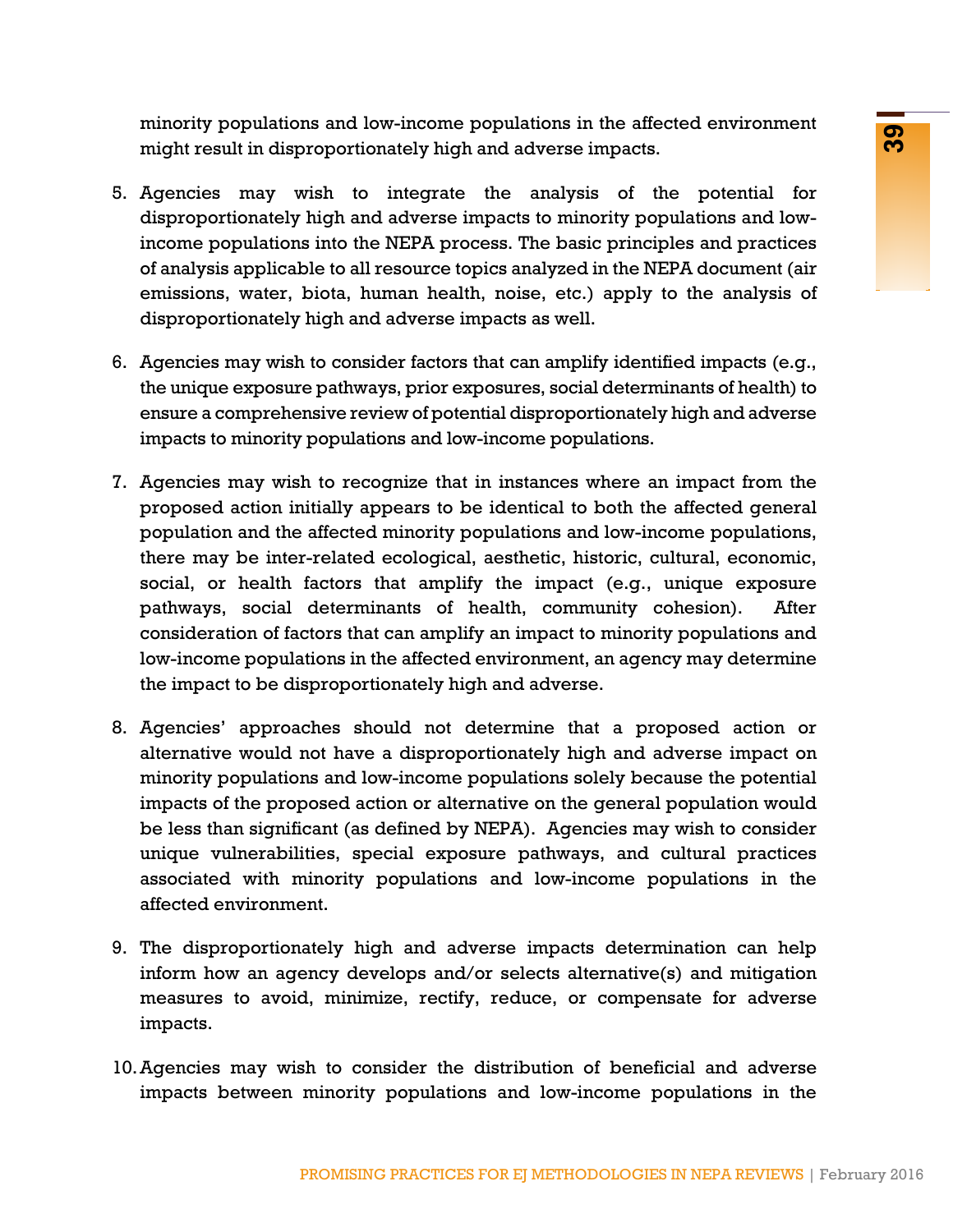affected environment and the general population as a factor in the disproportionately high and adverse impacts determination. Scenarios in which minority populations and low-income populations receive an uneven distribution of benefits in the presence of adverse impacts, (e.g. a smaller proportion of beneficial impacts accrue to minority populations and low income populations than the general population) could indicate a potential disproportionately high and adverse impact.

- 11.Beneficial impacts from, and mitigation measures to, reduce the impacts associated with federal actions are distinct concepts.
- 12.Agencies' approaches to making a disproportionately high and adverse impact determination can be informed by the equitable distribution of beneficial impacts and how adverse impacts are mitigated. The end result is the same, as agencies consider mitigation for identified adverse impacts and address identified potentially disproportionately high and adverse impacts with additional mitigation measures informed by community involvement. Regardless of the approach that is selected, an agency may wish to explain its analysis and rationale.
- 13.While all approaches for identifying and addressing disproportionately high and adverse impacts consider the distribution of adverse and beneficial impacts to minority populations and low-income populations in the affected environment, the timing for considering mitigation varies for some approaches. Some agencies identify potentially disproportionately high and adverse impacts prior to developing mitigation measures for addressing the impact. Other agencies wait until all possible mitigation measures to address the impact have been developed before making the disproportionately high and adverse impact determination.
- Figure and low-income population are series to react in the comparison and low-income and low-income population receives an uneversident position in the presence of adverse impacts, (e.g. a smaller distinguish and low-inco 14.Agencies may wish to identify a relevant and appropriate comparison group when evaluating the impact of the proposed federal action on minority populations and low-income populations. The comparison group provides context (as appropriate) for the analysis of human health effects, environmental effects and the risk or rate of hazard exposure to minority populations and lowincome populations in the affected environment. Comparison group is distinct from a reference community (See section 5, p.23 and section 6, p.28) which are used to identify the existence of minority populations and low-income populations.
- 15.In the disproportionately high and adverse impact analysis, agencies may wish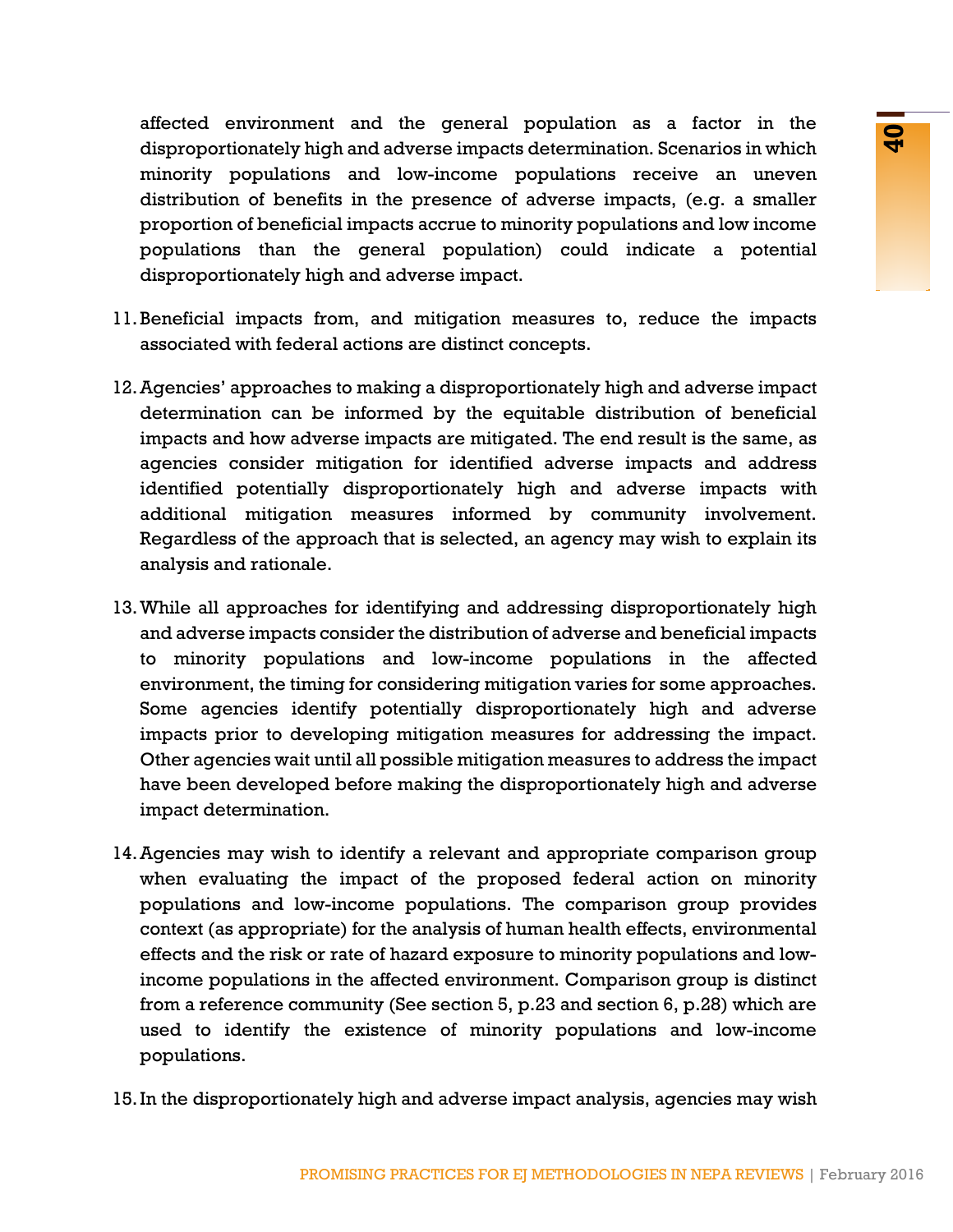to compare (as appropriate) impacts to minority populations and low-income populations in the affected environment with an appropriate comparison group within the affected environment. Relevant and appropriate comparison groups are selected based on the nature and scope of the proposed project. The types of calculations used for the comparison can include, but are not limited to, rates and risks. In addition, agencies may wish to (as appropriate) reference relevant national, state, and/or local data sets to inform the determination of a disproportionately high and adverse impact.

- propriate on the control of the brand appropriate comparison group<br>
environment with an appropriate comparison group<br>
or the hormator and appropriate comparison group<br>
on the bature and accore of the proposed project. The 16.Agencies may wish to consider delineating parameters for selecting relevant comparison groups that can be applied on a case-by-case basis. Parameters may be different for a programmatic document versus a document that is either tiered to the initial programmatic document or is a stand-alone site-specific NEPA review. More than one comparison group may be appropriate in some instances. When selecting relevant comparison groups, it is important to capture, as appropriate, relevant demographic, ecological, aesthetic, historic, cultural, economic, social, and health information. Considerations include, but are not limited to the following parameters:
	- a. Relevant jurisdictional boundaries based on the affected environment attributed to the specific impact being analyzed (county, state, or national level);
	- b. Environmental stressor sources that may cause adverse health effects, such as the number of environmentally-regulated facilities within a community, proximity of regulated facilities, and quality of the air, water, and other environmental media;
	- c. Existing health conditions such as percent of infant mortality, average birth weight, adult mortality, life expectancy at birth, and life span (e.g., age groups, healthy versus vulnerable populations);
	- d. General demographics, e.g., percent of racial/ethnic population, population density, percent of the Native American population, distribution of languages spoken in population, and percent of the population that is literate in English or other languages; and
	- e. Economic information, e.g., unemployment rate, income level and distribution, percent of homeowners and renters in a community, percent of residents relying on agriculture in the area, and percent relying on government resources.
- 16.Agencies may wish to document the selection process used to identify relevant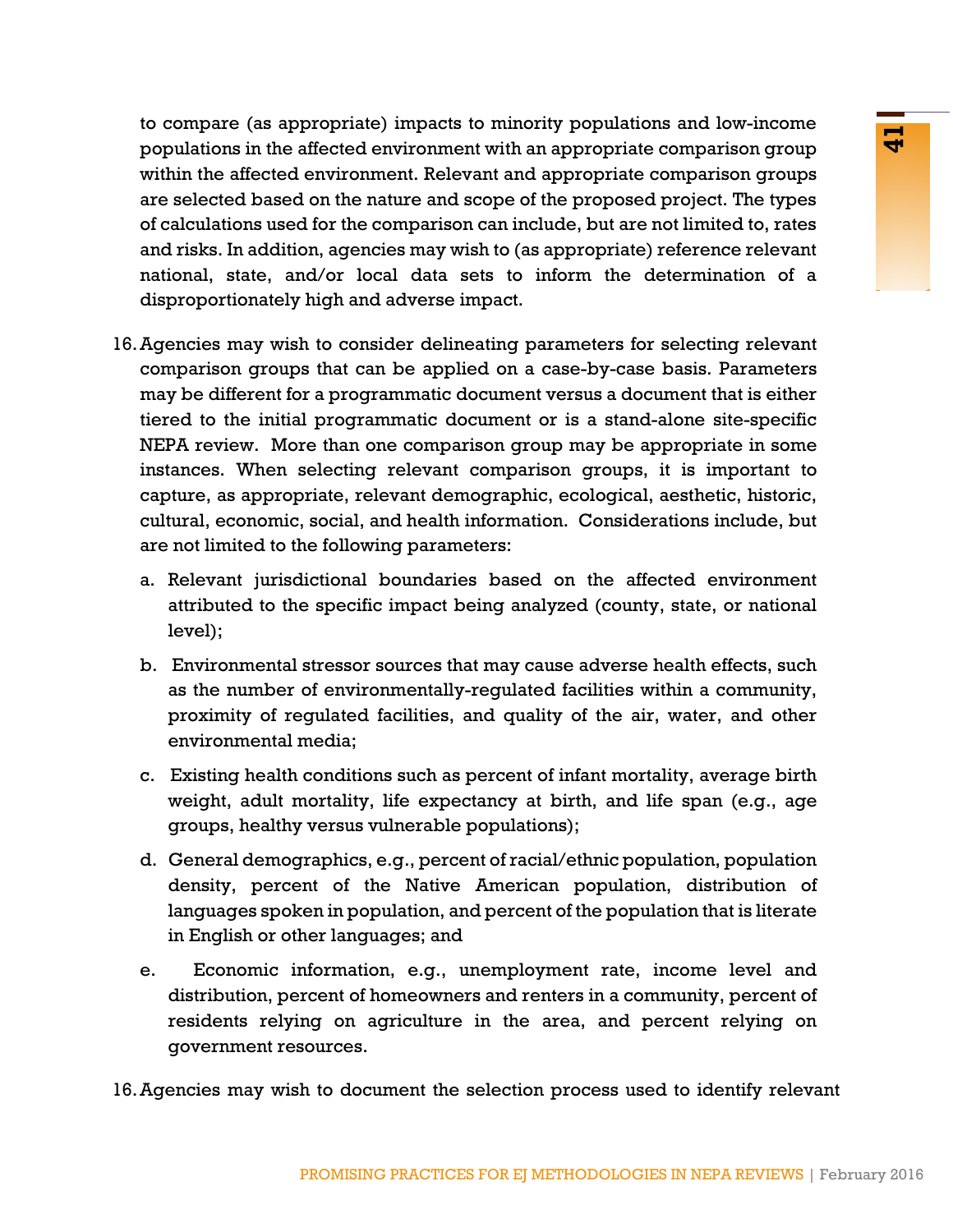comparison groups in the NEPA review document.

17.Potential disproportionately high and adverse impacts should be described quantitatively whenever possible. At minimum, agencies may wish to provide a qualitative description. Agencies may want to pay particular attention to the description of human health impacts, which may be described in terms of risks or rates of exposure, if appropriate data are available.

### **Specific Steps**

As appropriate, agencies can consider the following actions:

### **Specific Steps from Previous Sections to be Completed Prior to Disproportionately High and Adverse Impact Analysis:**

- 1. Consider determining the affected environment for the proposed federal action. The geographic scope of the affected environment may be different for each resource topic analyzed in the NEPA document (e.g., human health, air, water, socio-economics, wildlife, etc.) and analyzed alternative. The NEPA documents should contain a description of the environment of the areas to be affected by the alternatives under consideration. (See section 3, p.17)
- 2. Consider referencing available information on environmental, and related ecological, aesthetic, historic, cultural, economic, social, or health impacts from the proposed action within the affected environment. (See section 3, p.17)
- PROMISING PRACTICES FOR EJ METHODOLOGIES IN NEPA REVIEWS | February 2016 **42** 3. Consider determining whether any minority populations and low-income populations are present within the affected environment for each of the alternatives carried forward for detailed analysis in the NEPA document (See section 5, p.23 and section 6 p.28). Generally, if minority populations and lowincome populations are not identified, then the environmental justice analysis is complete.
- 4. Consider analyzing direct, indirect, and cumulative impacts to minority populations and low-income populations in the affected environment from resource topics analyzed in the NEPA document for each alternative carried forward for detailed analysis in the NEPA document. Look at impacts to: 1) human health; and 2) other environmental effects (See section 7, p. 31).
- 5. Consider determining whether any direct, indirect, or cumulative impacts to minority populations and low-income populations in the affected environment, for each alternative carried forward for detailed analysis in the NEPA document, are 'significant' (as employed by NEPA). (See section 7, p.31).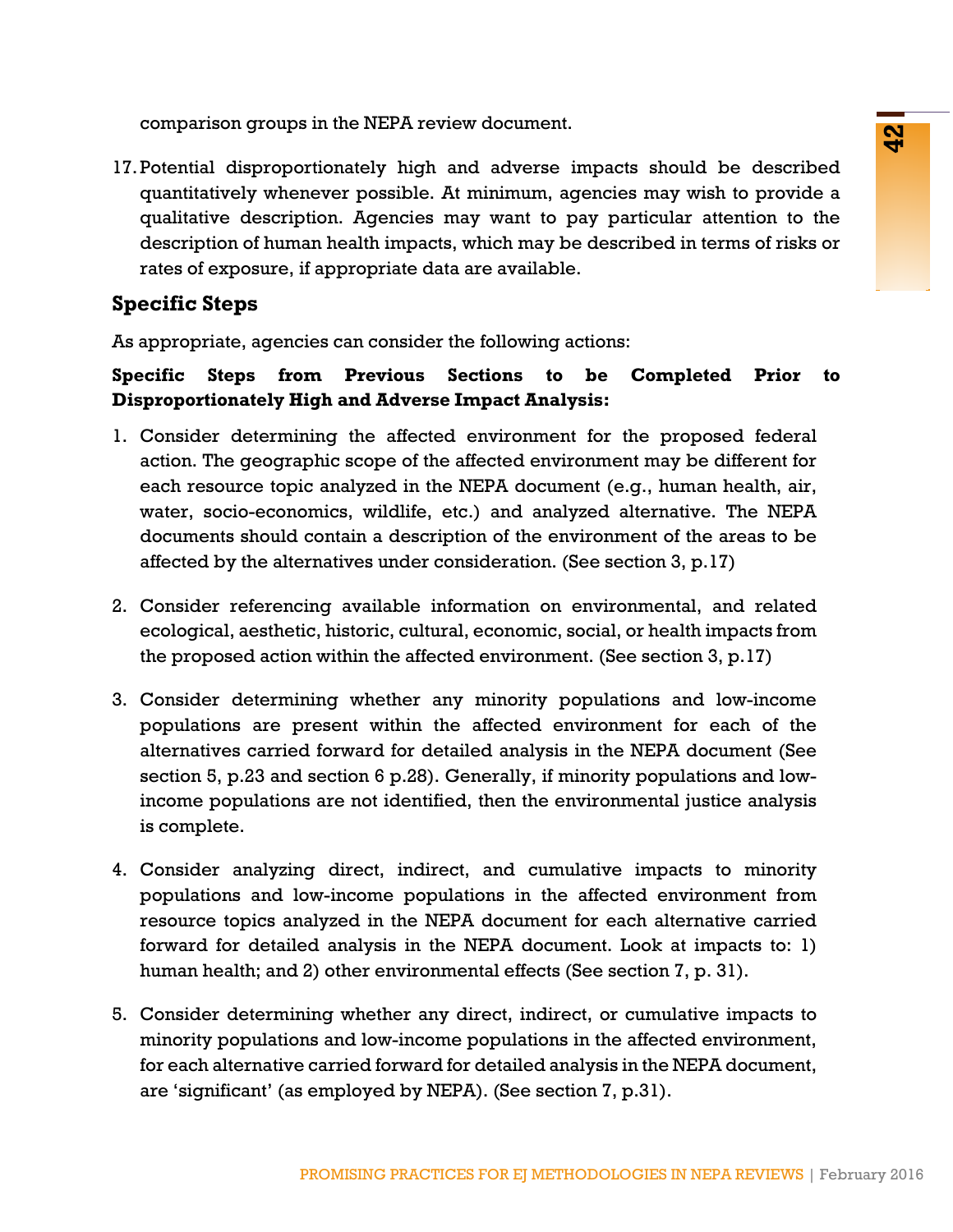## **Specific Steps to Conduct the Disproportionately High and Adverse Impacts Analysis:**

- 1. When appropriate and as decided on a case-by-case basis, agencies may wish to select and explain the parameters used for identifying a relevant and appropriate comparison group within the affected environment.
- 2. Consider identifying the relevant and appropriate comparison group within the affected environment using the parameters selected in Step One, above.
- 3. Agencies may wish to consider the degree to which any of the following seven factors<sup>[15](#page-44-0)</sup>could amplify identified impacts. Factors that can potentially amplify an impact to minority populations and low-income populations in the affected environment include, but are not limited to, the following:
	- a. Proximity and exposure to chemical and other adverse stressors, e.g., impacts commonly experienced by fence-line communities;
	- b. Vulnerable populations, e.g., minority and low-income children, pregnant women, elderly, or groups with high asthma rates;
	- c. Unique exposure pathways, e.g., subsistence fishing, hunting, or gathering in minority and low-income populations;
	- d. Multiple or cumulative impacts, e.g., exposure to several sources of pollutions or pollutants from single or multiple sources;
	- e. Ability to participate in the decision-making process, e.g., lack of education or language barriers in minority and low-income populations;
	- f. Physical infrastructure, e.g., inadequate housing, roads, or water supplies in communities;
	- g. Non-chemical stressors, e.g., chronic stress related to environmental or socio-economic impacts.

and as decided on a case-by-case basis, agencies may wish<br>and as decided on a case-by-case basis, agencies may wish<br>alain the parameters used for identifying a relevant and<br>tristin group within the affected environment.<br>Th Agencies can be informed by considering additional factors that could amplify an impact to minority populations and low-income populations in the affected environment (as appropriate). Any identified factors that amplify the impacts to minority populations and low-income populations may (as appropriate) inform all subsequent analyses.

4. Consider summarizing adverse and beneficial impacts to both minority

<span id="page-44-0"></span><sup>15</sup> See US EPA, *[Factors for Identifying and Addressing Disproportionate Environmental Health Impacts](http://archive.epa.gov/ncer/ej/web/pdf/whitepaper.pdf)* (2007); [Supplement to American Journal of Public Health,](http://ajph.aphapublications.org/toc/ajph/101/S1) Vol. 101, No. S1 (Dec 2011).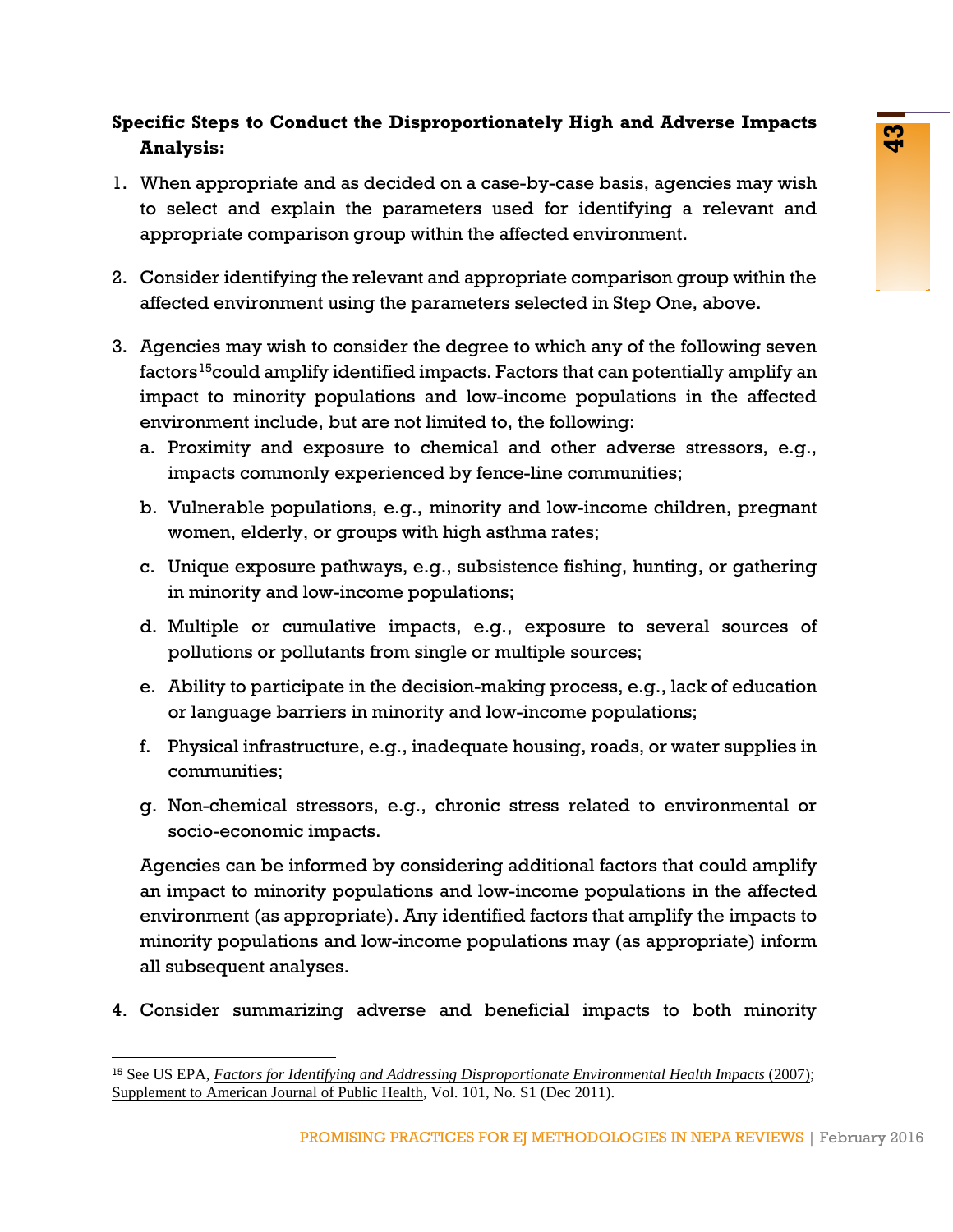Antion the pulsations in the since the communication and the displacement of the displacement of the displacement of the displacement of the communicating any is that may have been developed prior to the commencement that populations and low-income populations in the affected environment and, if applicable, appropriate comparison groups. Also, consider summarizing any mitigation measures that may have been developed prior to the commencement of the disproportionately high and adverse impact assessment that reduce adverse impacts to minority populations and low-income populations and, if applicable, comparison groups (see 40 CFR §1508.20). These summaries can (as appropriate) apply to the analysis of determining whether there is a disproportionately high and adverse impact from the proposed action for each alternative carried forward in the NEPA document.

- 5. Consider analyzing the distribution of adverse and beneficial impacts between the general population and minority populations and low-income populations in the affected environment as a factor when determining whether there is a disproportionately high and adverse impact. The distribution of adverse and beneficial impacts between the general population and minority populations and low-income populations is a factor that can be considered in the disproportionately high and adverse impacts determination.
- 6. There are various approaches to determine whether a proposed agency action will cause disproportionately high and adverse impacts to minority populations and low-income populations in the affected environment. For example:
	- a) Impact Focus Approach:
		- i. Beneficial impacts are considered in the analysis of the distribution of adverse and beneficial impacts between the general population and minority populations and low-income populations in the affected environment (see Step 5 above).
		- ii. Consider (as appropriate) relevant mitigation measures (including avoidance and minimization) developed prior to the commencement of the disproportionately high and adverse impact assessment that reduce adverse impacts to minority populations and low-income populations.
		- iii. If an adverse impact to minority populations and low-income populations remains after accounting for the mitigation measures developed prior to the commencement of the disproportionately high and adverse impact assessment, an agency should continue to consider whether the remaining adverse impact(s) is/are disproportionately high and adverse.
	- b) Balancing Approach:
		- i. Consider both mitigation measures developed prior to the commencement of the disproportionately high and adverse impact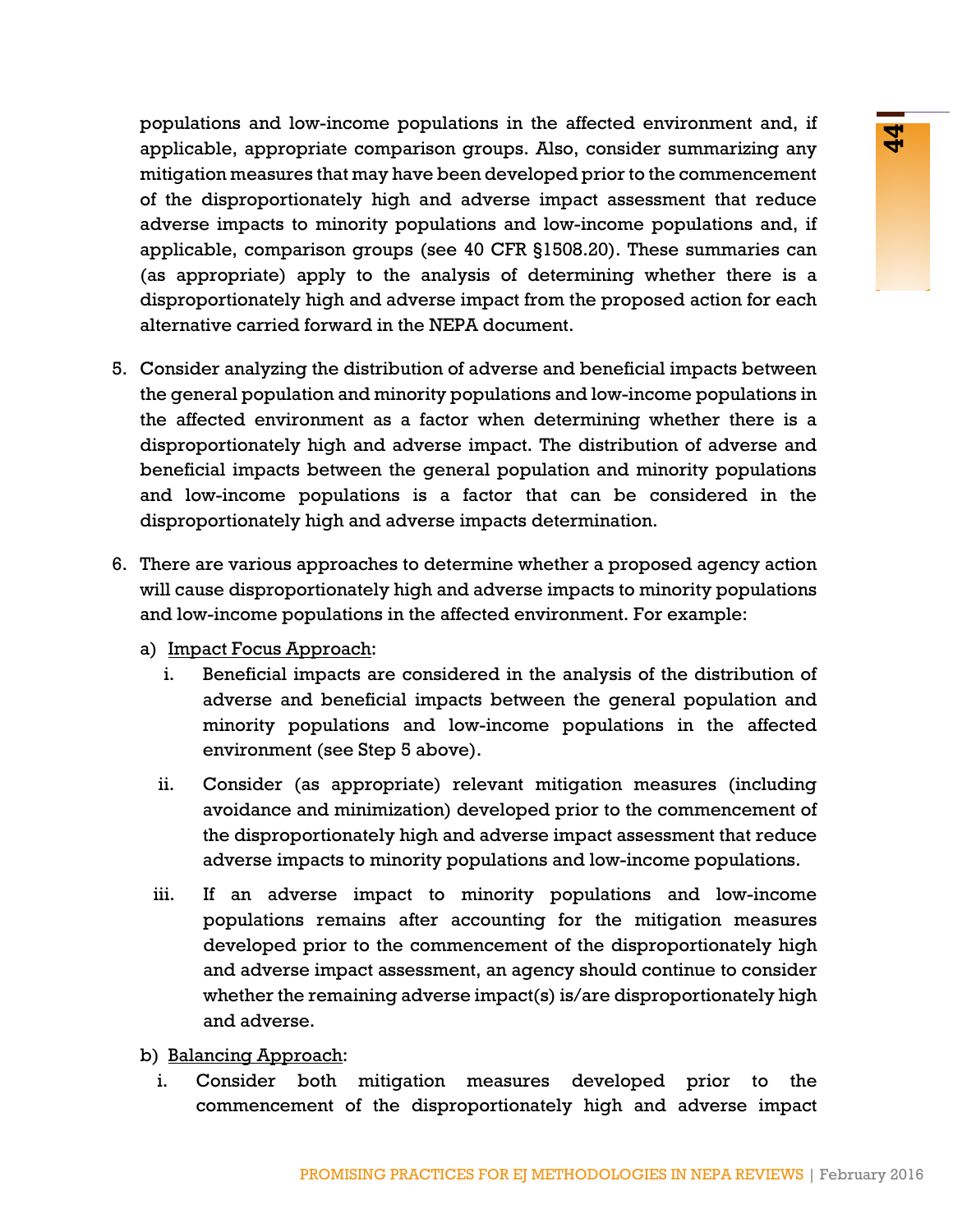assessment that reduce adverse impacts to minority populations and lowincome populations and any additional mitigation developed during the disproportionately high and adverse impacts assessment (see also Step iv. below).

- ii. After considering all appropriate mitigation measures, balance any remaining adverse impacts with beneficial impacts of the project to the community, as appropriate (see also Steps iv. and v. below).
- iii. If an adverse impact to minority populations and low-income populations remain after accounting for all appropriate mitigation measures and related project benefits, continue to consider whether the remaining adverse impact(s) is/are disproportionately high and adverse.
- iv. In determining the balance of beneficial and adverse impacts, the beneficial impacts and mitigation should be related to the type and location of the adverse impact.
- v. Agencies should not balance adverse impacts that directly affect human health at levels of concern, especially those that exceed health criteria, with project benefits.
- Intertates extension and the method of the appropriates of the appropriates and any additional mitigation measures, balance any behavior and any additional mitigation measures, balance any does as appropriate (see also Ste 7. When appropriate, as decided on a case-by-case basis, after full consideration of **Specific Steps to Conduct the Disproportionately High and Adverse Impacts Analysis** (see Steps 1-6 above) consider comparing direct, indirect and cumulative adverse impacts to minority populations and lowincome populations in the affected environment within the geographic unit of analysis to an appropriate comparison group. Measurable standards and evidence-based approaches can be used, if available and appropriate. This comparison may be considered for each alternative carried forward for detailed analysis in the NEPA document.
- 8. Consider whether any of the following conditions are met, which may (as appropriate) be measured in risks and rates:
	- **• Exposure:**
		- o exposure by minority populations and low-income populations to an environmental hazard that appreciably exceeds or is likely to appreciably exceed the risk or rate to the appropriate comparison group
	- **• Human health or environmental impact:**
		- o to minority populations and low-income populations is above generally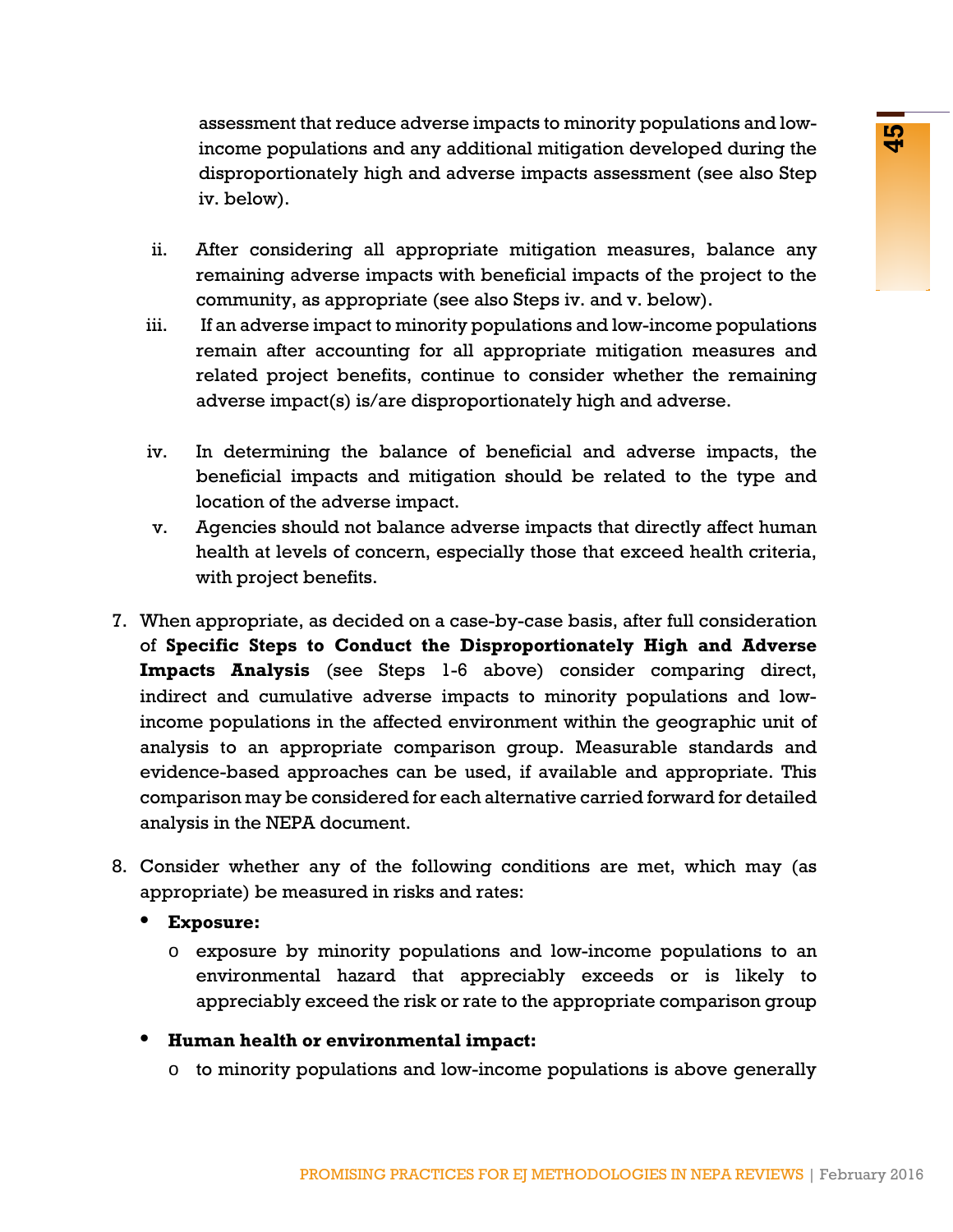accepted norms $16$ 

- o to minority populations and low-income populations exceeds or is likely to appreciably exceed the impact to an appropriate comparison group
- o predominantly borne by minority populations or low-income populations
- o occurs in minority populations and low-income populations affected by cumulative or multiple adverse exposures from environmental hazards
- o to minority populations and low-income populations is significant and adverse.
- 9. Consider determining and stating in the NEPA document whether disproportionately high and adverse impacts exist for the proposed action and alternatives carried forward for detailed analysis in the NEPA document.
- 10.As appropriate, at this stage in the analysis, agencies may wish to reassess whether any disproportionately high and adverse impact is significant under NEPA through a review of context and intensity.
- 11.Consider communicating identified disproportionately high and adverse impacts to the affected minority populations and low-income populations and the public as early as appropriate to help identify potential mitigation measures.
- rm<br>populations and low-income populations exceeds or is likely<br>by borne by minority populations and low-income populations affected by<br>thy borne by minority populations and low-income populations affected by<br>populations an 12.As practicable, consider coordinating with minority populations and lowincome populations in the affected environment as an agency develops and explores potential mitigation measures to address identified impacts to minority populations and low-income populations, including but not limited to those determined by an agency to be disproportionately high and adverse (See section 9, p.50).

<span id="page-47-1"></span><span id="page-47-0"></span><sup>16</sup>*Generally accepted norms* is a term used in "Appendix A, Text of Executive Order 12898, Federal Actions to Address Environmental Justice in Minority Populations and Low-Income Populations, Annotated with Proposed Guidance on Terms" which is attached to CEQ's *[Environmental Justice Guidance Under the National](http://www3.epa.gov/environmentaljustice/resources/policy/ej_guidance_nepa_ceq1297.pdf)  [Environmental Policy Act](http://www3.epa.gov/environmentaljustice/resources/policy/ej_guidance_nepa_ceq1297.pdf)* (1997).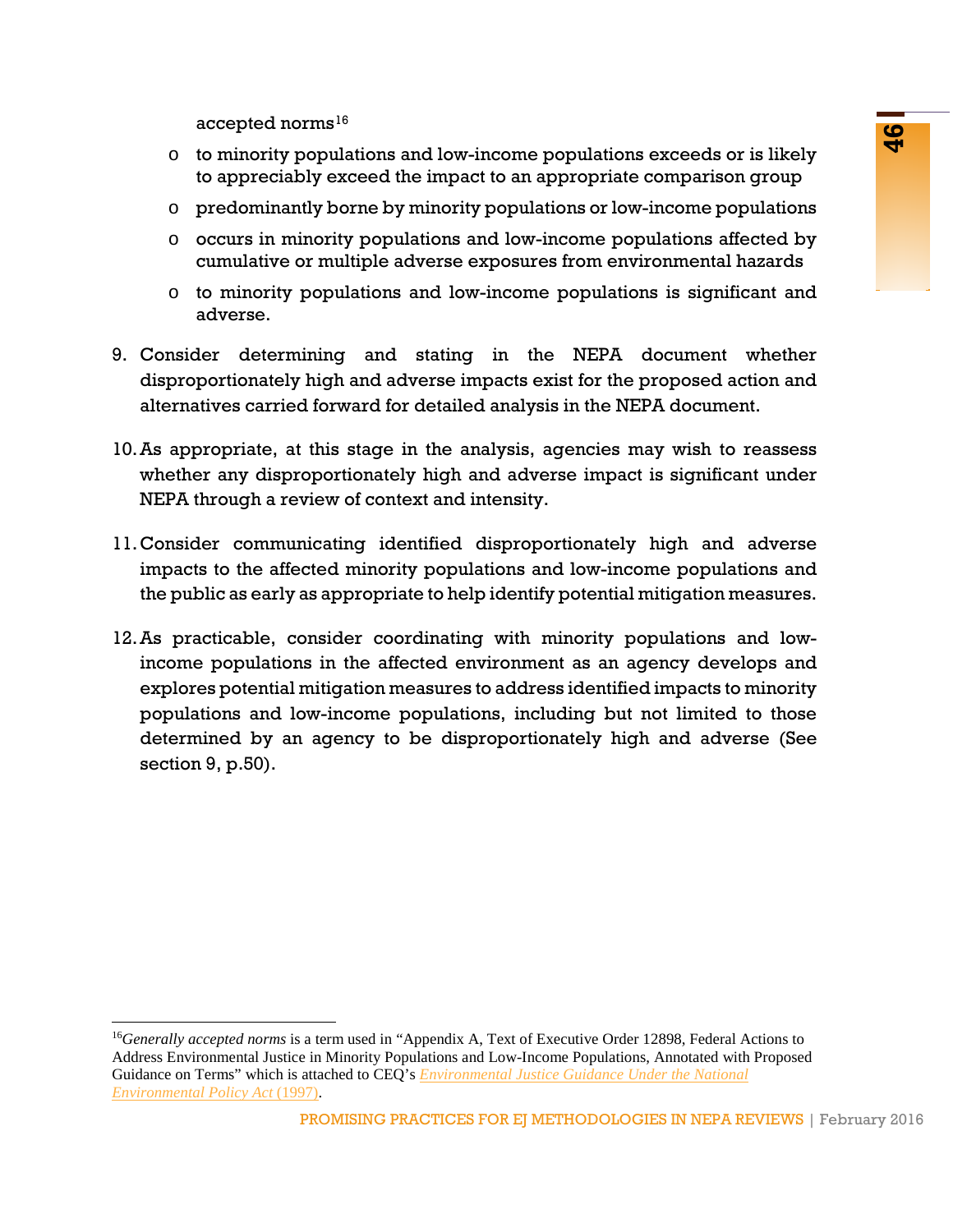# **IX. MITIGATION AND MONITORING**

# **Guiding Principles**

Agencies can be informed by consideration of the following guiding principles:

- **EVALUATION CONTROVERTS CONTROVERTS**<br> **EVALUATION**<br> **EVALUATION**<br> **EVALUATION**<br> **EVALUATION**<br> **EVALUATION**<br> **EVALUATION**<br> **EVALUATION**<br> **EVALUATION**<br> **EVALUATION**<br> **EVALUATION**<br> **EVALUATION**<br> **EVALUATION**<br> **EVALUATION**<br> **E** 1. Identifying mitigation is an important component of NEPA and Executive Order 12898. Generally, in NEPA documents, when an agency identifies potential adverse impacts it may wish to evaluate practicable mitigating measures, even if an agency determines the adverse impacts are not significant. The unique characteristics and conditions of minority populations and low-income populations in the affected environment may require adaptive and innovative mitigation measures to sufficiently address the specific circumstances and impacts presented by the proposed action. This includes mitigation of identified disproportionately high and adverse impacts, whenever feasible. Agencies may wish to evaluate mitigation measures even if the project will have some benefits to minority populations and low-income populations.
- 2. Throughout the NEPA process, agencies may wish to (as appropriate) involve potentially affected minority populations and low-income populations as agencies develop and implement mitigation measures and monitoring. Establishing groups made up of community members can be an effective method of engaging minority and low-income populations as an agency develops mitigation measures.
- 3. Agencies may wish to consider whether mitigation or monitoring measures can be included as conditions in its associated permits and licenses or in federal assistance grants and agreements, as appropriate.
- 4. Including monitoring requirements and sharing monitoring results with the public can often help to alleviate issues raised by minority populations and lowincome populations. Discussions with minority populations and low-income populations regarding the types of monitoring information that are of interest and how to best share monitoring results may improve the effectiveness of monitoring efforts. Feedback from minority populations and low-income populations can also be considered when developing monitoring measures.
- 5. Agencies may wish to consider, when preparing an Environmental Assessment<sup>[17](#page-48-0)</sup>, developing mitigation measures to avoid, minimize, rectify, reduce, or compensate for potentially significant adverse environmental

<span id="page-48-0"></span><sup>17</sup>CEQ, *[Appropriate Use of Mitigation and Monitoring and Clarifying the Appropriate Use of Mitigated](https://ceq.doe.gov/current_developments/docs/Mitigation_and_Monitoring_Guidance_14Jan2011.pdf)  [Findings of No Significant Impact](https://ceq.doe.gov/current_developments/docs/Mitigation_and_Monitoring_Guidance_14Jan2011.pdf)* (Jan. 2011)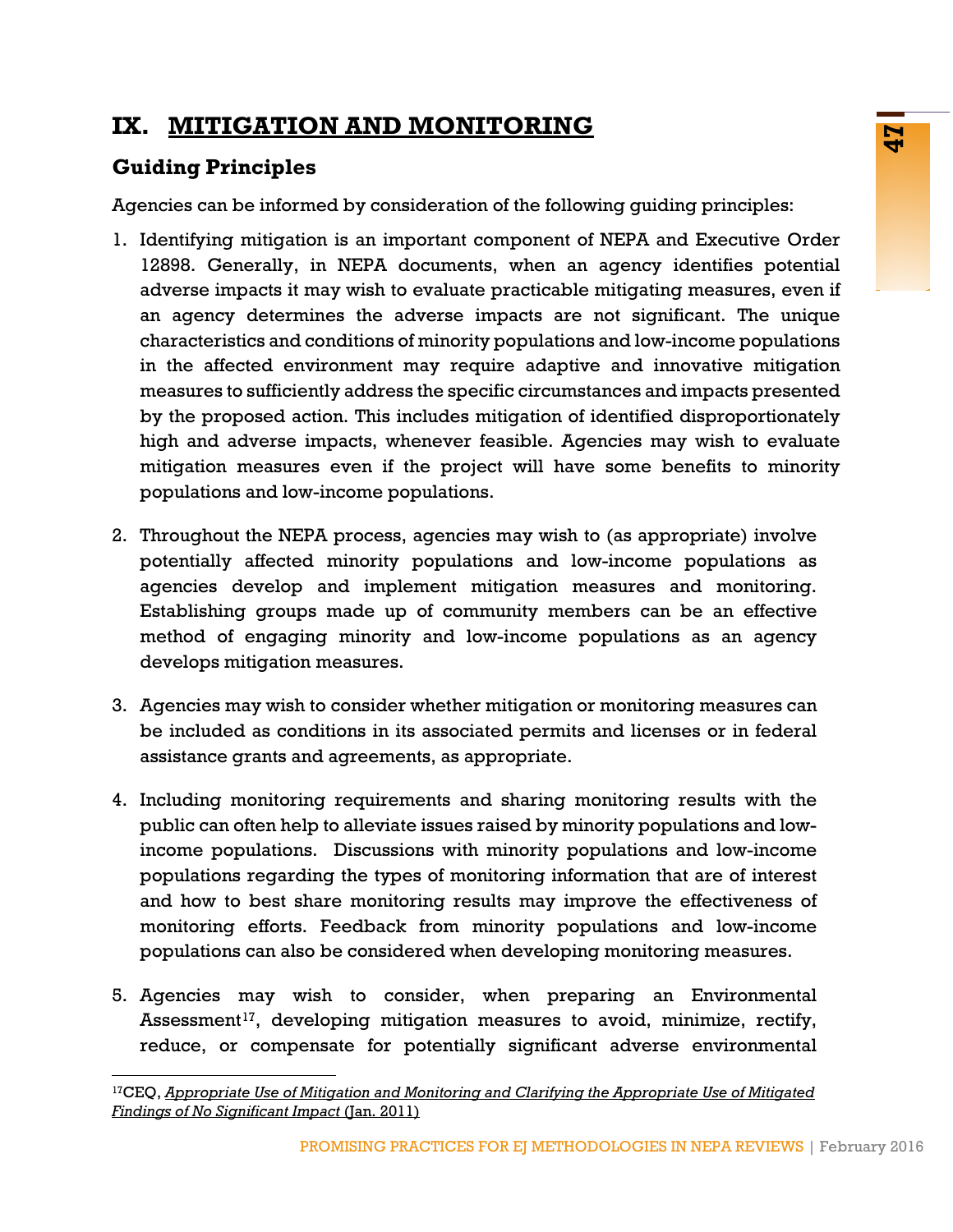impacts that would otherwise require full review in an environmental impact statement.

- 6. When there are unavoidable adverse impacts to minority populations and lowincome populations in the affected environment, agencies may wish to consider appropriate compensating mitigation and/or additional project benefits and provide express details in the NEPA document (see 40 CFR §1508.20(e)). These unavoidable adverse impacts can also be addressed separately in an environmental justice technical report.
- 7. Agencies may wish to make their mitigation and monitoring commitments clear and accessible in a format easily understandable by the public, including minority populations and low-income populations.
- 8. Agencies may wish to identify mitigation and monitoring measures designed specifically to address impacts to minority populations and low-income populations in the affected environment separately in the NEPA decision document and also separately in an environmental justice technical report.
- oties wase require and review in an environmental inpect<br>sin the difference denvironment, agencies any wish to consider<br>ensating mitigation and/or additional project benefits and<br>ensusting mitigation and/or additional proj 9. If mitigation measures for impacts to minority populations and low-income populations in the affected environment have been identified in the NEPA document, agencies may wish to develop an adaptive management plan and conduct implementation and effectiveness monitoring. Monitoring implementation of mitigation measures can inform an agency and community whether the measures are on schedule and when they have been completed. Through the use of effectiveness monitoring, an agency and community can learn if the mitigation measures are providing the predicted outcomes. An adaptive management plan can provide agencies with a means for taking corrective action if mitigation implementation or effectiveness monitoring indicates the measures are not achieving the intended outcomes.

# **Specific Steps**

As appropriate, agencies can consider the following actions:

- 1. Agencies can be informed by data and information on the affected environment, adverse and beneficial impacts, (direct, indirect and cumulative effects) and public outreach and participation when developing potential mitigation measures.
- 2. When agencies are developing mitigation measures they should consider engaging minority populations and low-income populations early and throughout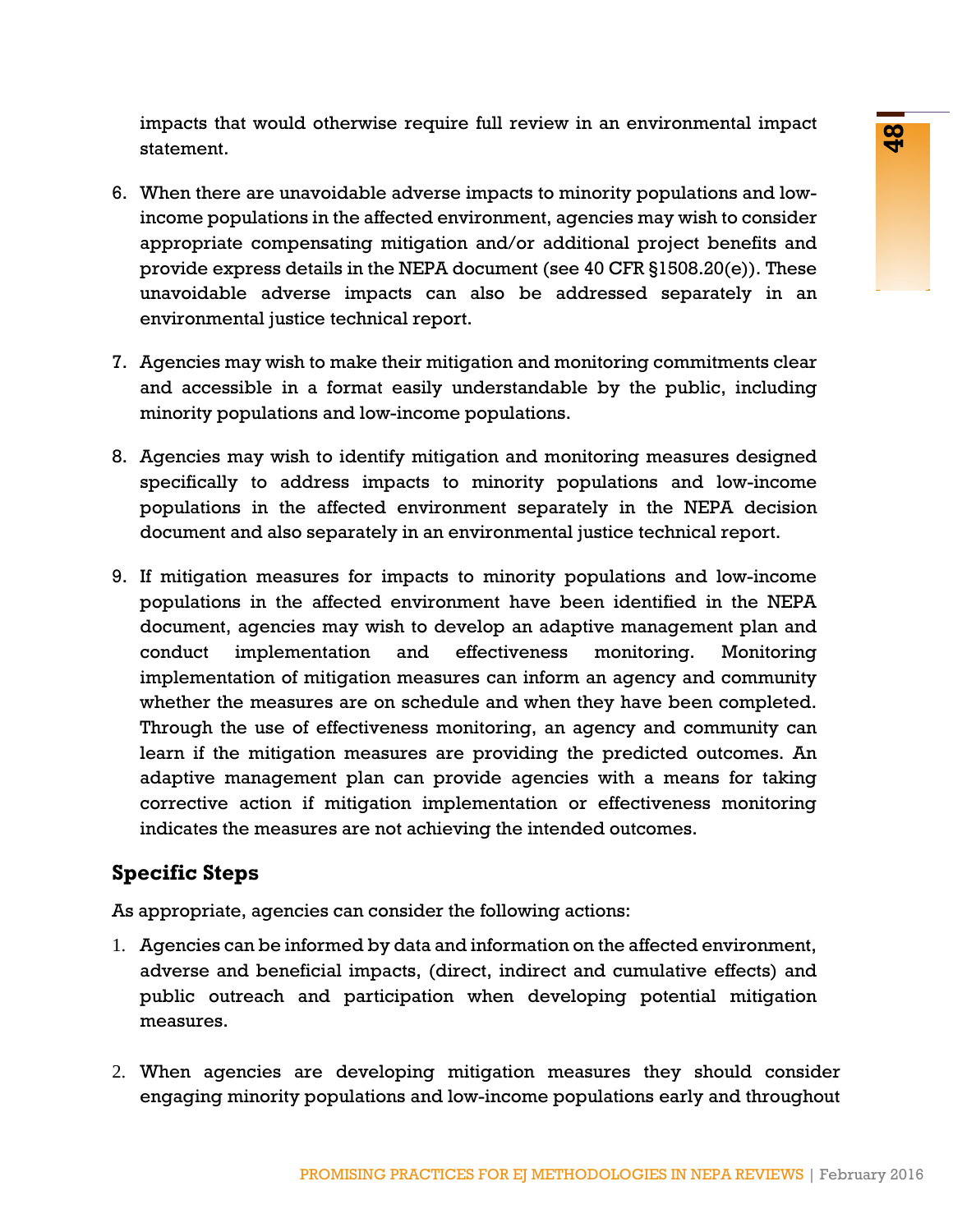the process, as appropriate.

- 3. Consistent with applicable requirements, agencies should identify and analyze mitigation measures for impacts to minority populations and low-income populations in the affected environment (See 40 CFR §1502.14 and 1502.16). This includes appropriate mitigation measures not already included in the proposed action or alternatives (See 40 CFR §1502.14(f)) and any additional means to mitigate (if not fully covered under 40 CFR §1502.14(f)) for each identified disproportionately high and adverse impact to minority populations and low-income populations (See 40 CFR §1502.16(h).
- 4. If an agency determines there are disproportionately high and adverse impacts to minority populations and low income populations from its proposed project, the agency should consider and take action, as appropriate, to mitigate and monitor the impacts. When developing mitigation measures for adverse impacts, including for disproportionately high and adverse effects<sup>[18](#page-50-0)</sup> to minority populations and low-income populations in the affected environment, consider the following five mitigation methods for each potential impact identified:
	- a. Avoiding an impact by not taking a certain action or parts of an action.
	- b. Minimizing an impact by limiting the degree or magnitude of the action and its implementation.
	- c. Rectifying an impact by repairing, rehabilitating, or restoring the affected environment.
	- d. Reducing or eliminating an impact's frequency over time, such as through preservation and maintenance operations during the life of the action.
	- e. Compensating for an impact by replacing or providing substitute resources or environments.
- **Solution**<br>
Signalistic requirements, agencies ahould identify and analyze<br>
es for impacts to minority populations and low-income<br>
affected environment (See 40 GFR §1802.14(f)) and any additional<br>
or alternatives (See 40 G 5. Consistent with applicable requirements, agencies should state whether all practicable means to avoid or minimize environmental harm from the alternative selected have been adopted. (See 40 CFR §1502.2(c)). If disproportionately high and adverse impacts are unlikely to be fully mitigated, agencies may wish to explain in the analysis which measures to avoid or minimize environmental harm to minority populations and low-income populations from the selected alternative would be adopted, and describe any measures that were not adopted, and why they were not. An agency's analysis can disclose remaining disproportionately high and adverse impacts on

<span id="page-50-0"></span><sup>18</sup> See e.g. *[Guidance for Incorporating Environmental Justice Concerns in EPA's NEPA Compliance](http://www3.epa.gov/environmentaljustice/resources/policy/ej_guidance_nepa_epa0498.pdf)  [Analyses](http://www3.epa.gov/environmentaljustice/resources/policy/ej_guidance_nepa_epa0498.pdf)*, (April 1998)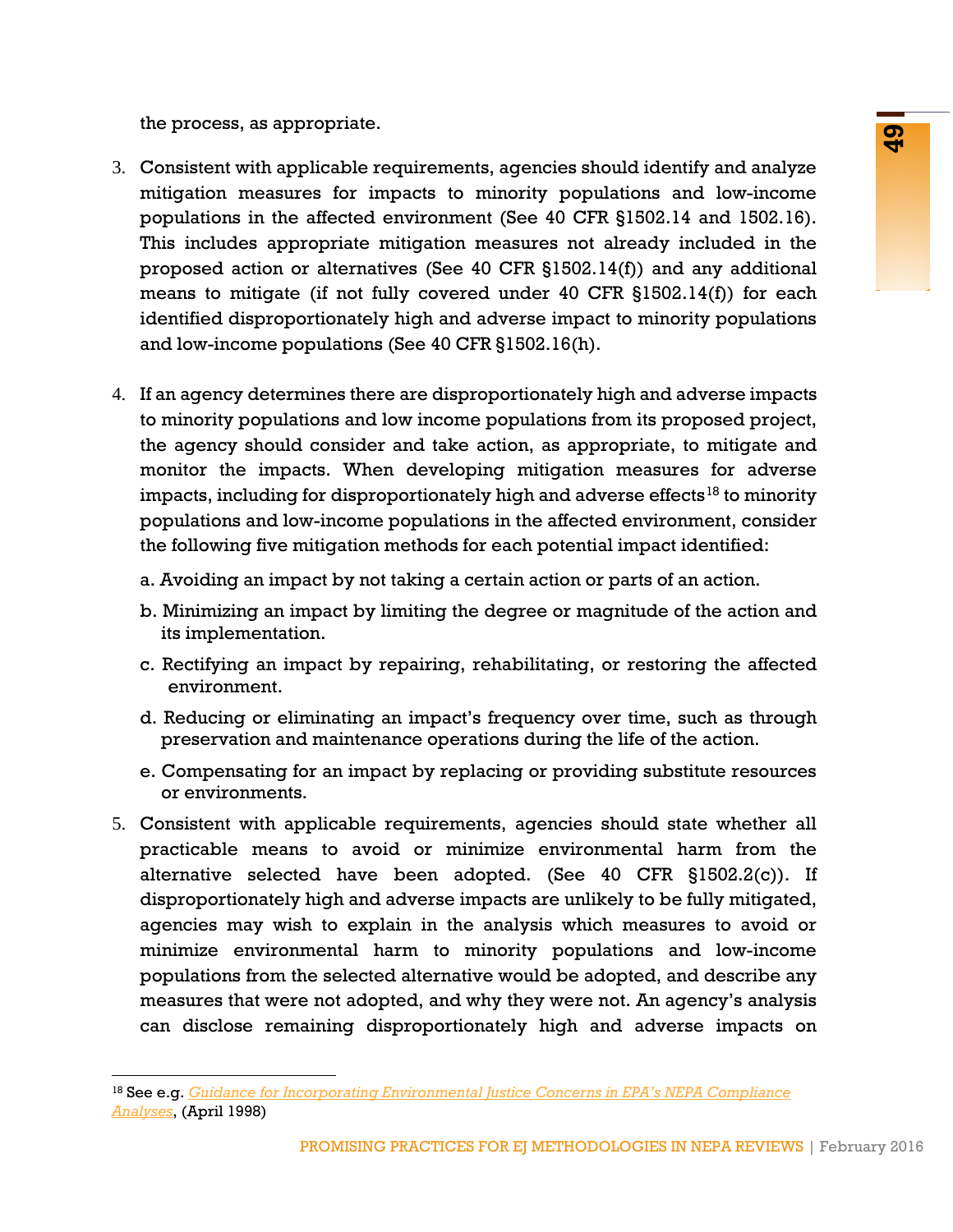minority populations and low-income populations in the affected environment, if any, and explain why further mitigation is not proposed.

- 6. Consider specifying mitigation or monitoring commitments in terms of timeframe, measurable performance standards or expected results (as appropriate) so as to establish clear performance expectations, and include appropriate language in the NEPA documents. The description of the mitigation measures should include (as appropriate) accountability measures (e.g., identify clear consequences) for failure to implement selected mitigation or monitoring measures. Agencies can be informed regarding feasibility of implementation by an explanation of how the mitigation and monitoring measures will be funded and who will implement the measures.
- 7. Consider developing an implementation and effectiveness monitoring plan to track performance and outcomes and reference the plan within the decision document (as appropriate).
- 8. Consider including an adaptive management process to adjust mitigation measures based on monitoring results.
- 9. Consider providing mitigation commitments and monitoring reports to the public including minority populations and low-income populations in appropriate formats (e.g., online, in print) whenever possible.
- is alu ow-nucologic population is not proposed.<br>
My further mitigation is not proposed.<br>
Ing mitigation or monitoring commitments in terms of<br>
any mitigation or monitoring commitments. The description of he mitigation<br>
inc 10. When conducting an Environmental Assessment, agencies may evaluate direct, indirect, and cumulative impacts to potentially affected minority populations and low-income populations for all of the relevant resource areas/impact topics. Regardless of whether an agency determines that a 'finding of no significant impact' (FONSI) or mitigated FONSI is appropriate for a proposed action analyzed in an environmental assessment, agencies may wish to explore in the environmental assessment mitigation measures for all potential adverse impacts. If issuing a FONSI, agencies may wish to clearly describe the specific mitigation for any identified impacts, including mitigation for impacts that are disproportionately high and adverse to minority populations and low-income populations.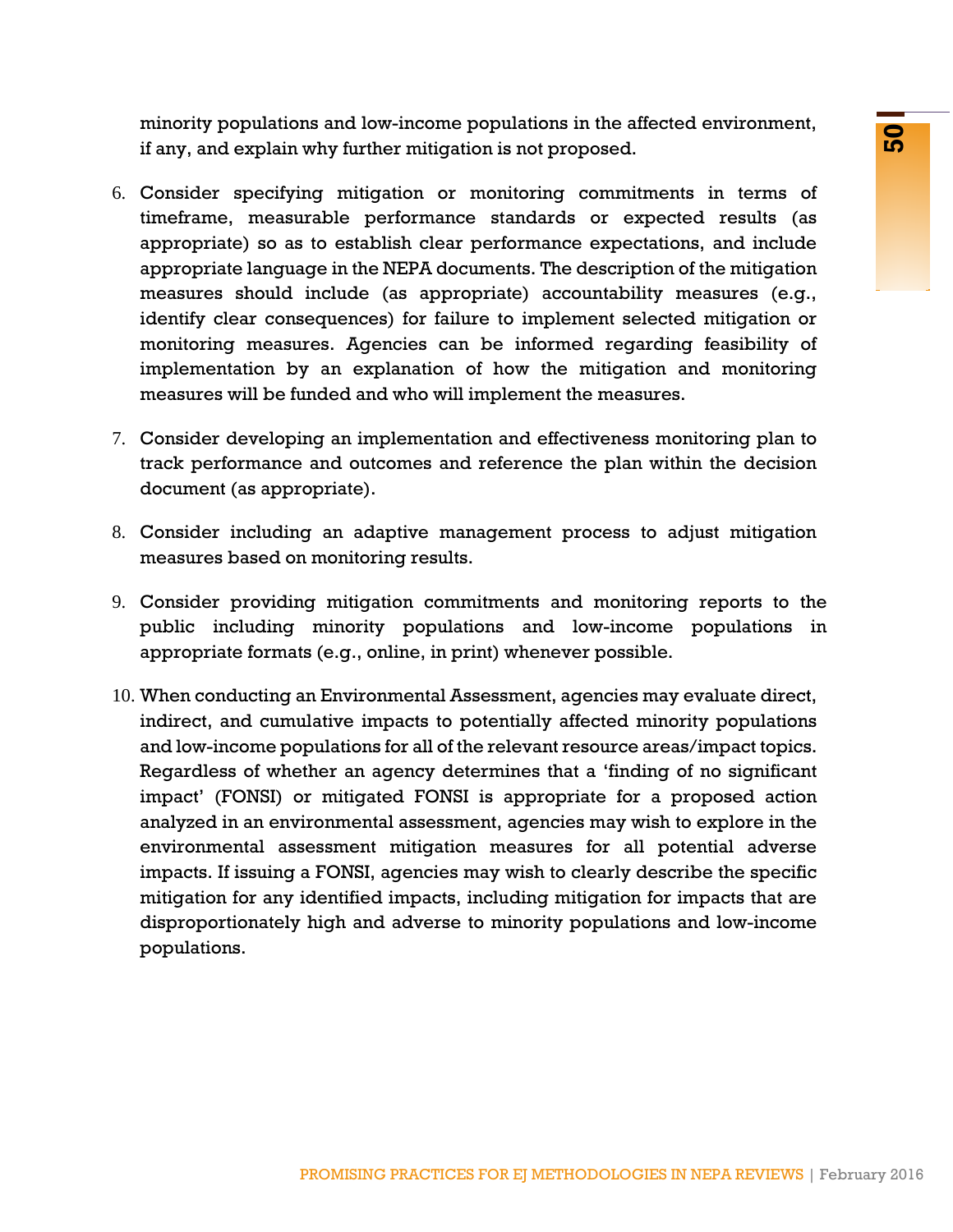# **NEPA AND EJ NATIONAL TRAINING PROJECT**

### **Overview**

The NEPA Committee seeks to improve the effective, efficient and consistent consideration of environmental justice issues in the NEPA process through the sharing of best practices, lessons learned, research, analysis, training, consultation, and other experiences of federal NEPA practitioners. To accomplish this purpose, the NEPA Committee produced a National Training Product (NTP) that serves as a companion to *Promising Practices for EJ Methodologies in NEPA Reviews (Promising Practices)*.

**EXECUTE ANDERE ANDERE CONSERVATIVE CONSERVATIVE CONSERVATIVE (CONSERVATIVE)** the sharing nonslearned, research, analysis, training, consultation, and other and INEPA process through the NETPA process through the sharp ose Several measures were taken to develop the foundation for the NTP. First, exemplary trainings on environmental justice from across the federal family were identified and reviewed for best practices. Second, training material from multiple federal agencies on environmental justice and NEPA including guidance, protocol and related documents, were assessed for best practices. Third, examples of NEPA reviews that addressed environmental justice were collected. Finally, draft PowerPoints were produced, reviewed and revised over the course of 36 months in order to produce the final NTP.

In addition, the NTP is aligned with *Promising Practices*. This alignment does not imply a line-by-line interpretation but that the key elements are captured. It is recommended that *Promising Practices* be read before taking the training and kept close by for reference so that the full nature and context of the NTP can be better understood. *Promising Practices* guiding principles and specific steps are referenced throughout the NTP. However, the NTP also includes more details and provides additional options, methods and examples.

The NTP consists of a Master PowerPoint Presentation that can be used in whole or in part to increase understanding of the intersection between NEPA and environmental justice. The target audience is federal NEPA and environmental justice practitioners. The NTP uses a variety of approaches (e.g. mapping tools, examples, and videos) to help explain elements of an effective environmental justice analysis in the NEPA process.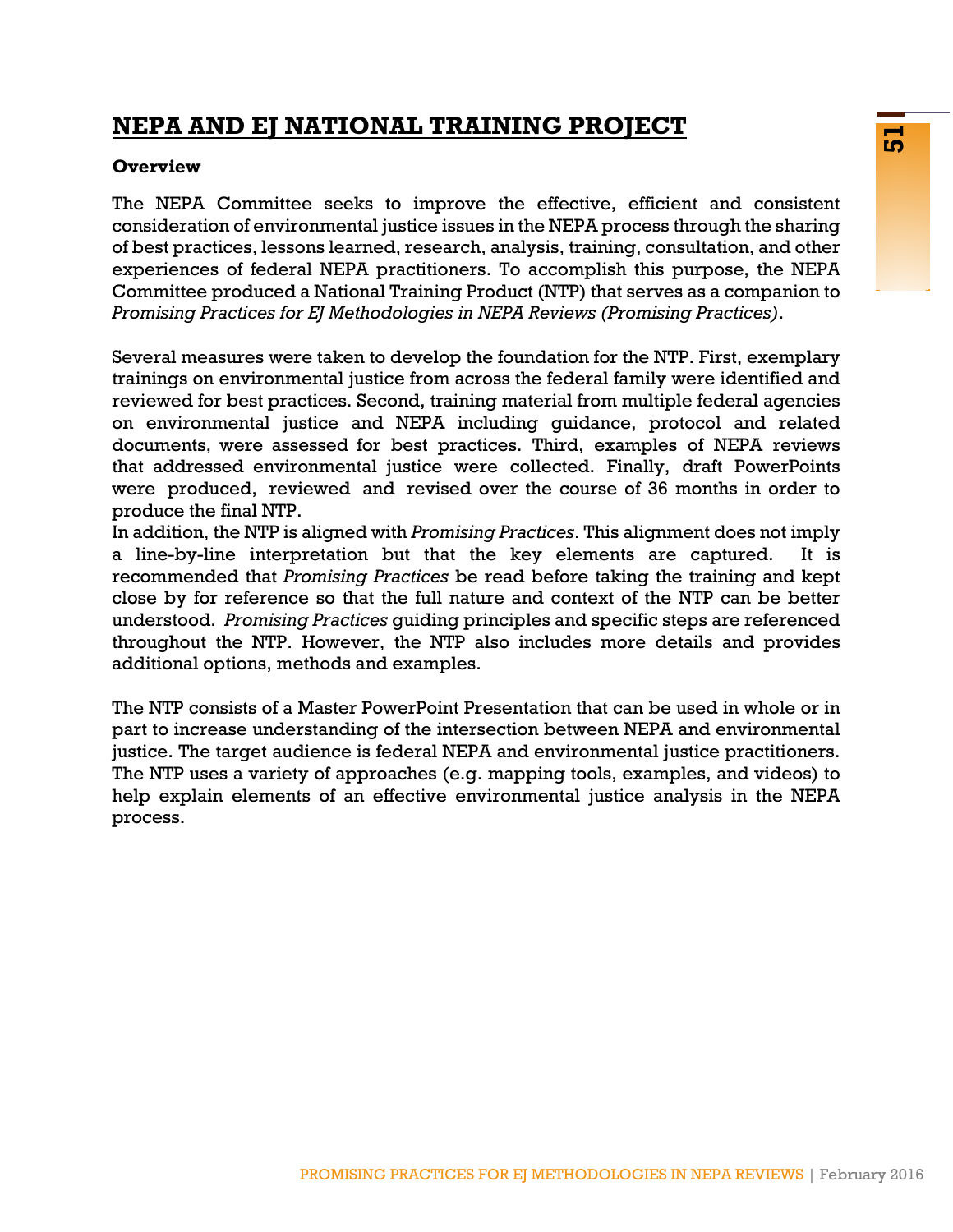### **OUTLINES OF NATIONAL TRAINING PRODUCT**

### **Part One: Background on NEPA and environmental justice**

- Learning Objectives
- Environmental j=Justice Defined
- Environmental Justice/NEPA Common Themes
- Core Principles of Environmental Justice

### **Part Two: Integration of Environmental Justice Analysis in the NEPA Process**

### **I. Meaningful Engagement**

- Outreach
- Other Options
- Public Participation Case Example [NY/NJ/Philadelphia Metropolitan Airspace Redesign (FAA)]

### **II. Scoping Process**

• Early Planning, Case Example [New Pueblo, Colorado Freeway (FHWA)]

### **III. Defining the Affected Environment**

- Demographic Data
- Base Line Characteristics
- Unique Conditions

### **IV. Developing and Selecting Alternatives (Alternatives Analysis)**

### **V. Identifying Minority Populations**

- Guiding Principles
- Conduct Appropriate Analyses
- Test 1: The No-Threshold Analysis
- Test 2: Part 1- The 50% Criteria and Part 2 The Meaningfully Greater Test
- Determining Appropriate Benchmarks
- **PRAINING PRODUCT<br>
al on NEPA and environmental justice<br>
istice Defined<br>
istice Defined<br>
Environmental Justice Knalysis in the NEPA Process<br>
gement<br>
and Law Commental Justice Knalysis in the NEPA Process<br>
gement<br>
thion<br>
MY** • Comparative Magnitude vs Absolute Threshold Case Example [Moganza to the Gulf Feasibility Study, Storm and Hurricane Risk-Reduction System (ACoE)]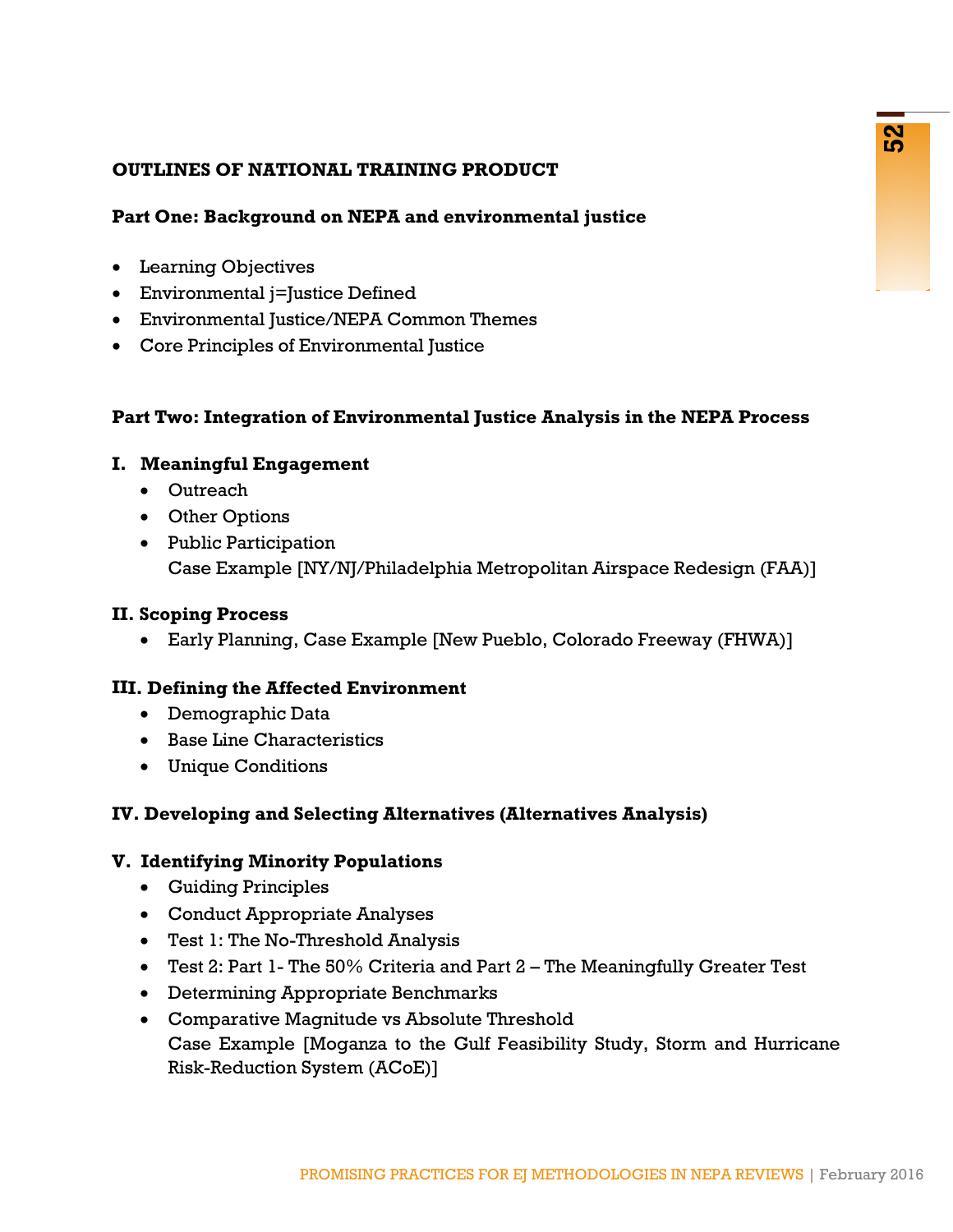### **VI. Identifying Low-Income Populations**

- Guiding Principles
- Alternative Criteria Analysis Lo -Income Threshold Criteria
- Case Example: Did They Do It Right an Interactive Scenario

### **VII. Impacts**

### **VIII. Disproportionately High and Adverse Impacts (DHAI)**

- Disproportionate Impact Factors
- DHAI Determination
- Income Populations<br>
es<br>
es<br>
dia Analysis<br>
schold Criteria<br>
schold Criteria<br>
schold Criteria<br>
et Impact Pactors<br>
et Impact Pactors<br>
ation<br>
et Impact Pactors<br>
ation<br>
ICasco Development Oil and Gas Development on BLM lands, • Assessing Benefits and Burdens Case Example [Gasco Development – Oil and Gas Development on BLM lands, Utah; Klamath River Facilities Removal, OR and CA]

### **IX. Mitigation and Monitoring**

- Mitigation Methods Case Example [Central Corridor Light Rail Transit, Minneapolis-St. Paul, MN]
- Community Benefits Agreements Case Example Charleston Naval Base Expansion